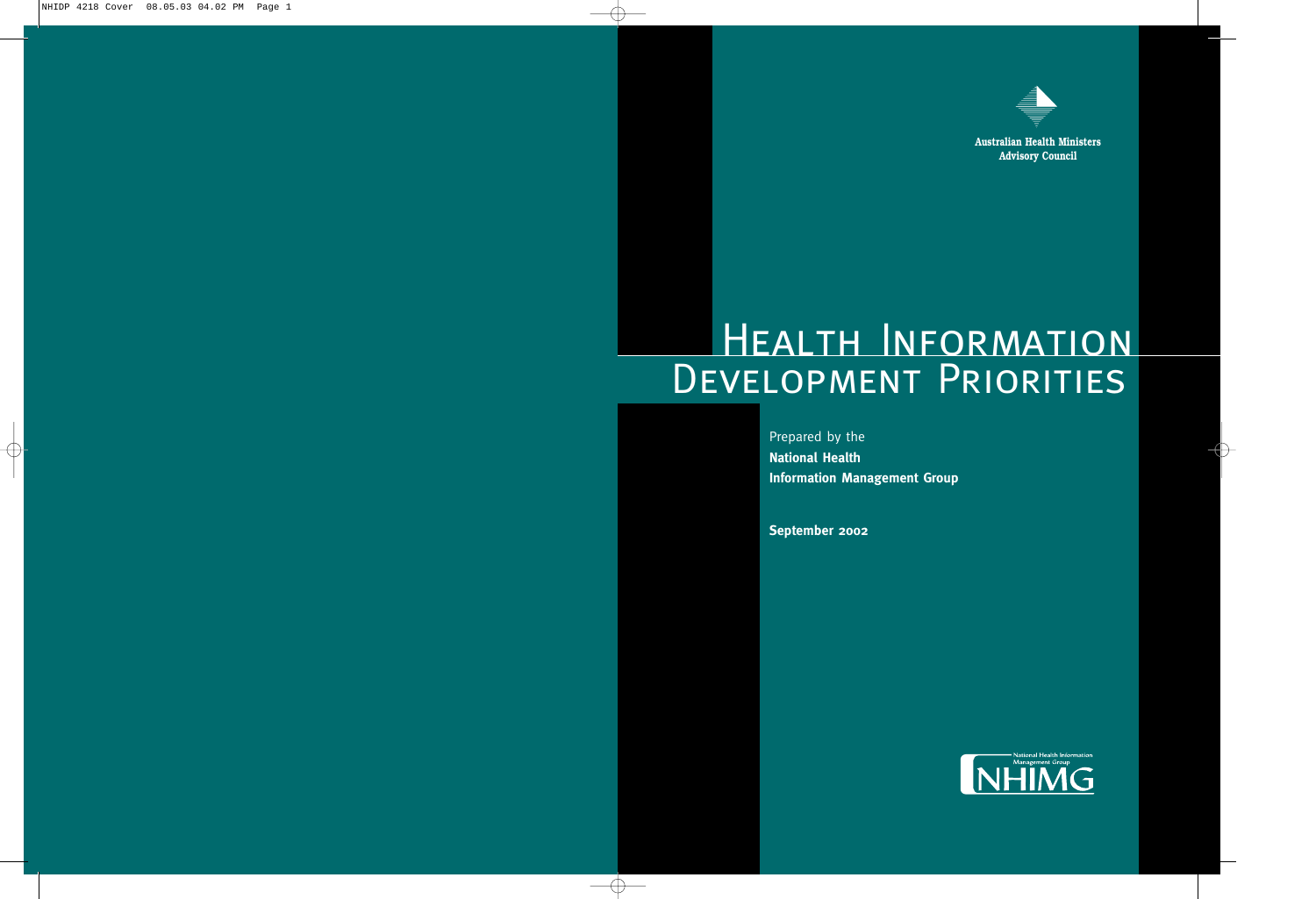

**Australian Health Ministers Advisory Council**

# NATIONAL HEALTH INFORMATION DEVELOPMENT **PRIORITIES**

*Prepared by the National Health Information Management Group*

September 2002

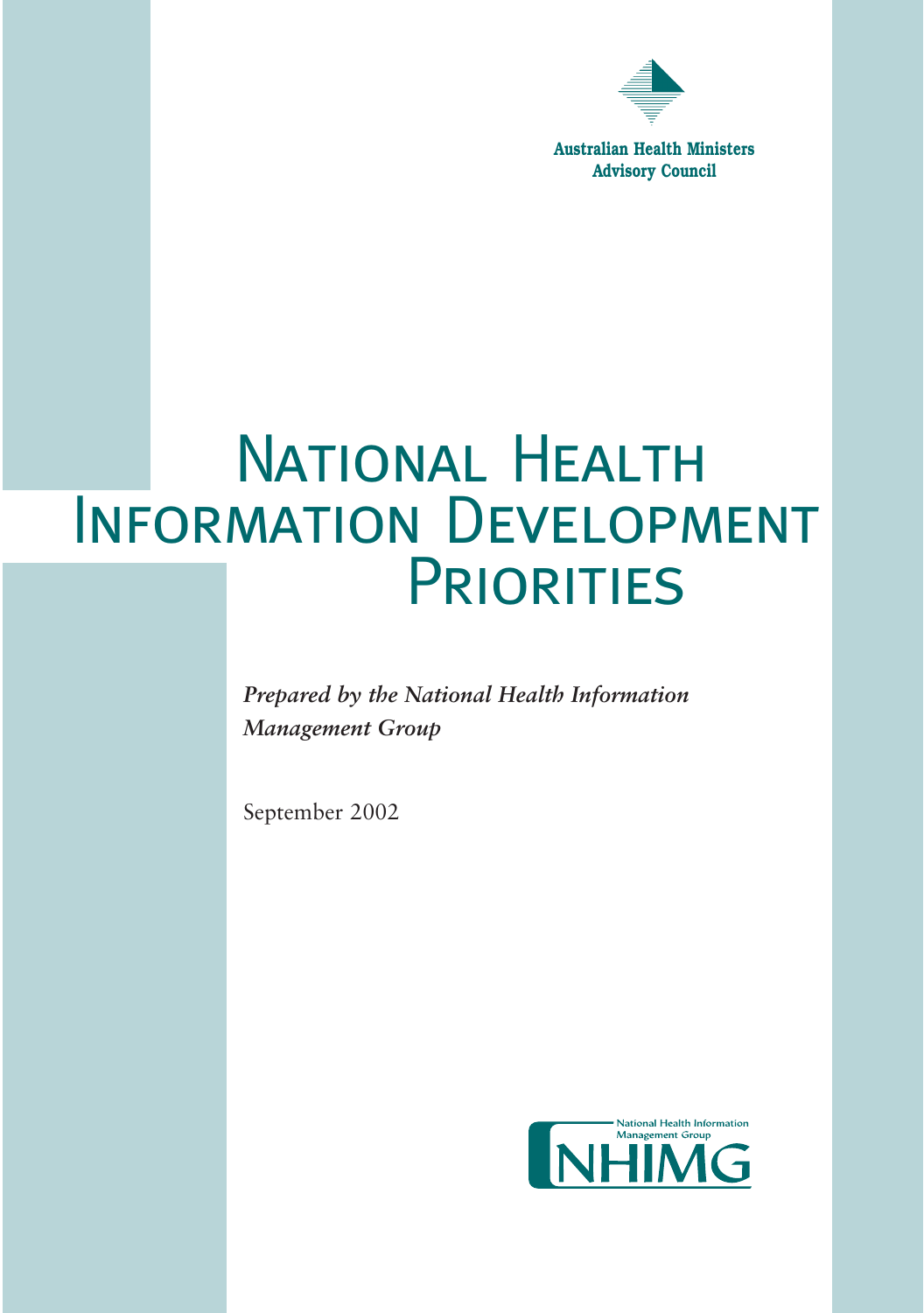© Australian Institute of Health and Welfare 2003

This work is copyright. Apart from any use as permitted under the Copyright Act 1968, no part may be reproduced without prior written permission from the Australian Institute of Health and Welfare. Requests and enquiries concerning reproduction and rights should be directed to the Head, Media and Publishing, Australian Institute of Health and Welfare, GPO Box 570, Canberra ACT 2601.

A complete list of the Institute's publications is available from the Media and Publishing Unit, Australian Institute of Health and Welfare, GPO Box 570, Canberra ACT 2601, or via the Institute's web site (http://www.aihw.gov.au).

ISBN 1 74024 257 2

#### **Suggested Citation**

National Health Information Management Group 2003. Health information development priorities. Canberra: AIHW.

#### **Australian Institute of Health and Welfare Board Chair** Dr Sandra Hacker **Director** Dr Richard Madden

Any enquiries about or comments on this publication should be directed to:

NHIMG Secretariat Australian Institute of Health and Welfare GPO Box 570, Canberra ACT 2601 **Telephone:** (02) 6244 1000

Published by Australian Institute of Health and Welfare Designed by Spectrum Graphics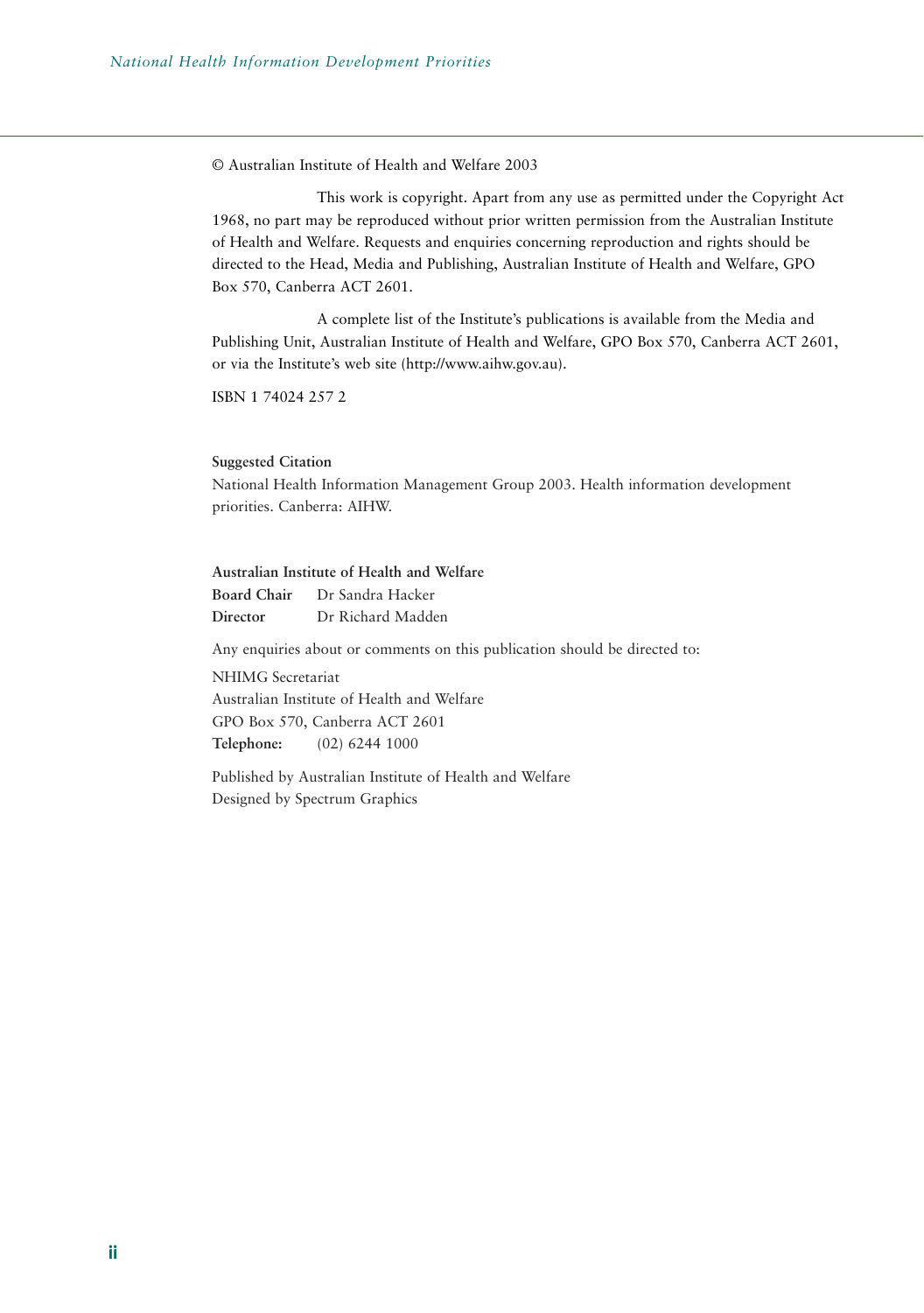# **Contents**

| <b>Preface</b><br>v       |                                                               |                |  |
|---------------------------|---------------------------------------------------------------|----------------|--|
| <b>Summary</b><br>٧i      |                                                               |                |  |
| <b>Abbreviations</b><br>x |                                                               |                |  |
| 1                         | <b>Background</b>                                             | 1              |  |
| 1.1                       | Introduction                                                  | $\mathbf 1$    |  |
| 1,2                       | What is national health information?                          | $\mathbf 1$    |  |
| 1.3                       | Why do we need it and why a national approach?                | $\overline{2}$ |  |
| 1.4                       | Key aspects of good health information                        | 3              |  |
| 1.5                       | A brief outline of the system for national health information | 4              |  |
| 2                         | <b>Strategic issues</b>                                       | 5              |  |
| 2.1                       | Key national strategies                                       | 5              |  |
| 2.2                       | Progress with the 1995 Plan                                   | 7              |  |
| 2.3                       | Continuing challenges                                         | 8              |  |
| 3                         | <b>Health information infrastructure</b>                      | 10             |  |
| 3.1                       | Data collections                                              | 10             |  |
| 3.2                       | <b>Statistical standards</b>                                  | 12             |  |
| 3.3                       | Information policy regimes                                    | 13             |  |
| 4                         | <b>Priorities</b>                                             | 14             |  |
| 4.1                       | Aboriginal and Torres Strait Islander Health                  | 14             |  |
| 4.2                       | Integration of services coordinated care                      | 16             |  |
| 4.3                       | Safety and quality in health care                             | 17             |  |
| 4.4                       | Information technology and health                             | 19             |  |
| 4.5                       | <b>Population health</b>                                      | 20             |  |
| 4.6                       | Equity and access                                             | 22             |  |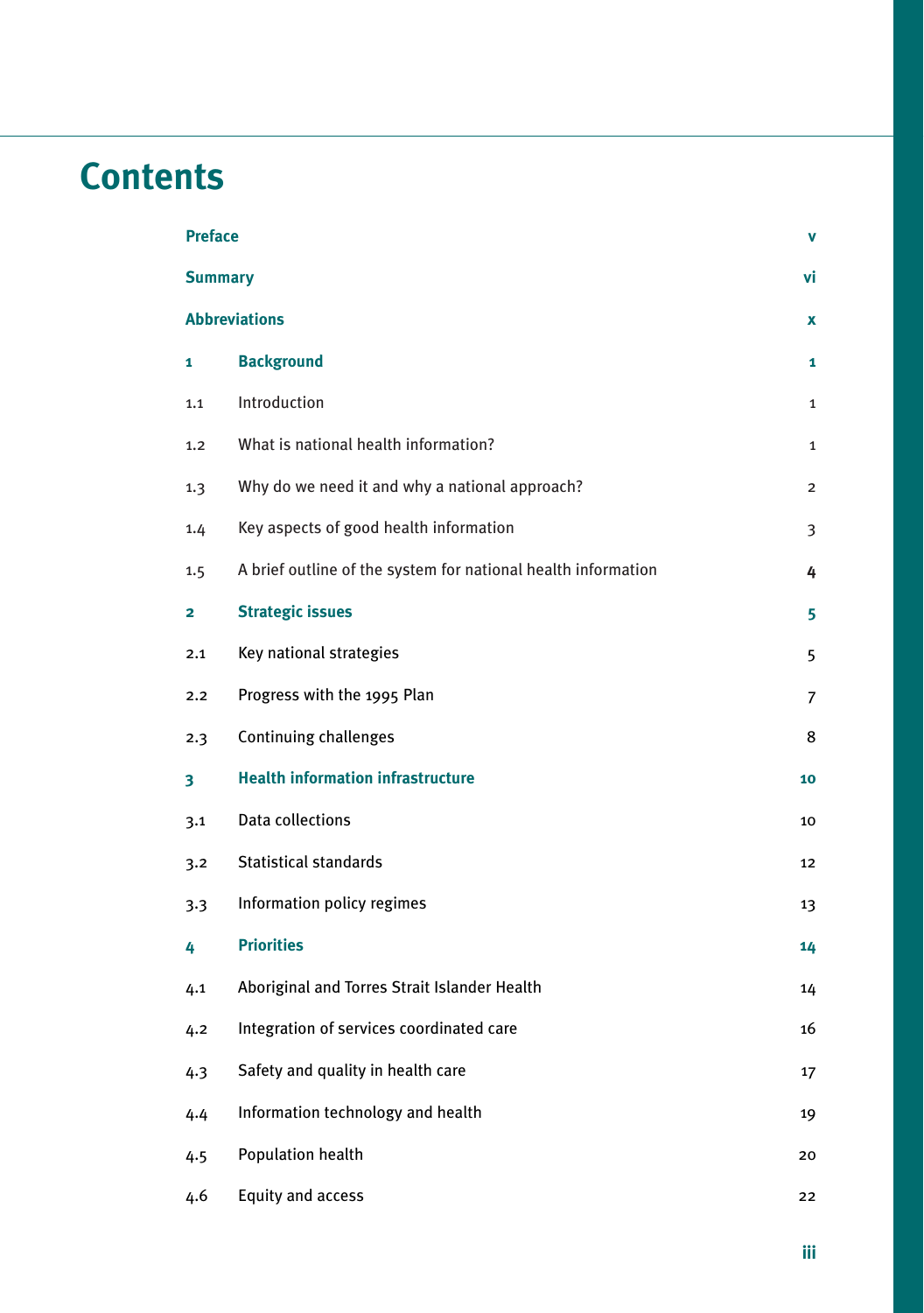| 4.7               | <b>Health labour force</b>                | 23 |
|-------------------|-------------------------------------------|----|
| 4.8               | Performance of the health system          | 24 |
| 4.9               | Standards and classification              | 25 |
| 4.10              | Management of health information          | 27 |
| 5                 | A planning process                        | 29 |
| 5.1               | The National Health Information Agreement | 29 |
| 5.2               | Implementation planning and review        | 29 |
| 6                 | <b>Resource implications</b>              | 31 |
| 6.1               | <b>Budget</b>                             | 31 |
| 6.2               | <b>Skills</b>                             | 31 |
| <b>Appendix 1</b> |                                           | 32 |
| <b>Appendix 2</b> |                                           | 36 |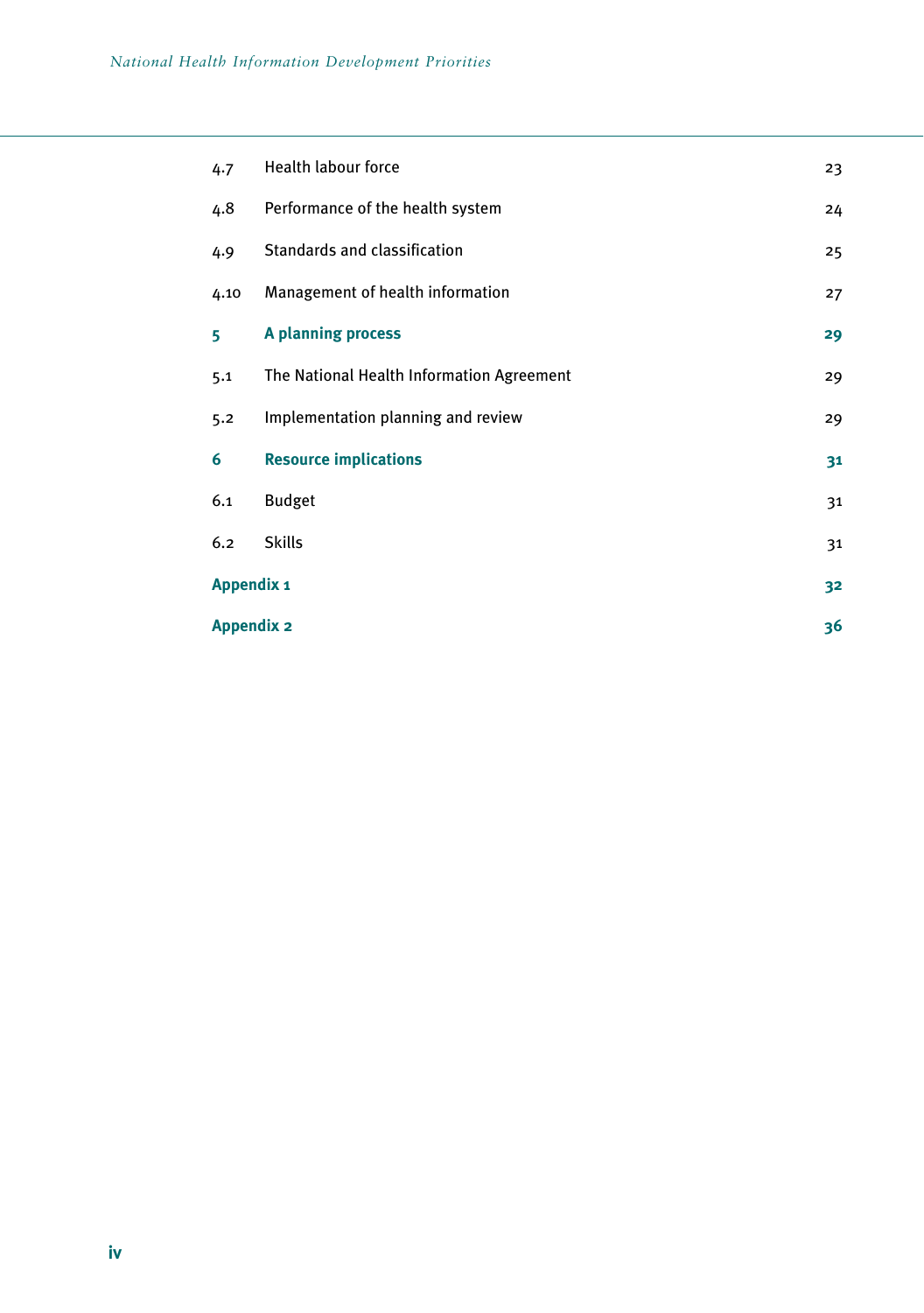# **Preface**

Signing of the National Health Information Agreement (NHIA) in 1993 signalled the start of nationally coordinated development of health information in Australia. There is now consistent and reliable information on a range of health issues and health services. The national health information infrastructure set up under the Agreement, including the National Health Information Management Group (NHIMG), has been responsible for much of this improvement and continues the cooperative approach between governments that the NHIA embodies. As the Australian community moves into the new millennium there is no doubt that it faces many new health and health information challenges. In the NHIA and its management arrangements, Australia is fortunate in having a sound basis from which to move forward to meet those challenges.

The NHIMG's Health Information Development Priorities identifies work that is ongoing from the National Health Information Development Plan 1995 and introduces emerging new priorities for Australia's health information. The priorities provide a guide for managing the development of national health information for the period 2001 to 2005.

As Australia moves into an information-rich environment, there is an increasing responsibility to ensure the quality and reliability of that information. Governments, health care organisations, providers, consumers and communities also have an increasing requirement for information to use in planning and managing health care delivery and in policy development and provision of advice.

Australian governments both collectively and individually invest heavily in health information and provide much of the national information infrastructure. Therefore, the interests of the Australian Health Ministers' Advisory Council (AHMAC), the advisory body to Health Ministers in Australia, have been an important element in preparing the NHIMG's information development priorities. The priorities have been endorsed by AHMAC.

A major additional challenge has resulted from the agreement by Australian Health Ministers in June 2000 to develop electronic health records. This has signalled commencement of a new phase of investment in health information, through the Health*Connect* program. Implications for national health information in both the government and private sectors are extensive. The NHIMG will be challenged by these initiatives to integrate its planning with that of others, especially in the information technology field, in both public and private sectors.

**Patricia Faulkner** Chair NHIMG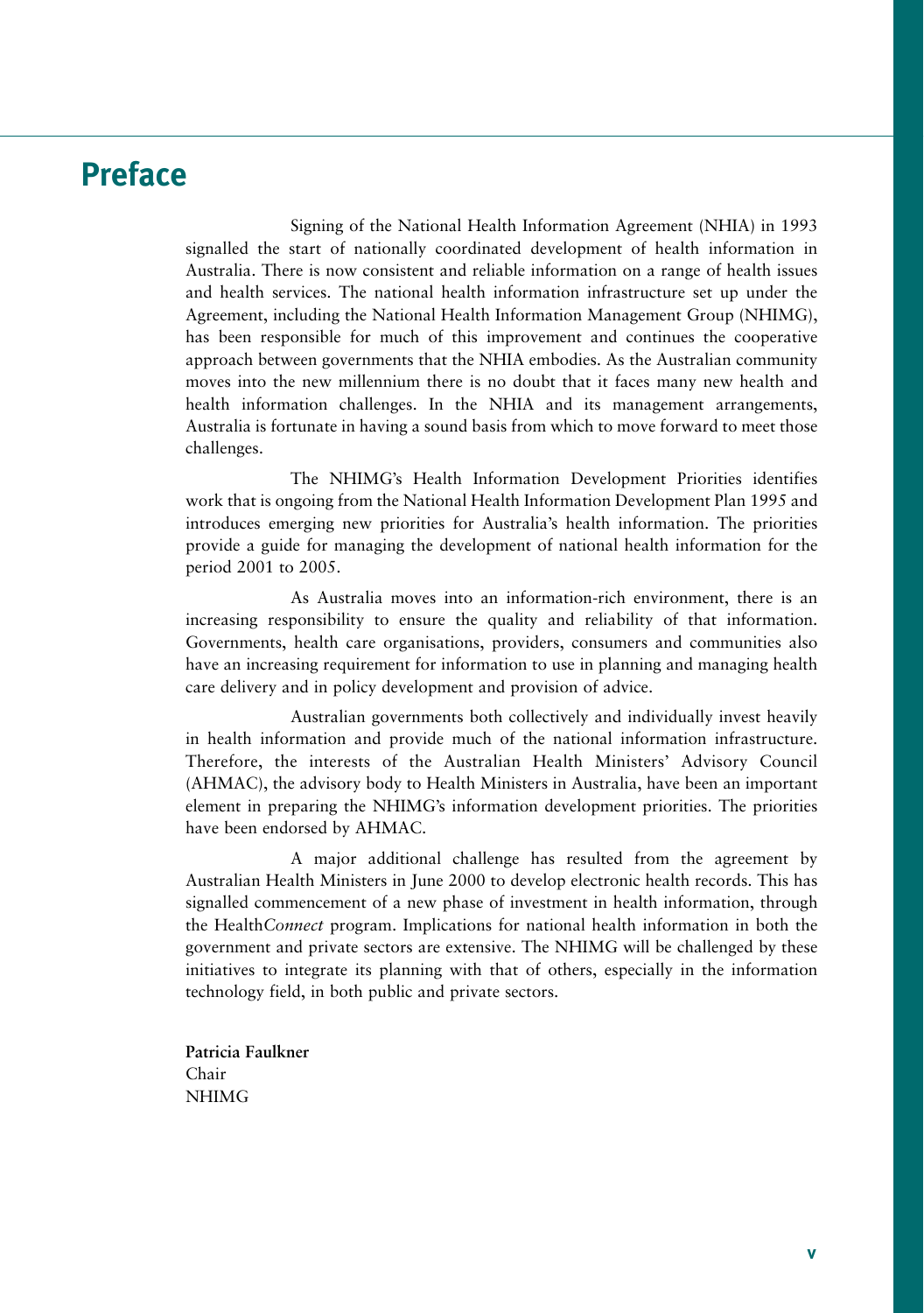# **Summary**

Following the initial *National Health Information Development Plan* in 1995, national health information in Australia has developed considerable momentum.

As the quality, reliability and timeliness of the information have improved so have the utility and the use of the information. There are now a number of national health information systems and data collections that are widely used for analysis and comparison at all levels of the health care system.

In preparing new priorities to move forward from the 1995 Plan, existing health information priorities have been reviewed and an assessment made of the information impact of major new health strategies. From this, ten groupings of national health information priorities have been identified. Within each grouping a number of more specific issues have been proposed.

#### **Aboriginal and Torres Strait Islander health**

- 1. Reinforce efforts to implement the National Indigenous Health Information Plan, in particular through the efforts of agencies to improve the coverage and quality of the Indigenous status identifier in key data sets, including hospital separations, primary health care, births and deaths registries, and disease registries.
- 2. Implement the ABS Survey Strategy for Aboriginal and Torres Strait Islander Statistics and, where possible, provide separate estimates for Torres Strait Islander peoples. The strategy is to include a program of ongoing research and development of survey practice and design.
- 3. Improve the quality of Aboriginal and Torres Strait Islander population estimates through continued development of population census enumeration strategies, increased levels of identification in births and deaths registrations, and demographic analysis.
- 4. Undertake data development to support reporting of AHMACendorsed National Performance Indicators for Aboriginal and Torres Strait Islander Health.

#### **Integration of services-coordinated care**

- 5. Develop and expand national minimum data set (NMDS) modules to cover services delivered in emergency, other ambulatory and community health settings, according to priorities of service providers, funders and consumers.
- 6. Work with the National Community Services Information Management Group and the National Housing Data Agreement Management Group to implement a consistent approach to data development in national data dictionaries in the health, community services and housing fields.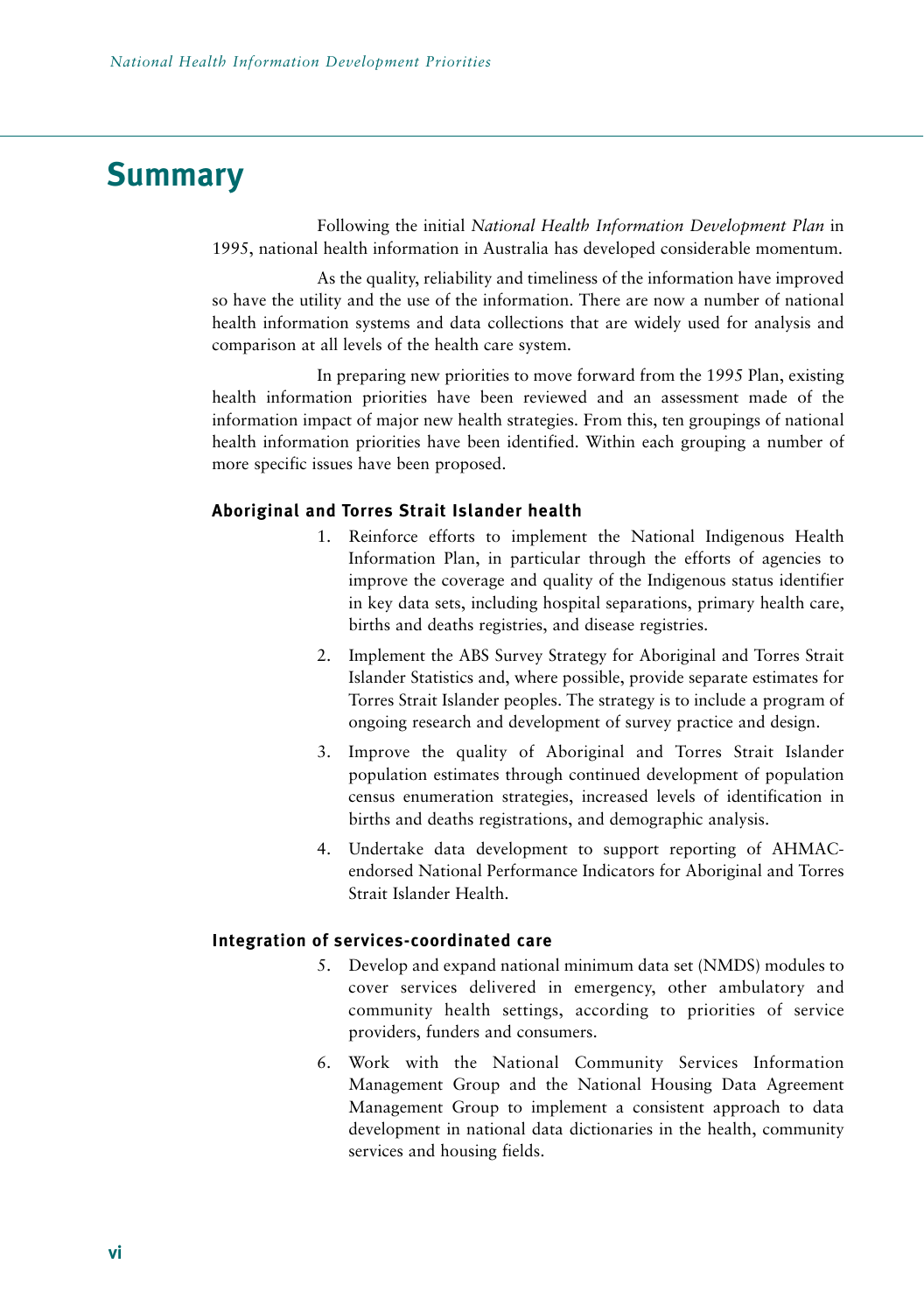#### **Safety and quality in health care**

- 7. Review existing data collections and, where necessary, establish new collections to support the Australian Council for Safety and Quality in Health Care to monitor and improve health system safety and to integrate indicators with the National Health Performance Committee framework.
- 8. Support development of measures of health service outcome, including survival analysis, using electronic health records and ethically approved data linkage where possible.

#### **Information technology and health**

- 9. Work with Health*Connect* to develop patient summaries and health summaries through the development of classification and coding systems for adoption within the proposed national health information framework, and plan for their use in statistical analysis and reporting.
- 10. Use unique patient identifiers, where available, and with strict privacy safeguards (including obtaining Ethics Committee approval where necessary), to produce statistics describing patient care and outcomes within and across health care sectors.

#### **Population health**

- 11. Develop data collections to incorporate a range of health risk factors, including behavioural, biomedical, environmental, occupational and other socioeconomic factors, recognising the priority of special needs groups. In particular, introduce a series of national surveys that include biological measurement of major modifiable risk factors as part of Australia's national health information system.
- 12. Coordinate behavioural risk factor surveys to promote best practice and development consistent with a continuous nationwide chronic disease and associated risk factor information and monitoring system.
- 13. Establish ongoing programs for collection of information from previous ad hoc national surveys on key topics, especially mental health, nutrition and oral health.
- 14. Continue the development and collection of information on public health expenditure.
- 15. Support the National Public Health Partnership to implement other recommendations of the National Public Health Information Development Plan 1999.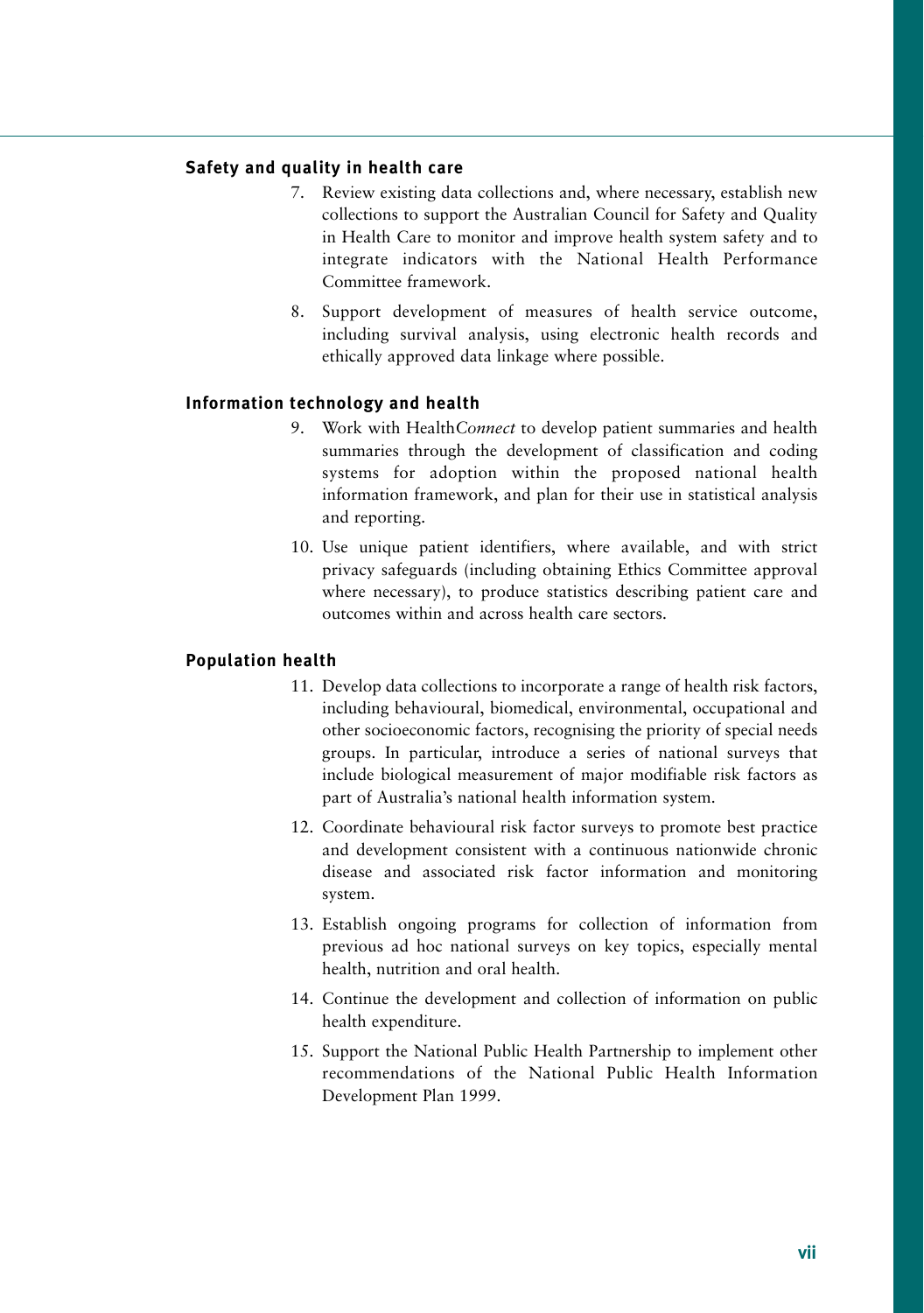#### **Equity and access**

- 16. Build on existing development of analytical techniques for reporting on health inequalities and on the health of vulnerable populations.
- 17. Subject to the constraints of privacy legislation, utilise emerging geocoding capability of population health and health service data systems to facilitate analysis of service-specific access.

#### **Health labour force**

18. Review the frequency, content and methodology of health labour force collections against contemporary planning needs, especially where the geographic distribution, skill levels and numbers of professionals do not match consumer demand and where structural change such as corporatisation and contracting arrangements are changing the organisation of service provision.

#### **Performance of the health system**

- 19. Undertake data development, expanded collections and, where necessary, implement new collections to facilitate the National Health Performance Committee's reporting of performance indicators under the National Health Performance Framework and the AIHW's reporting of indicators for National Health Priority Areas.
- 20. Develop a national minimum data set for public sector financial data of adequate quality for comparative analysis of health system and unit costs.
- 21. Develop summary health measures to ensure that valid Australian indicator data are available for reporting by the Organization for Economic Cooperation and Development (OECD) in its Wellbeing Indicators Program and by the World Health Organization (WHO) in the World Health Report.

#### **Standards and classification**

- 22. Implement recommendations from the Review of the National Health Data Dictionary, March 2001, including upgrading the Knowledgebase as a national health (and welfare) data standards registry and consolidating the National Health Information Model as an organising structure for health metadata.
- 23. Establish processes for developing, agreeing and maintaining national classification systems and links with coding systems in all health settings.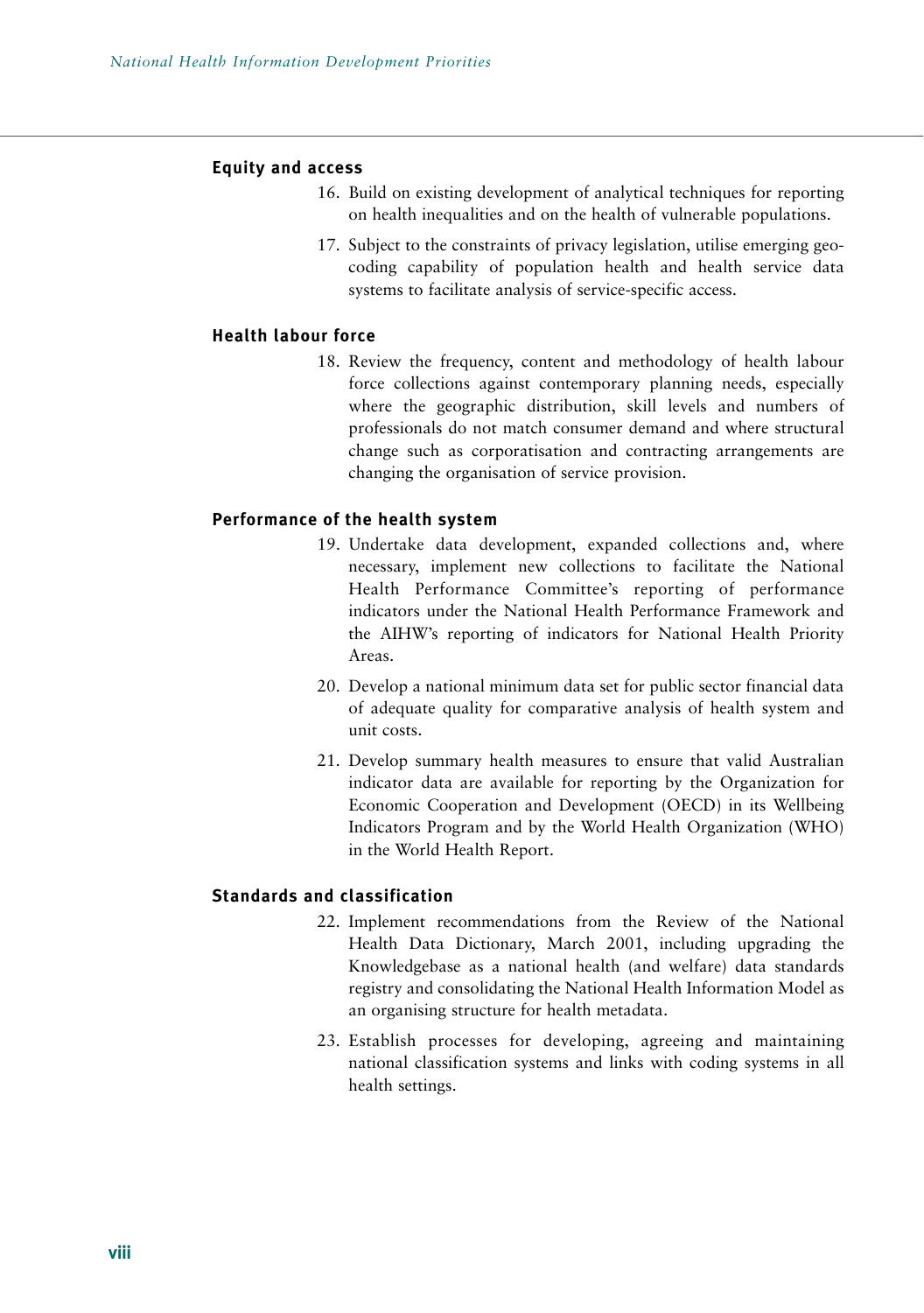#### **Management of health information**

- 24. Commission regular and systematic review and enhancement of the timeliness, accuracy and completeness of national minimum data sets and other major national collections.
- 25. Negotiate for the reduction of overlap and duplication in national health data collections.
- 26. Develop and implement best practice guidelines, protocols and standards for data development, collection, compilation, analysis and dissemination, including common protocols for access to jurisdictional data to promote their use for research and analysis and increasing the range of data available electronically.
- 27. Advocate for adoption of statistical best practice in information privacy regimes, including rules for statistical use of unique client identifiers.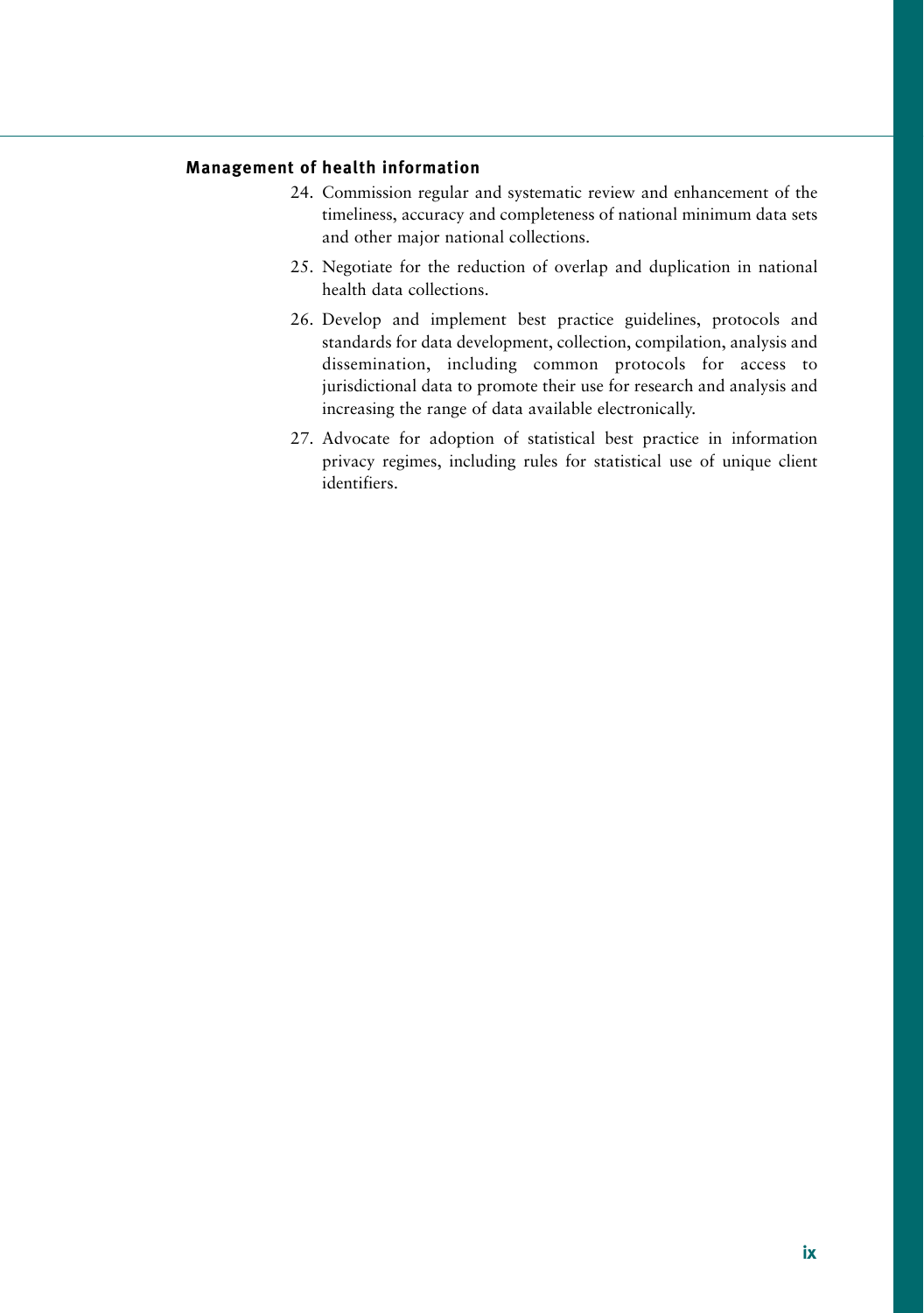# **Abbreviations**

| ABS               | Australian Bureau of Statistics                                                                       |
|-------------------|-------------------------------------------------------------------------------------------------------|
| <b>ACSQHC</b>     | Australian Council for Safety and Quality in Health                                                   |
| <b>AHMAC</b>      | Australian Health Ministers' Advisory Council                                                         |
| AHMC              | Australian Health Ministers' Council                                                                  |
| <b>AIHW</b>       | Australian Institute of Health and Welfare                                                            |
| AN-SNAP           | Australian National Sub- and Non-acute Patient Classification                                         |
| ARIA              | Australian Remoteness Index                                                                           |
| <b>ATSIC</b>      | Aboriginal and Torres Strait Islander Commission                                                      |
| <b>BEACH</b>      | Bettering the Evaluation and Care of Health                                                           |
| <b>CATI</b>       | Computer-assisted telephone interview                                                                 |
| <b>CCCA</b>       | Clinical Casemix Committee of Australia                                                               |
| DoHA              | Department of Health and Ageing                                                                       |
| <b>EHRs</b>       | Electronic health records                                                                             |
| <b>HIC</b>        | Health Insurance Commission                                                                           |
| $ICD-10-AM$       | International Classification of Diseases and Related Problems, Version 10,<br>Australian Modification |
| <b>MBS</b>        | Medical Benefits Schedule                                                                             |
| <b>NAGATSIHID</b> | National Advisory Group for Aboriginal and Torres Strait Islander Health<br>Information and Data      |
| <b>NHCDC</b>      | National Hospitals Cost Data Collection                                                               |
| <b>NHDD</b>       | National Health Data Dictionary                                                                       |
| <b>NHIA</b>       | National Health Information Agreement                                                                 |
| <b>NHIDP</b>      | National Health Information Development Plan                                                          |
| <b>NHIM</b>       | National Health Information Model                                                                     |
| <b>NHIMAC</b>     | National Health Information Management Advisory Committee                                             |
| <b>NHIMG</b>      | National Health Information Management Group                                                          |
| <b>NHISAC</b>     | National Health Information Standards Advisory Committee                                              |
| <b>NHDC</b>       | National Health Data Committee                                                                        |
| <b>NHMRC</b>      | National Health and Medical Research Council                                                          |
| <b>NHPA</b>       | National Health Priority Area                                                                         |
| <b>NHPC</b>       | National Health Performance Committee                                                                 |
| NMDS              | National minimum data set                                                                             |
| <b>NPHIDP</b>     | National Public Health Information Development Plan 1999                                              |
| <b>NPHIWG</b>     | National Public Health Information Working Group                                                      |
| <b>OECD</b>       | Organization for Economic Co-operation and Development                                                |
| PCCL              | Patient clinical complexity level                                                                     |
| <b>RACGP</b>      | Royal Australian College of General Practitioners                                                     |
| WHO               | World Health Organization                                                                             |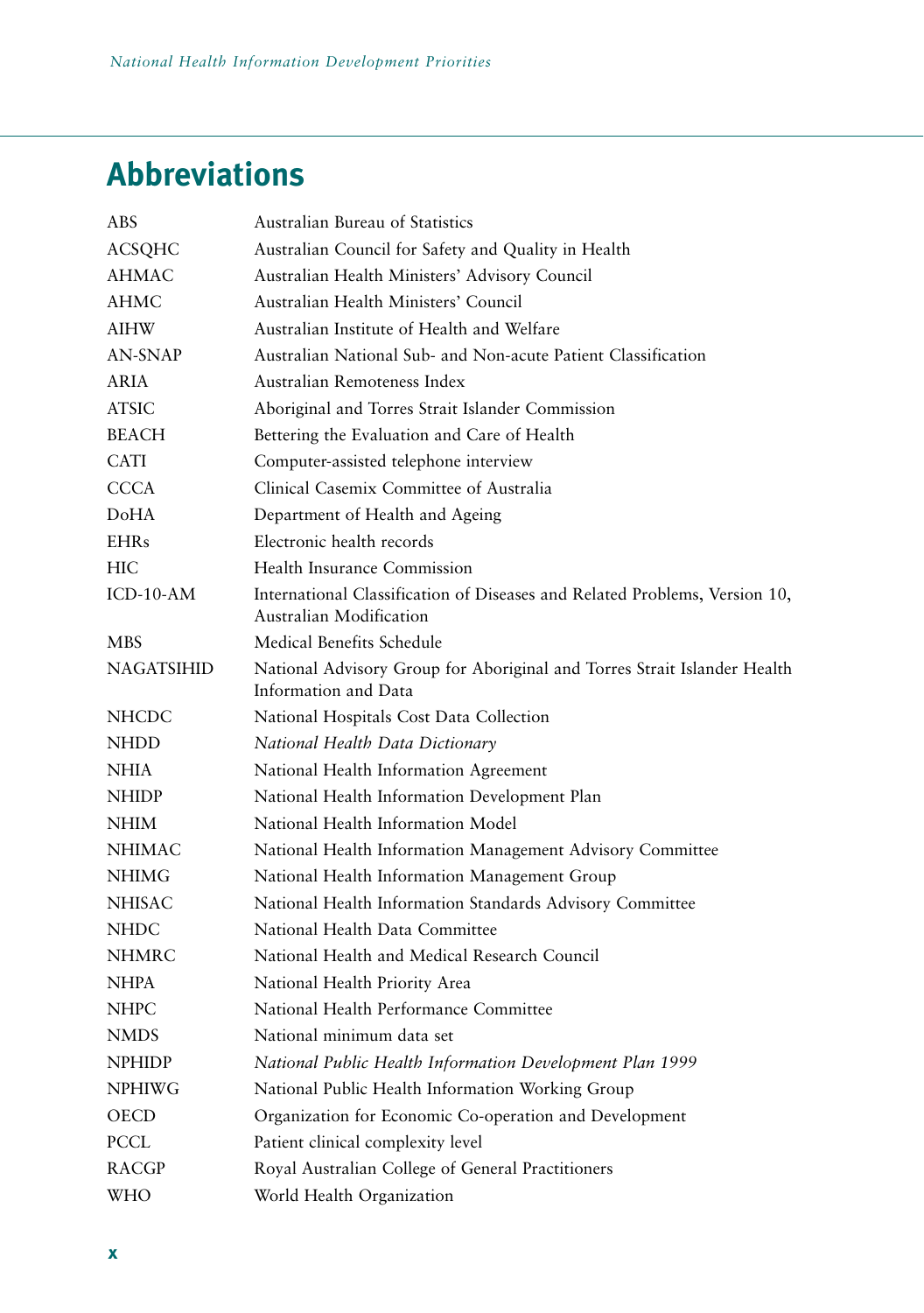# **1 Background**

## **1.1 Introduction**

The National Health Information Development Priorities will guide the development of national information to help improve the health of Australians. Priorities are for the period to 2005 and were produced in a planning process undertaken by the National Health Information Management Group (NHIMG), a peak health information body established by the Australian Health Ministers' Advisory Council (AHMAC). Information needs in health are of great importance. They are driven by continuing discoveries from research, an ever-increasing public interest in health, great technological advances in processing and spreading information, and a general trend towards accountability from those providing services in the public and private sectors. This document is considered to be a living document and its content will be reviewed from time to time.

Since the early 1990s major national agencies have formally collaborated to improve national statistics relating to the health of Australians. This began with the National Health Information Agreement in 1993. Participants in the Agreement now comprise the health departments of the Commonwealth, States and Territories; the Australian Bureau of Statistics (ABS); the Australian Institute of Health and Welfare (AIHW); and the Health Insurance Commission. The NHIMG represents those agencies and manages activities under the Agreement.

As part of this general process, a (NHIDP) was developed after wide consultation and adopted in 1995. Its aim was to promote high quality health information in Australia and to make national health information more cost-effective. Since then there have been major developments in national health information and in many other factors that relate to it. It is therefore timely to produce an update of health information development priorities.

It should be noted that, although the new priorities in this document are developed within the context of national health information in its widest scope, there are other national plans and agencies relating to aspects of health information or data, such as the proposed priorities for casemix (see Appendix 1). Therefore these priorities focus most on the specific work of the NHIMG.

The first part of this document, Chapters 1 to 3, is background that describes national health information, its functions and key elements, assesses progress under the 1995 Plan, and notes recent developments and issues relating to new priorities. The second part, Chapters 4 to 6, presents the new priorities and a plan for their implementation.

# **1.2 What is national health information?**

National health information is information that is comparable nationally, national in coverage, or nationally relevant. It relates to:

- the health of the population generally or of various groups
- the determinants of the population's health, including those in the external environment and those internal to individuals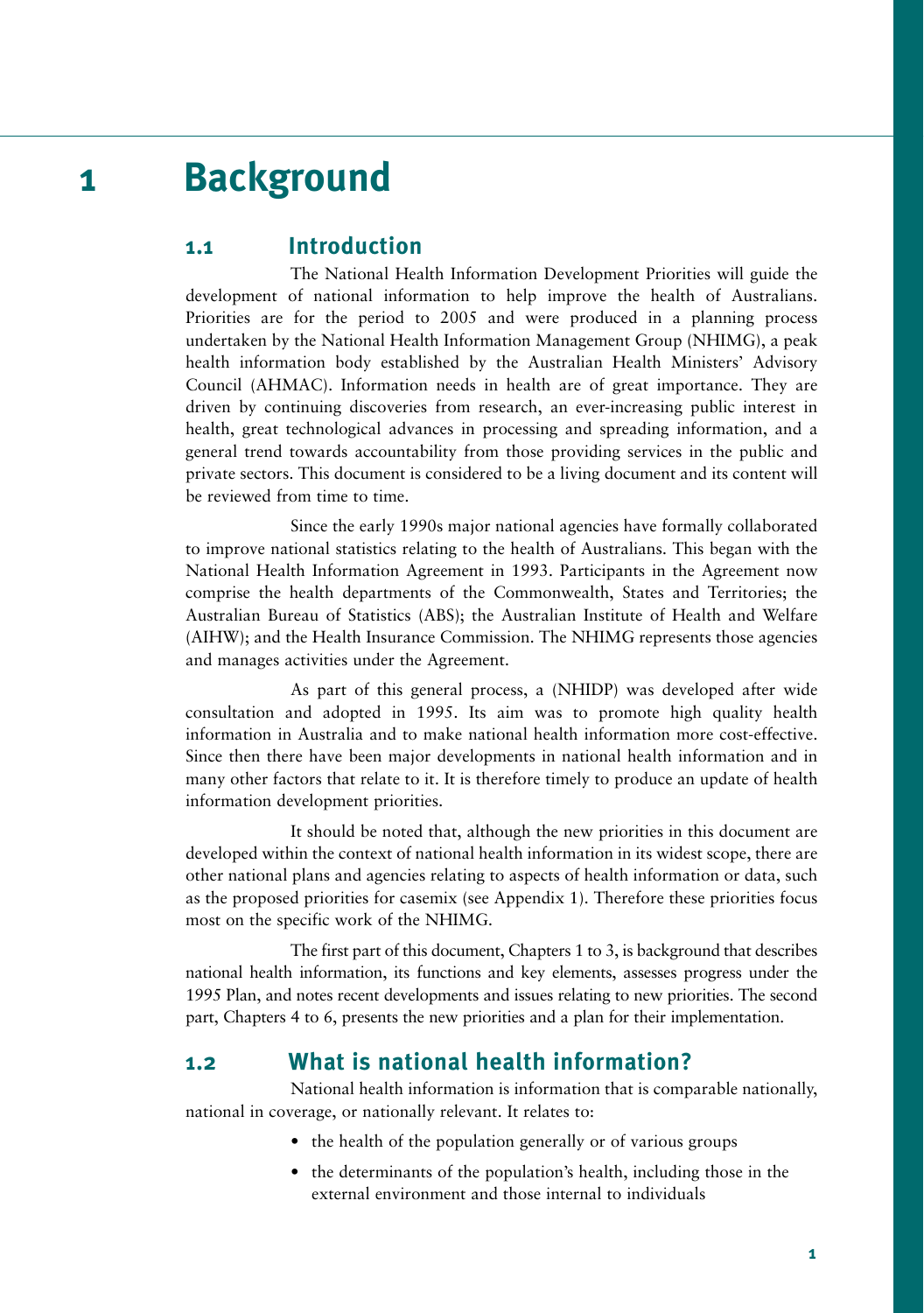- health interventions and health services at the population and individual level
- the relationship between these elements.

(Note that the term 'information' used here refers mainly to descriptive statistics, not to research papers or material used in giving personal advice or clinical care.)

Health information supports and informs:

- policy and decision-making processes and structures
- administration, labour force and financial management
- public discussion of health matters
- health researchers and health professionals.

The aim of the information is to help improve the health of all Australians by contributing to planning and practice in health promotion and the prevention, detection and treatment of disease and injury.

With the increasing involvement of the non-government and private sectors in the provision and use of national health information, it is of great importance that governments' directions and plans for health information are well known and clearly understood.



Figure 1 provides a simple conceptual framework for health information.

**Figure 1: A conceptual framework for health**

# **1.3 Why do we need it and why a national approach?**

There are many needs for national health information:

**Individual Australians** need it to know which health issues are important, what is being done by the health system and what they can do personally in their behaviour and use of health services.

**Direct providers** of health services, such as GPs and hospitals, can use nationally consistent information to compare their activities with those of their peers.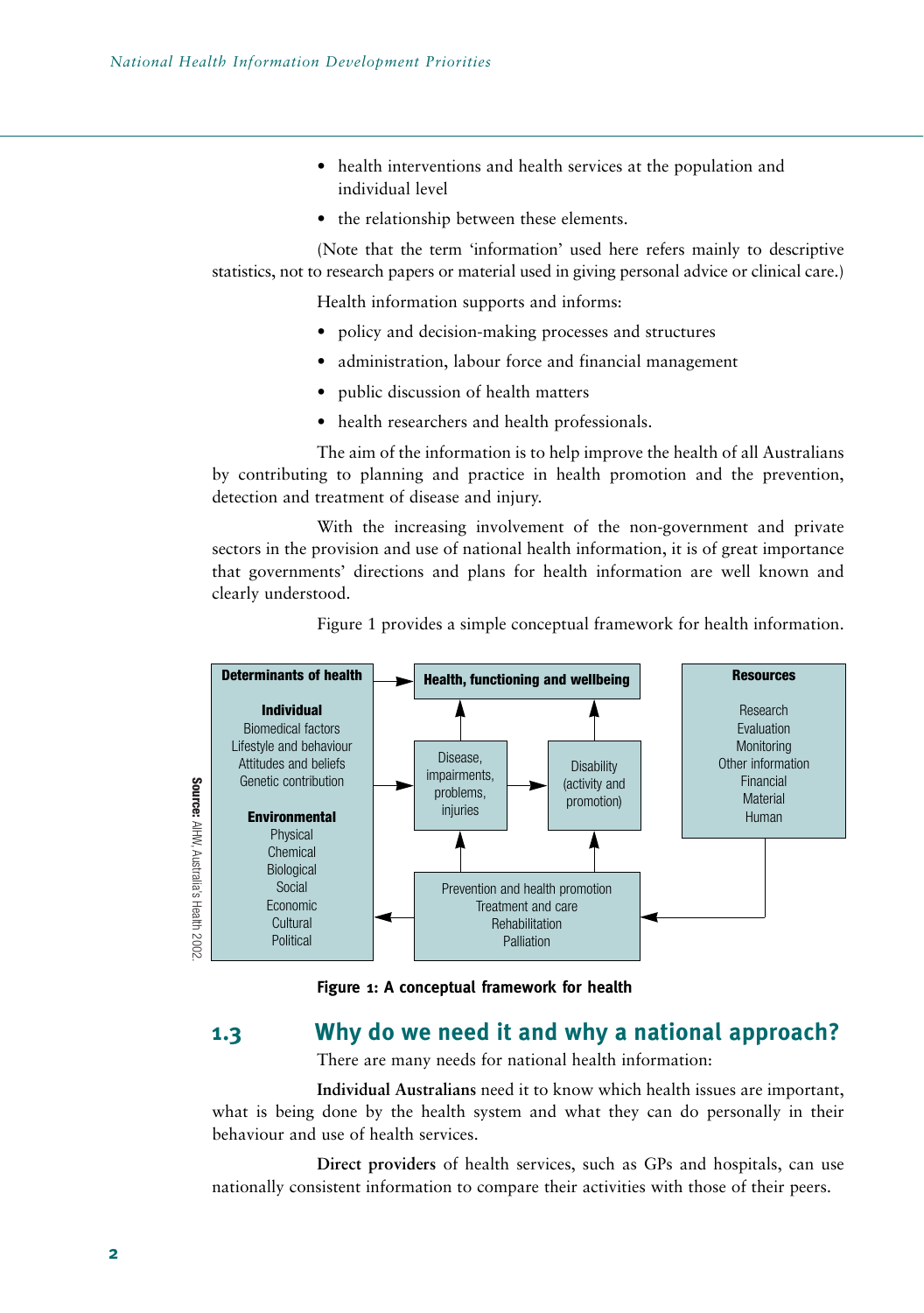**State and Territory Governments** can use national information to compare their performance with national results and benchmarks.

**The Commonwealth** needs national information to evaluate and monitor Australia's overall health status and the performance of its health system, as well as the Commonwealth's role in coordination, funding and specific programs, to achieve equity and access for all Australians.

A national approach to health information produces economies by reducing duplication of effort by jurisdictions while enabling a targeting of the remaining resources and effort, and provides a basis for international and interstate comparisons that could otherwise not occur. This allows Australia to account for and monitor itself as a country as well as to monitor and account by various regional subdivisions such as by State and Territory.

In addition, collection or pooling of data across the country allows a greater depth of analysis on issues and an ability to decide whether a pattern is general or more specific. Also, some important analyses would not otherwise be possible because the numbers would be too small for statistical conclusions.

# **1.4 Key aspects of good health information**

Health information and related systems need to consider:

**Coverage:** does the system cover significant health issues and population groups in a way that allows meaningful statistical estimates as well as comparisons to detect patterns, similarities and differences?

**Policy relevance and timeliness:** is the information designed to guide and respond to health policy and activities? Are data sufficiently up to date for these purposes and are reports delivered on time?

**Accuracy and comparability:** are the data items well defined, valid measures, reliable and collected in a standard manner to make them comparable across time and place?

**Ease of collection:** does collecting the data impose an additional and unnecessary cost burden upon the health system or on health care professionals or consumers? In the case of clinical and administrative data, are they collected routinely as part of information systems associated with the provision of patient care? Is there feedback on the data collected to providers and consumers?

**Confidentiality and consent:** is the information collected and handled in a way that respects and protects the privacy and other rights of those who provide it, including private citizens and those who provide health services?

**Accessibility:** subject to the above, are the data accessible to eligible users? And are reports brought to the attention of those who may be interested, including the general public, made easily available to them and presented as clearly as possible?

It is especially important that a national system for health information has:

• a joint commitment and cooperation across Australia at both high and lower levels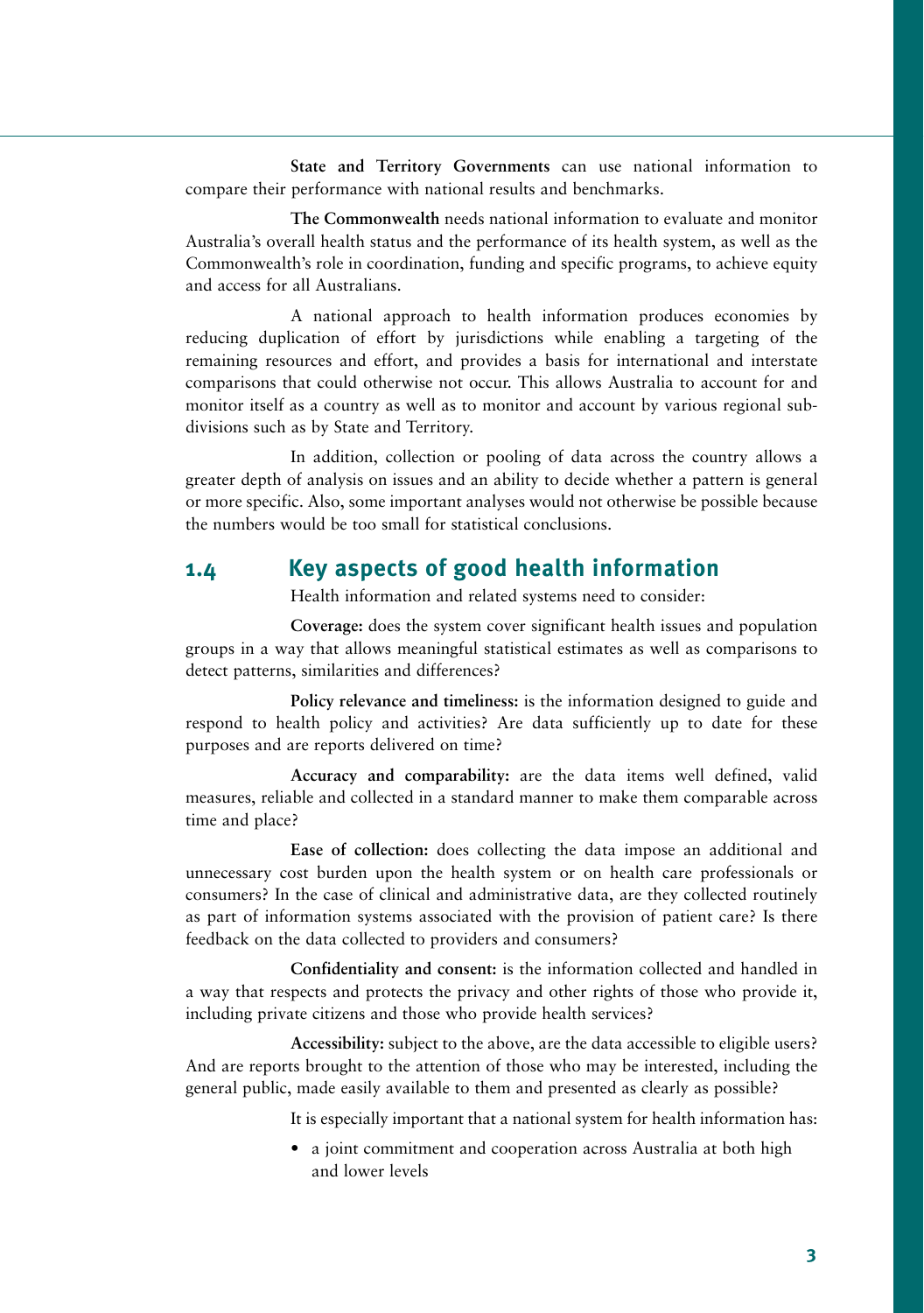- associated processes for making decisions, policy and plans about national health information
- adequate resources to support those national processes, including background information through research and other sources.

### **1.5 A brief outline of the system for national health information**

In its broadest sense the national system for health information comprises the National Health Information Agreement (NHIA), a group of national committees, many data providers (ranging from State and Territory health agencies and hospitals to individual health consumers), the original National Public Health Information Development Plan (NPHIDP) and the new Health Information Development Priorities, as well as other national plans and strategies.

At the national level the structure involves the NHIMG and a range of other groups that advise either the AHMAC or the National Health Information Management Advisory Council (NHIMAC).

The objectives of the national Agreement are to support the cooperation, and to provide the structures, processes and standards to improve information on health status, health determinants, health services and their performance; and to facilitate nationally agreed information projects that meet AHMAC priorities. The overall aim is to provide improved access to accurate and reliable health information by community groups, health professionals, and government and non-government organisations.

The NHIMG role is to manage the Agreement and the structures and processes set up under the Agreement. As part of its aim to promote good national information, the NHIMG has a special interest in information development such as health classification, data definitions, and standards for collecting and processing those data. It has two standing committees advising on these matters.

The main focus of the National Health Data Committee (NHDC) is on developing national data definitions for inclusion in the *National Health Data Dictionary* (NHDD). It considers and recommends to the NHIMG definitions and related specifications for data proposed for national use and the content of national minimum data sets (NMDS). This is an annual cycle of updating and extension of the NHDD. Once endorsed by the NHIMG, jurisdictions are committed to providing data to a national NMDS.

The NHIMG Expert Group on Health Classification was set up in 2001 to support the development of the national health information network by establishing a sustainable process for the national maintenance of classifications and by seeking agreement on a national classification system for all health sectors.

NHIMAC was established in 1998 to advise Health Ministers on options to promote a national uniform approach to more effective information management in the health sector. The strategic framework for NHIMAC's work is *Health Online: A Health Information Action Plan for Australia*, first released in November 1999 and as a second edition in September 2001.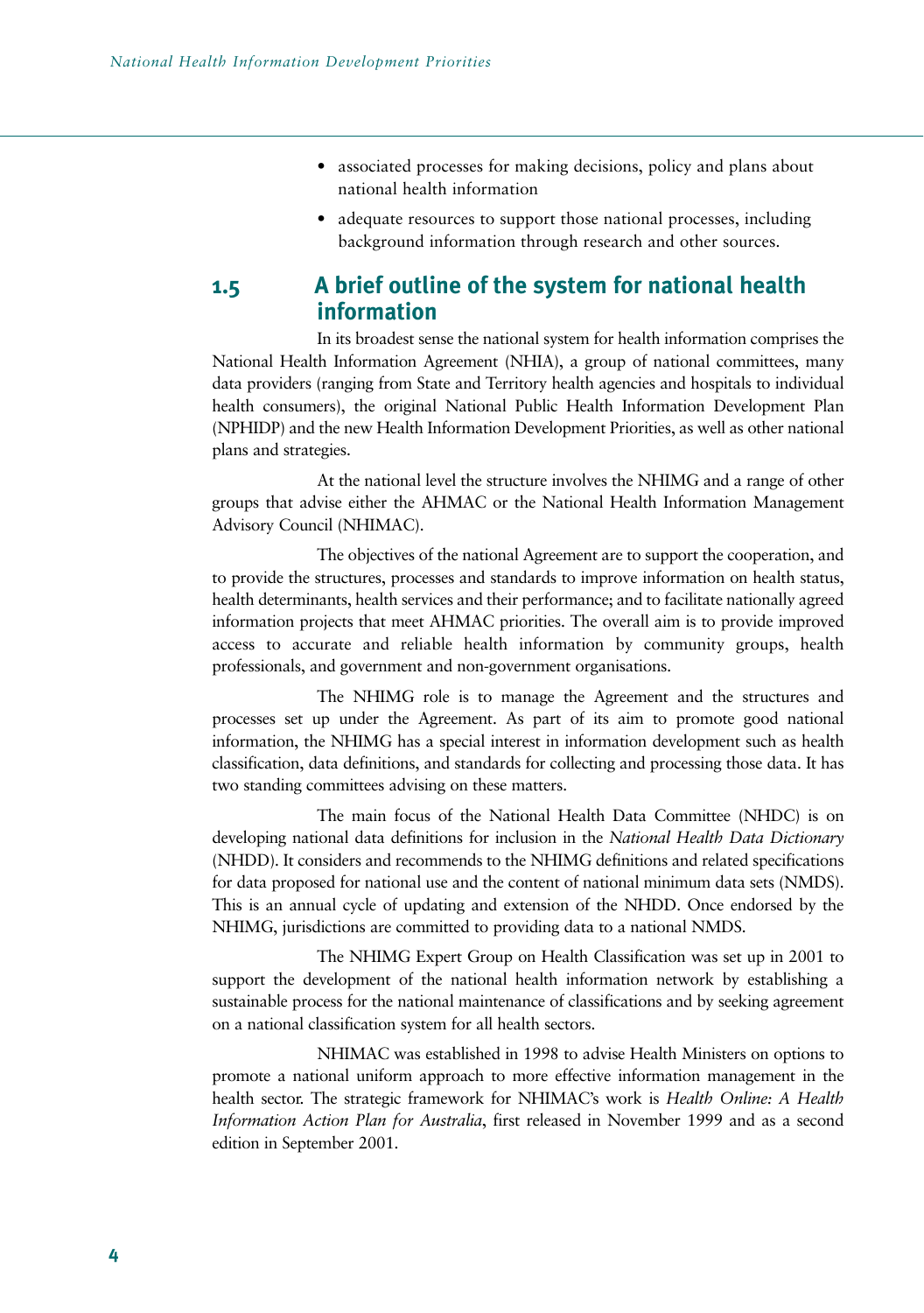# **2 Strategic issues**

### **2.1 Key national strategies**

A number of higher level strategies established under the auspices of the Australian Health Ministers' Council (AHMC) and advisory bodies, especially the Australian Health Ministers' Advisory Council (AHMAC) and the National Health Information Management Advisory Council (NHIMAC), have created specific requirements for national health information. Directions in health informatics, performance monitoring of health services, and public health strategies are all data dependent. Most directly, information is required to monitor the strategies. However, the same information in the public domain also serves to inform broader debates about health and health services in Australia.

New health information development priorities for Australia must identify these driving forces and recognise that these strategies require investments in data development, data infrastructure, data collection, analysis and information dissemination, with implications for the roles of all parties to the National Health Information Agreement. The priorities and the planning process (outlined below) will inform AHMAC about the information implications of national health strategies.

The following sections briefly describe the information implications of several major national strategies:

- 1. Aboriginal and Torres Strait Islander health: AHMAC decided in 1995 to monitor the provision of health services to Indigenous Australians by all jurisdictions, and a set of performance indicators is defined. This reinforces the need for all parties to the NHIA to produce information that can add to policy to improve the poor health of Indigenous Australians, by better describing their health status, the services they receive and the results of those services. Better identification of Aboriginal and Torres Strait Islander people in health information systems is crucial to achieving these aims.
- 2. Health Online: this provides a national strategic framework for better managing and using health information for the benefit of Australians. Key issues include privacy and security, health care identification, standards and infrastructure, and the further development of information management practices to improve the availability of health data for use in clinical decision-making, policy, planning and research. A key area of activity is the development of a national health information network based on electronic health records (EHRs). Health Ministers have endorsed recommendations from the National Electronic Health Records Taskforce for the creation of a health information network for Australia (Health*Connect*), and this is being progressed through a two-year research and development program. There is a need for developmental work to support electronic health records, such as defining data items and standards and setting up coding and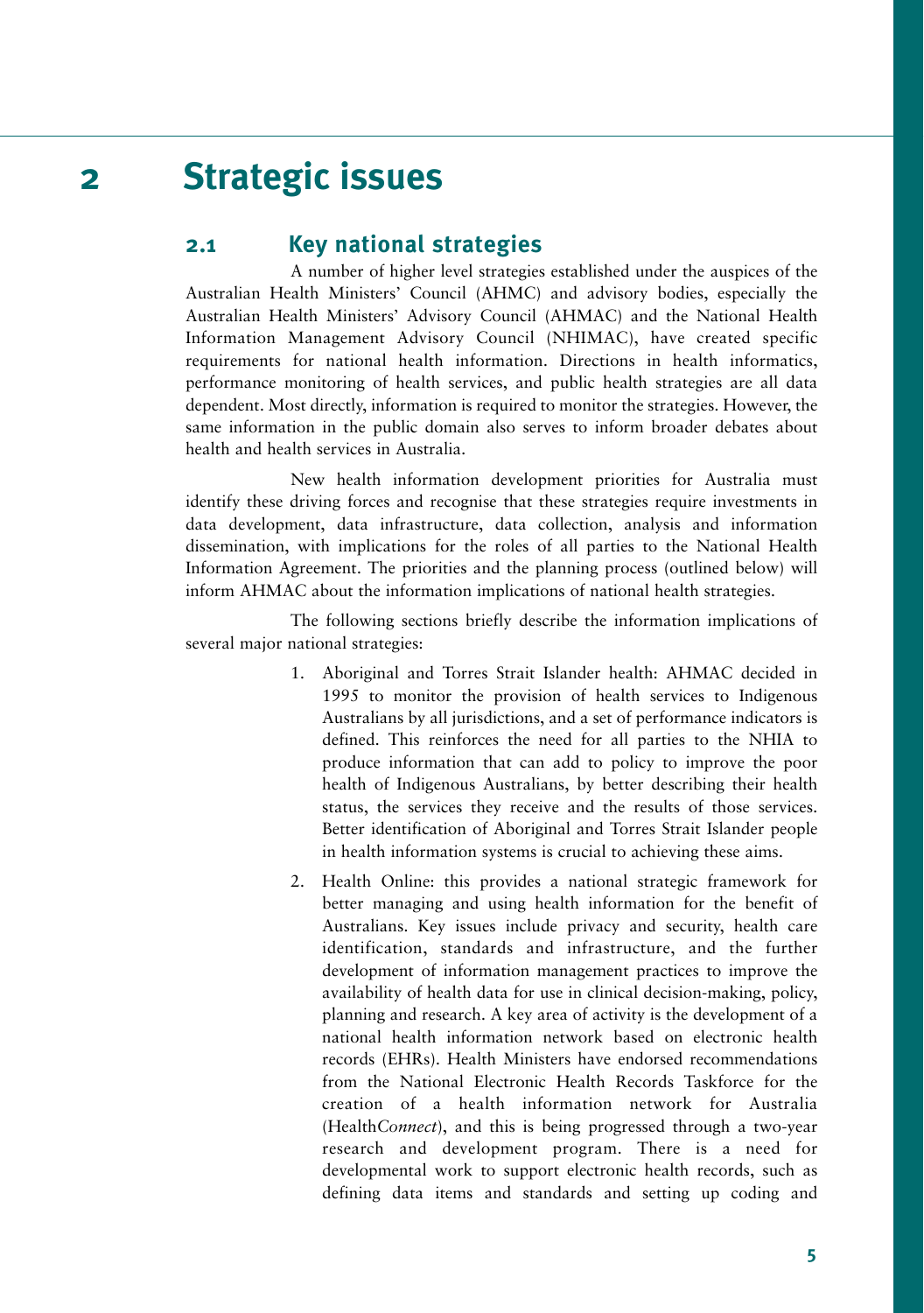classification systems that are consistent with those for other national information. These matters fall into the work of the NHIMG and this has been recognised by the National Electronic Health Records Taskforce.

- 3. Improving patient safety and quality in health care: the Australian Council on Safety and Quality in Health Care regards information as one of its highest priorities in improving the safety and quality of health care. This presents opportunities to improve many data sets and related infrastructure.
- 4. Public health information: a National Public Health Information Development Plan was published by the National Public Health Partnership in 1999 and provides a developed set of priorities for public health information which need to be recognised and integrated into these wider health information development priorities.
- 5. National Health Priority Area (NHPA) work: there are new developmental demands arising from recent NHPA work, which focuses on the priority health areas of cardiovascular health, cancer control, injury prevention and control, mental health, diabetes mellitus and asthma. These needs include a greater focus on the effect of health interventions (for instance through health outcome measures; new developmental work on diabetes, asthma and mental health; and secure arrangements for long-term collection of data for monitoring all the NHPAs).
- 6. Priority driven research: this research, to be funded as a result of the report *The Virtuous Cycle- Working Together for Health and Medical Research* of the Health and Medical Research Strategic Review, will need to work from an appropriate information base. This research is expected to further increase the demand for high-quality health information in the priority fields.
- 7. Monitoring of health service performance: the National Health Performance Committee (NHPC) has established a health performance framework from which a set of indicators that focus on the performance of health services are to be developed. Currently, there is a lack of data on which to calculate many of the preferred indicators; this requires significant data development. The data on which these indicators will be based need to follow NHIMG/NHDD standards for data comparability and quality.
- 8. Requirements for international health reporting: these include OECD requirements for social indicators for which data are available from most of its member countries, and supporting development and implementation of new WHO indicators for health, fairness in financial contribution and health system responsiveness.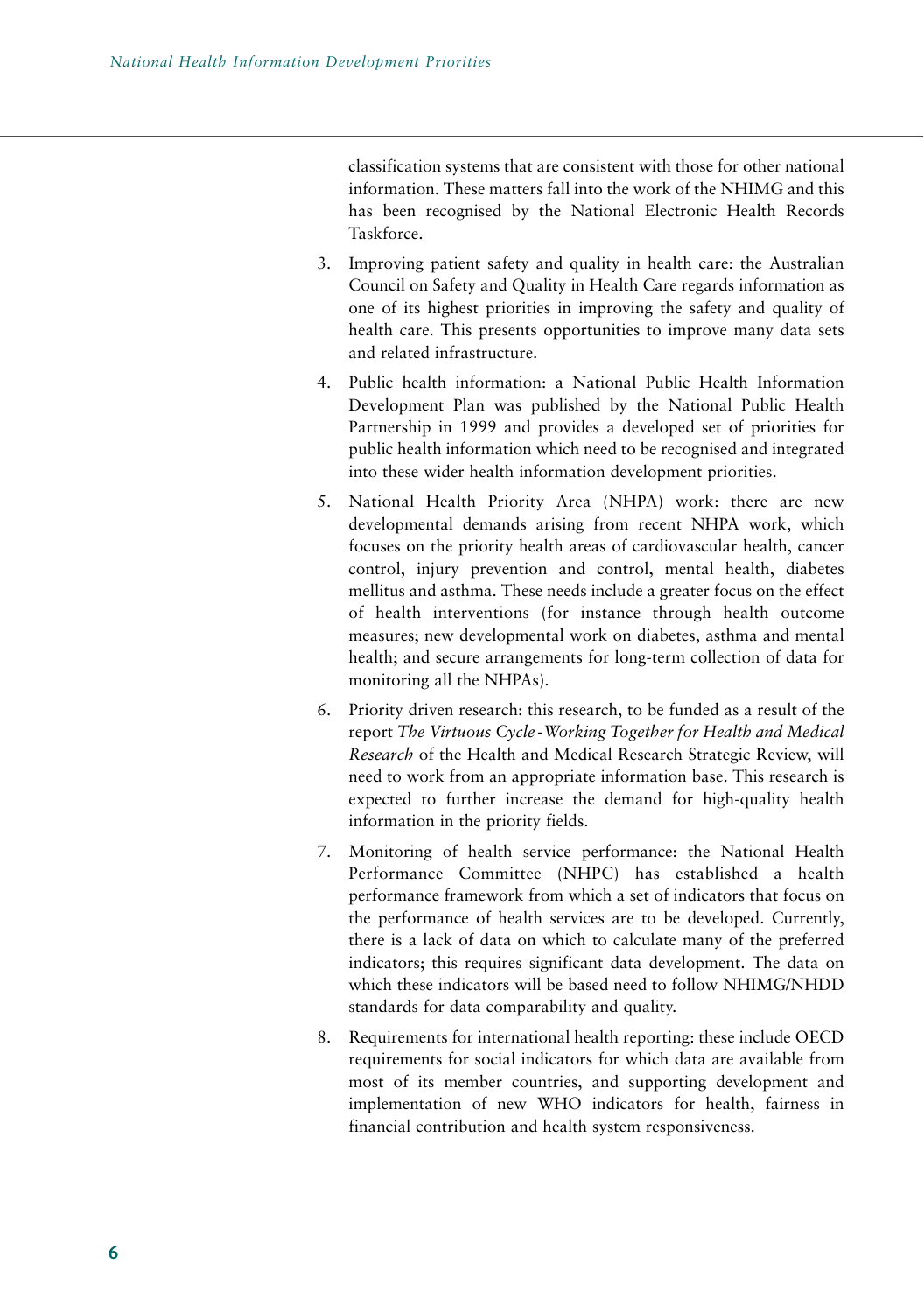9. Other strategies and frameworks: a wide range of sector-specific strategies has also been endorsed by AHMAC and new strategies are considered and implemented from time to time. Typically, these need substantial information support including data development and collaboration involving the NHIMG along with the specialist groups that manage the information aspects.

### **2.2 Progress with the 1995 plan**

There has been much progress under the 1995 National Health Information Development Plan (NHIDP). The Plan's highest priority recommendations and a brief summary of the results are as follows:

- 1. To develop a national information plan for Aboriginal and Torres Strait Islander health. In 1998 the AHMAC endorsed a national plan, *The Aboriginal and Torres Strait Islander Health Information Plan... This time, let's make it happen*. The NHIMG is responsible for implementing this plan and has given major attention to improving the quality of identification of Aboriginal and Torres Strait Islander people in registers and health services data sets.
- 2. To develop a national health and welfare information model. The AIHW published a National Health Information Model in 1996 and has used a draft second version as an organising framework for the NHDD.
- 3. To explore the linkage of health records and identify linkages that will result in the greatest community benefit. Given the lead role for this, the AIHW has undertaken a number of pilot studies and, with other NHIA members, has developed a protocol for a major pilot study of diabetes, using a State-linked data set and national data sets.
- 4. To improve information on health outcomes, by developing clinical measures of outcomes for major problems and making clinical information systems more useful for these purposes. The NHIMG has reported on a health outcomes indicator framework, which, in turn, has been adopted for data development and reporting for the National Health Priority Areas such as injury, diabetes and asthma.
- 5. To develop information about severe mental illness: its occurrence in the population, impact and care outcomes. Information on the prevalence, symptoms, use of services and treatment of people with mental disorders was collected as part of the 1997-98 National Survey of Mental Health and Wellbeing.
- 6. To develop and collect data on encounters with non-institutional health care. Progress includes:
	- the survey of general practice activity (BEACH), begun in 1998 by the General Practice Statistics and Classification Unit at the University of Sydney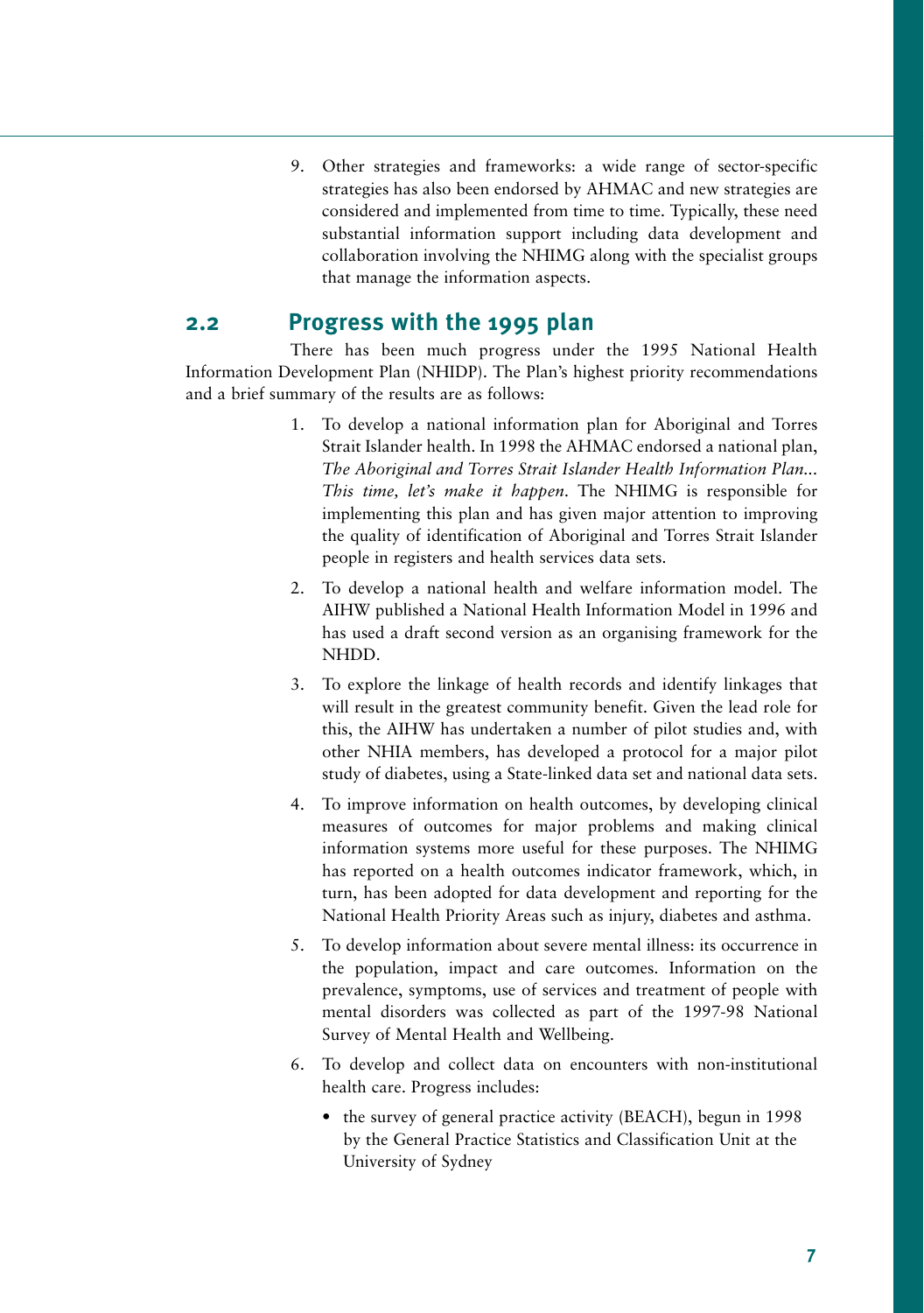- developmental work, via the Commonwealth Department of Health and Ageing (DoHA), towards a general practice model and minimum data set and a coding and classification system for general practice
- the development of NMDSs for community mental health care, and alcohol and other drug treatment services
- the development of a National Community Health Services Codeset.
- 7. To systematically review current major health data collections and recommend how the data can be collected more cost-effectively. Progress includes:
	- a systematic review by the ABS of its system of health surveys and other household surveys, resulting in a three-yearly National Health Survey, with financial support from DoHA
	- some rationalisation in relation to national hospital morbidity data collections so there is only one annual publication in this area, the AIHW Australian Hospital Statistics report
	- standards set by the NHIMG for operating health registers, with a view to improving cost-effectiveness in this area
	- joint private (pharmaceutical) and government funding for the survey of general practice activity (BEACH)
	- efforts to share methods and developments by those States and Territories running computer-assisted telephone interview (CATI) surveys.
- 8. To develop ongoing surveillance of potentially modifiable, major disease risk factors, including biological measurements and ensuring coverage of small priority populations. Emphasis has been given to coordination and shared development of methodology for survey activity at a State and Territory level.

# **2.3 Continuing challenges**

Despite the progress outlined above, the following points need to be taken into account:

> 1. There has been no ongoing national surveillance of major and potentially modifiable disease risk factors that includes biological measurements. This was one of the highest priority recommendations from the NHIDP. Progress so far includes a 1997 workshop, a series of proposals, and the setting up of groups to consider the content of such surveillance and options for its conduct. This recommendation has also been recognised as a high priority in the National Public Health Information Development Plan 1999.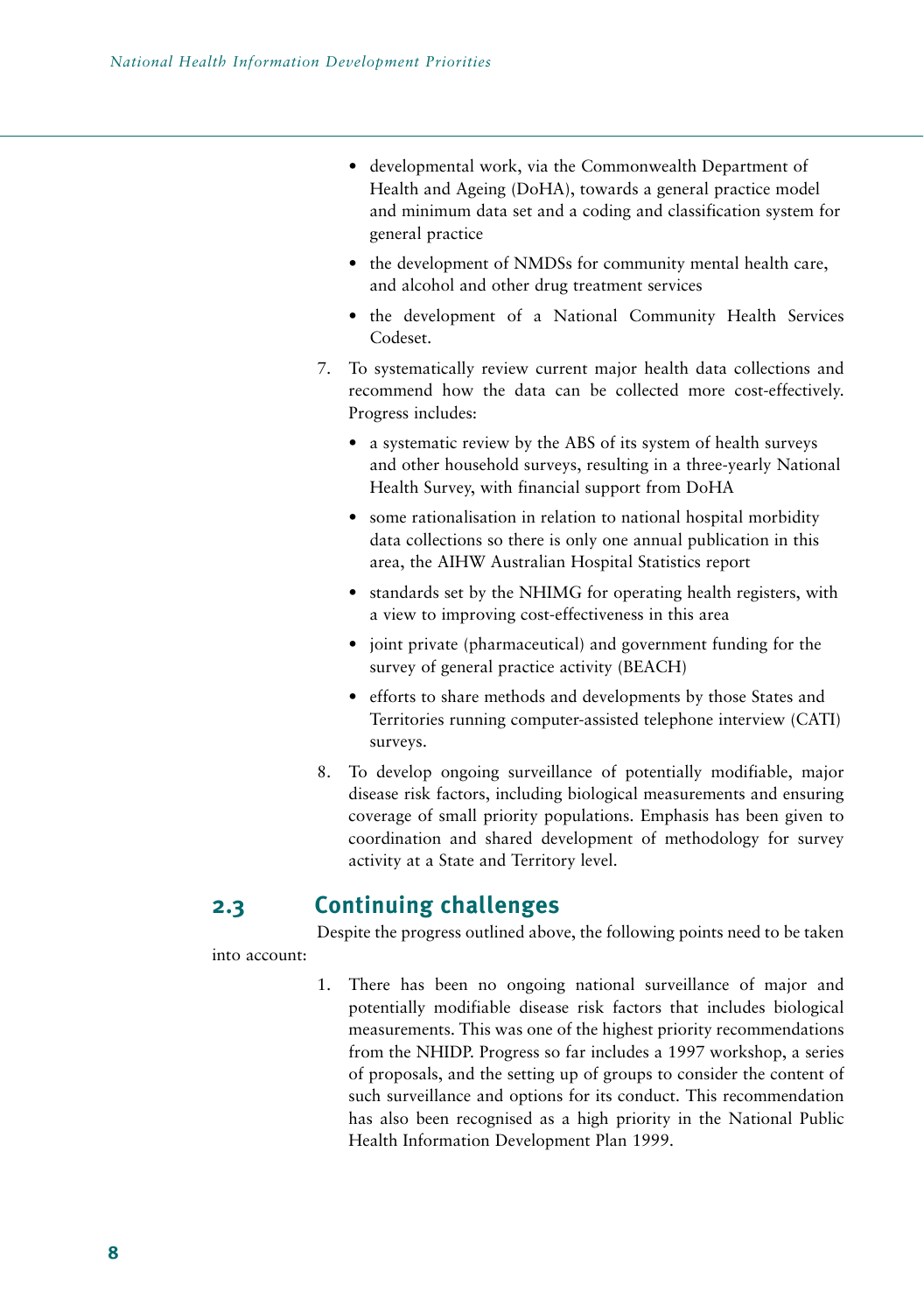- 2. The identification of Indigenous Australians is still inadequate in many aspects. Only a few jurisdictions have adequate Indigenous identification for vital statistics such as births and deaths, and incomplete coverage by hospitals affects the quality of data on morbidity and service use. The AIHW is working with relevant agencies to improve coverage by cancer registries and perinatal data collections.
- 3. The proposed major study of record linkage was delayed while the relevant parties considered a formal protocol. Agreement was reached in 2001.
- 4. Although detailed national data on nutrition and mental health have been collected in the 1995 National Nutrition Survey and the 1997 Survey of Mental Health and Wellbeing respectively, there are no current plans to repeat either of these surveys. However, the ABS plans to collect summary data on dietary habits and mental health in each future National Health Survey which will enable some timeseries analysis.
- 5. Some major data collection still appears not to be cost-effective. Duplicate arrangements remain for collection of hospital morbidity data by the AIHW and the DoHA. The creation of a Private Hospitals Data Bureau adds to multiple data collections from private hospitals.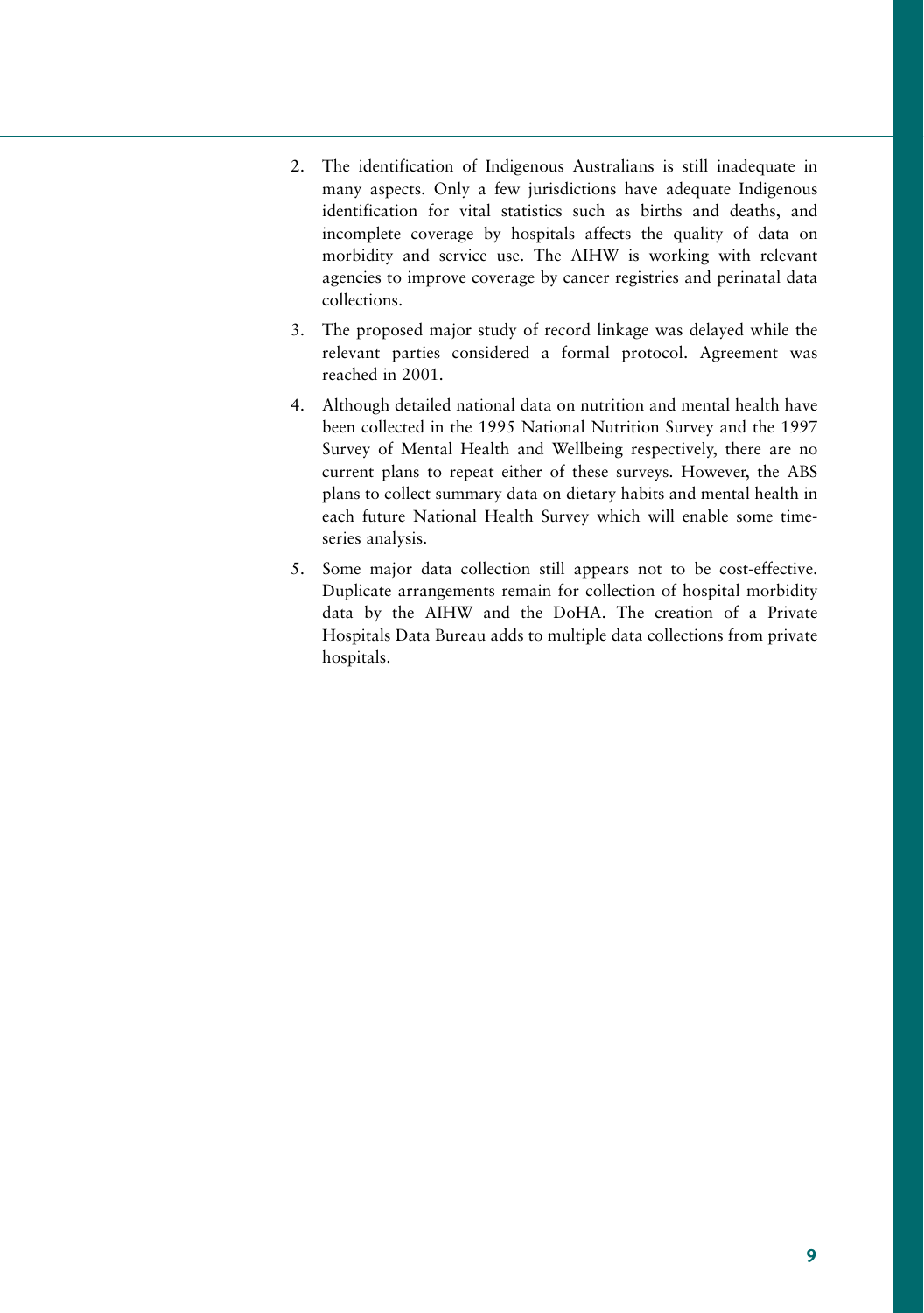# **3 Health information infrastructure**

The information needs of national health strategies are met to a large extent through the information work programs of signatories to the National Health Information Agreement, often under collaborative arrangements. The major elements of the *national health information infrastructure* are the National Health Information Agreement, the structures and processes auspiced by the Agreement (the NHIMG and the National Health Data Committee (NHDC) and its products (the *National Health Data Dictionary* (NHDD), the National Health Information Model (NHIM) and national minimum data sets (NMDS). These are the building blocks of the national data collections.

# **3.1 Data collections**

#### **National Minimum Data Sets**

Jurisdictions are responsible for the supply of data for NMDSs and, in most cases, the AIHW compiles and disseminates national results. NMDSs have an establishing role in making available health information derived from administrative data collections relating to health service encounters and some other fields. The extent to which data compilers conform to the NHDD standards remains an issue to be addressed, as does the development and nature of future NMDSs (for example for the various modes of ambulatory and community care).

#### **National health surveys**

These are the responsibility of the ABS. From 2001 the ABS will introduce an expanded program of household surveys which will include:

- Health (three-yearly)
- Disability, ageing and carers (six-yearly)
- General social surveys (three-yearly); across broad areas of social concern
- Aboriginal and Torres Strait Islander health (six-yearly)
- Aboriginal and Torres Strait Islander general social survey (sixyearly)
- Aboriginal and Torres Strait Islander Community housing and infrastructure needs survey (infrequently).

Despite this expanded program, gaps identified by the ABS include longitudinal surveys, nutrition, mental health, biomedical risk factors, and violence and safety.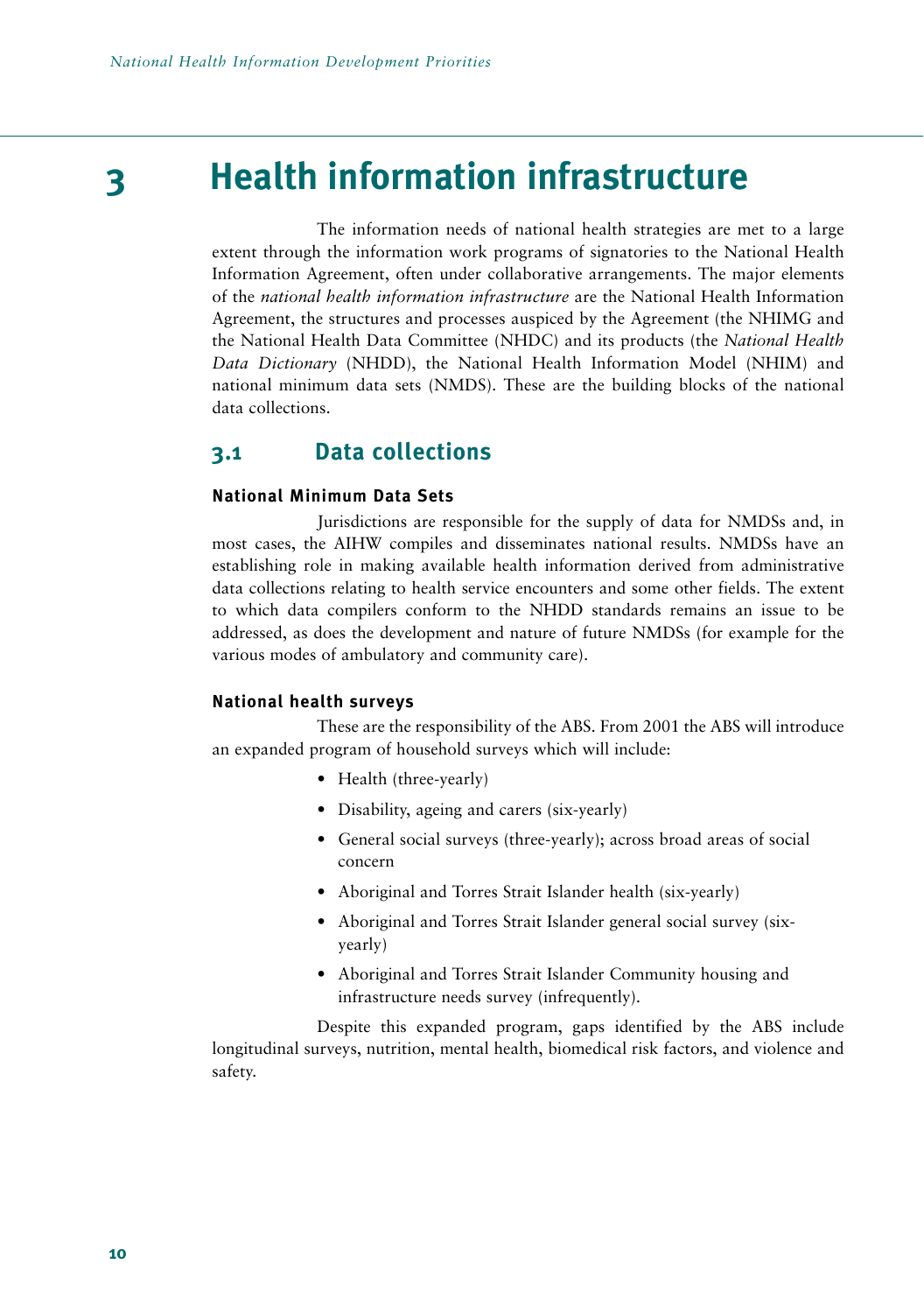A number of development tasks relate to this program, including the development of:

- (and adoption by the ABS) of a standard survey module for core data items (and connections with NHDD standards and with computerassisted telephone interview (CATI) survey modules)
- possible record linkage between administrative data and survey data with informed consent of respondents
- more efficient methods of promulgation of survey outputs and related materials.

#### **Computer-assisted telephone interview health surveys**

CATI health surveys in several jurisdictions provide flexible and timely information on risk factors, disease patterns and health service use. The National Public Health Information Working Group has established the National CATI Health Survey Technical Reference Group to foster the use of national data standards and consistent questions and methodology across jurisdictions in CATI-based health surveys.

#### **Health registers**

The National Cancer Statistics Clearing House, the National Death Index and communicable disease notification systems are well-established national health data registers, built from State and Territory cancer and deaths registers. New registers that have been established or are in the process of establishment include:

- the Australian Childhood Immunisation Register, at the Health Insurance Commission
- the National Diabetes Register, a register of people with insulintreated diabetes, at the AIHW
- the register of cardiac surgery and coronary angioplasty at the AIHW - this register is currently based on hospital level reports
- proposal to develop a national cardiac procedures register (currently underway)
- the National Coroners' Information System developed by the Monash University National Centre for Coronial Information on behalf of the Coroners
- conceptual development work for a possible National Birth Index at the AIHW.

NHIMG standards for the purpose, establishment and management of health registers have been developed.

#### **Communicable disease surveillance**

The National Communicable Disease Surveillance Strategy was developed in 1996. It provides for wide-ranging mechanisms for surveillance of communicable diseases in Australia. The Communicable Disease Network, Australia, New Zealand, the Commonwealth and State and Territory Governments have all used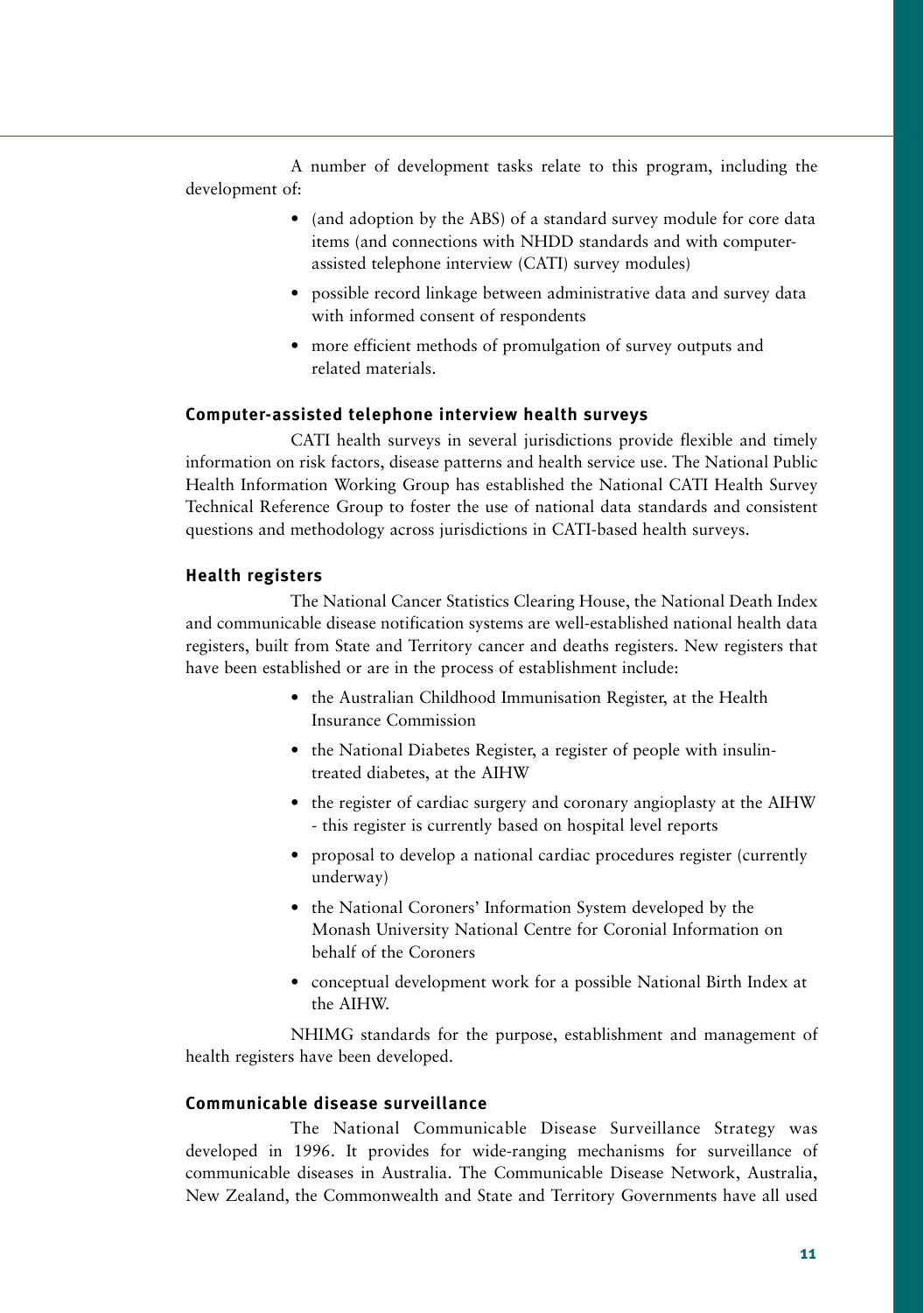the strategy to guide developments in surveillance mechanisms, in concert with disease control programs such as for tuberculosis, hepatitis C, vaccine-preventable diseases, and quarantine. Links with the NHIA and standardisation of data between these surveillance systems and the NMDSs could be pursued for gains in national health information.

# **3.2 Statistical standards**

#### **Health classifications**

The NHIMG has responsibility for health classifications used in NMDSs and approves updates of ICD-10-AM. The report to Health Ministers from the National Electronic Health Records Taskforce recommended that an Expert Group on Health Classification be established urgently by the NHIMG, to guide development and adoption of classifications for EHRs. This was implemented in 2001 and should provide a solid framework for classifications in health information into the future. This work needs to be coordinated with WHO work in this area, in which the AIHW is involved as the WHO Collaborating Centre for the Family of International Classifications.

#### **Geographic classification and analysis**

The need for appropriate data to address the planning, managing and monitoring requirements for health and services in rural and remote communities has resulted in the development of the Australian Remoteness Index (ARIA). ARIA will enable the provision of enhanced information at the rural and remote community level. The ARIA concept of the isolation/remoteness index and the geographic classification incorporated in the Rural, Remote and Metropolitan Area categories need to be harmonised as each has specific strengths and weaknesses.

A related issue is the increasing demand for improved small area health and demographic data, particularly for rural and remote areas. While there remain significant issues in relation to data collection and confidentiality, improved data for small areas is a priority issue and would be assisted by the development of geo-coding of health facilities, providers and services.

#### *National Health Data Dictionary* **and Knowledgebase**

The NHDD is produced each year by the NHDC and is accompanied by the web-based Knowledgebase. The NHDD and Knowledgebase have expanded in scope over the years, with the Knowledgebase currently being redesigned to include a performance indicator module. Health Ministers have agreed to the recommendation of the National Electronic Health Records Taskforce that the NHDD become the repository for terms required for future EHRs.

The NHDD and its management processes were reviewed during 2000 by a consultant who reported on its capacity to deal with the breadth of health information development requirements spanning acute care (the NHDD's traditional strong suit), non-admitted hospital and community care, public health, and the requirements of Health*Connect*.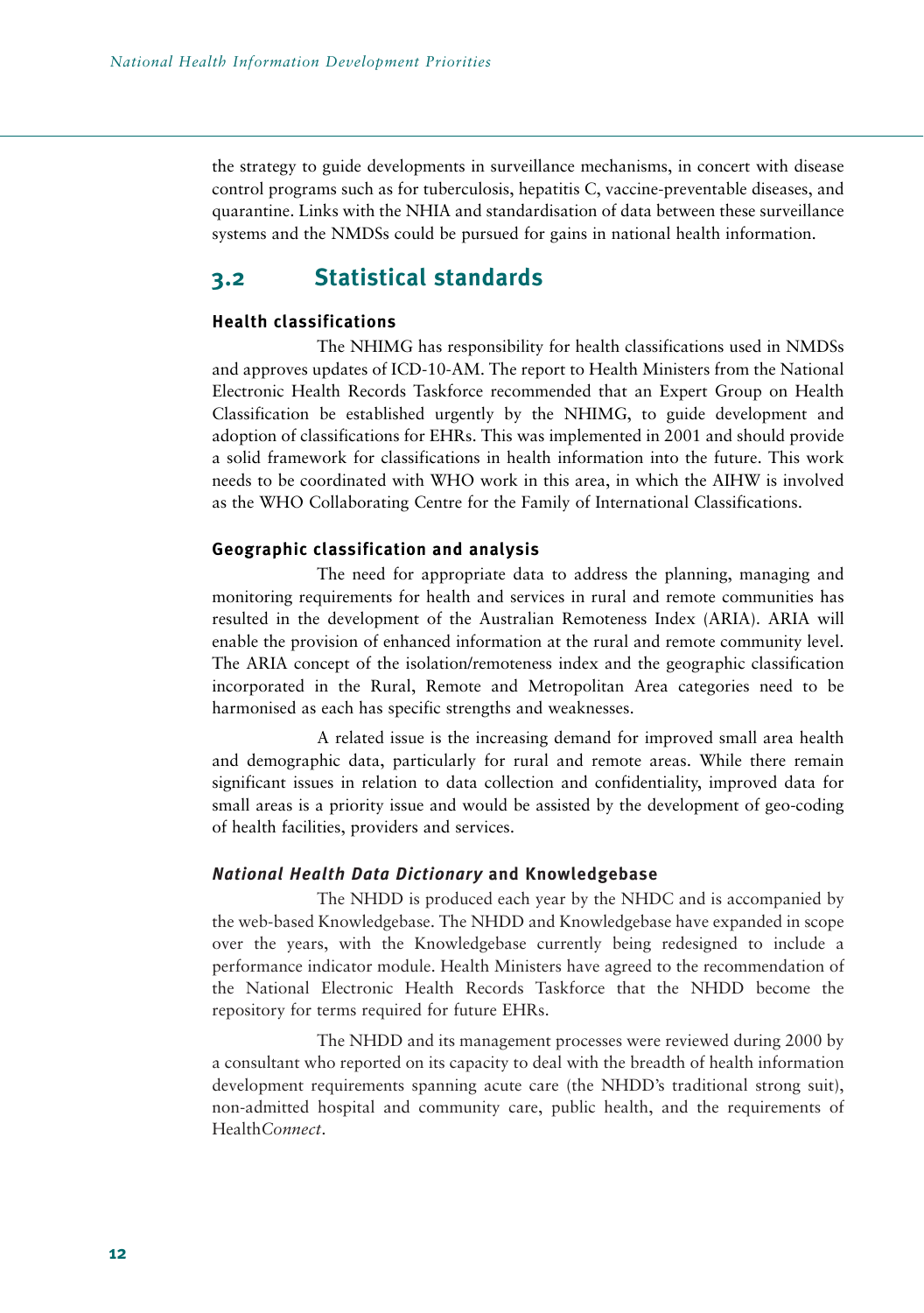#### **Quality and compliance**

Evaluation of the quality of existing data collections has been attempted on only a small scale by the NHIMG. However, significant issues have arisen from an examination of the National Minimum Data Set for Admitted Patient Care, showing that this is an area for attention in the new health information development priorities.

# **3.3 Information policy regimes**

Effectiveness of national health data depends on its accessibility as well as the capacity to have it analysed and applied for public good, but must be balanced against the need for privacy protection and maintenance of confidentiality for data providers.

#### **Electronic dissemination of health data**

Electronic access to health data is becoming more and more expected by health information consumers. HealthWIZ, the Hospital Casemix Protocol and AIHW interactive database packages on the internet are real examples of this powerful dissemination mechanism. There are great opportunities available for future expansion of electronic data dissemination, for which coordination of efforts will improve benefits to users.

#### **Health data linkage**

This work is based on the application of probabilistic record-matching techniques and involves the development of data linkage keys. Introduction of a unique patient identifier would substantially increase the scope for linkage and bring a need for careful attention to privacy and ethics issues including robust legislative safeguards. In addition, the ABS is actively exploring the potential benefits of linking administrative data sets to its survey data, based on obtaining consent from respondents. Methodologies and standards need to be established if potential benefits are to be realised, within a regime where privacy and confidentiality are respected.

#### **Privacy and confidentiality protocols**

None of the analysis that creates value from raw health data can be permitted to proceed without adequate protection for individual privacy and confidentiality. The NHIA contains protocols to protect the privacy and confidentiality of any individual and/or organisation about whom information is collected, disseminated, used and secured. These protocols guide the practices of signatories to the Agreement, and most are subject to legislative regulation such as through the *Australian Institute of Health and Welfare Act 1987*. The NHIMG gives policy advice to AHMAC and Ministers on these matters and encourages shared development of workable and consistent arrangements to protect privacy.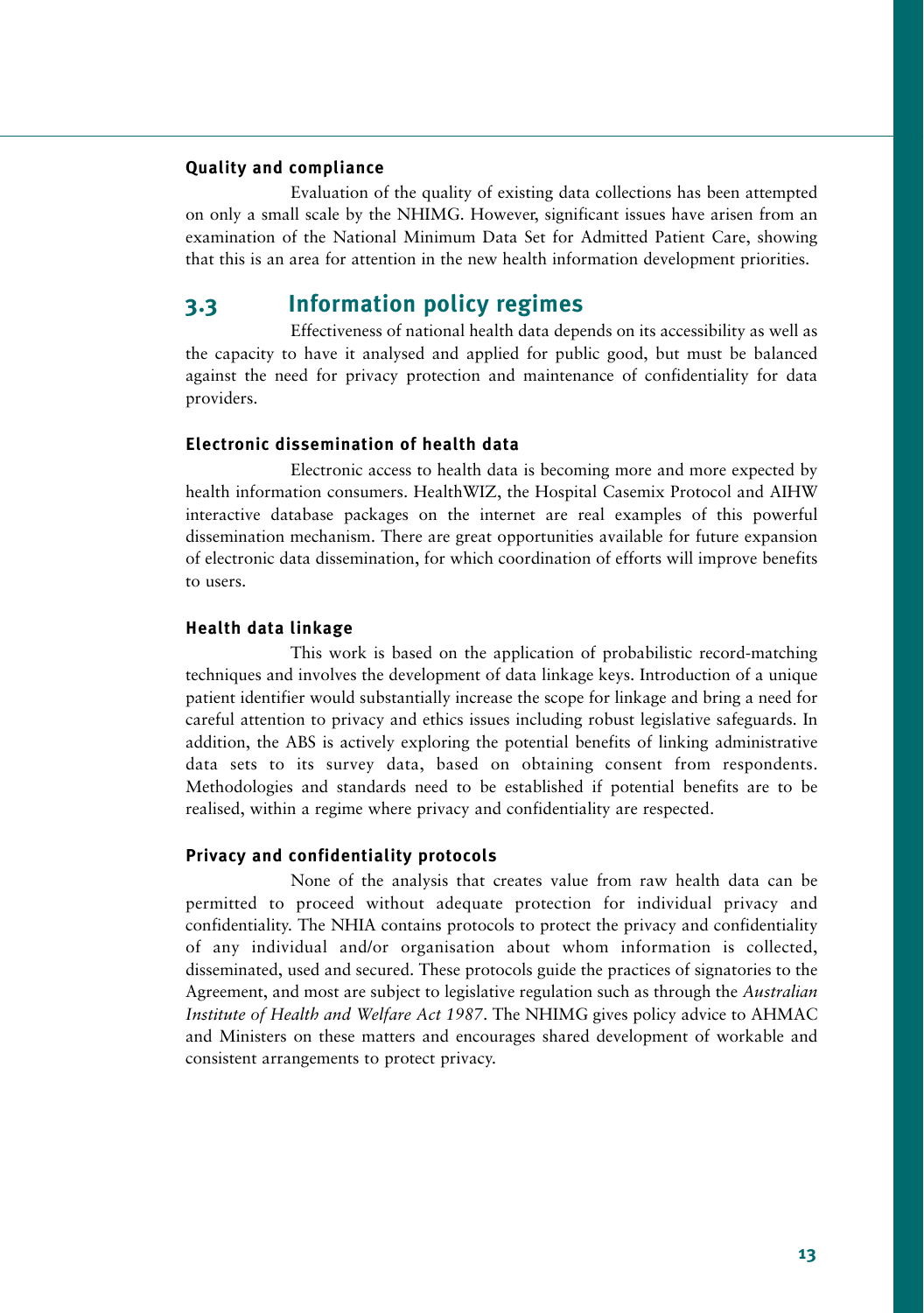# **4 Priorities**

While there have been considerable health information achievements in recent years, a number of issues remain that require urgent attention. In addition, there are a number of new and emerging tasks that must be addressed. This chapter puts forward ten areas in which action on national health information is a priority.

### **4.1 Aboriginal and Torres Strait Islander health**

#### **Policy issue**

Aboriginal and Torres Strait Islander health remains one of the major health issues facing Australia. Australian governments are increasingly committed to monitoring the effectiveness of programs and the evaluation of policies designed to improve the health status of, and service delivery to, Aboriginal and Torres Strait Islander peoples. This has resulted in growing demand for high-quality, regularly reported Indigenous information and data at a range of geographic levels; for the development of performance indicators on service delivery; for consideration of social and other determinants of health; and for the provision of time series on health status. Better Indigenous identification will provide improved information for prevention and early treatment of Aboriginal and Torres Strait Islander people, services which are central to bringing about improvements in Aboriginal and Torres Strait Islander health.

#### **Information response**

In October 1997, AHMAC adopted the *National Indigenous Health Information Plan... this time, let's make it happen* and asked NHIMG to oversee its implementation. An implementation working group developed a set of priority areas taken from the Plan's recommendations, identifying the lead agency responsible for progress against each of the goals. Implementation of several goals is in progress. However, there is substantial work to be undertaken and the Plan will be reviewed against achievements.

The AIHW and the ABS continue to collaborate in the dissemination of available information on the health and welfare of Aboriginal and Torres Strait Islander people, particularly through their joint biennial report on this subject. Also, the AIHW and the ABS have worked together since 1998 to improve the completeness with which Aboriginal and Torres Strait Islander peoples are recorded in a range of administrative data sets, with priorities identified as hospital records and birth and death registrations. For birth and death registrations, work undertaken by the ABS in collaboration with State and Territory Registrars is being reflected in significant increases in the coverage of Indigenous births and deaths.

AHMAC has funded improvements in the quality and completeness of Indigenous identification in hospital separations records. A national audit was undertaken in 2002. Extension of this work is desirable but will be more difficult in service settings where national information is less well developed (e.g. pathology services).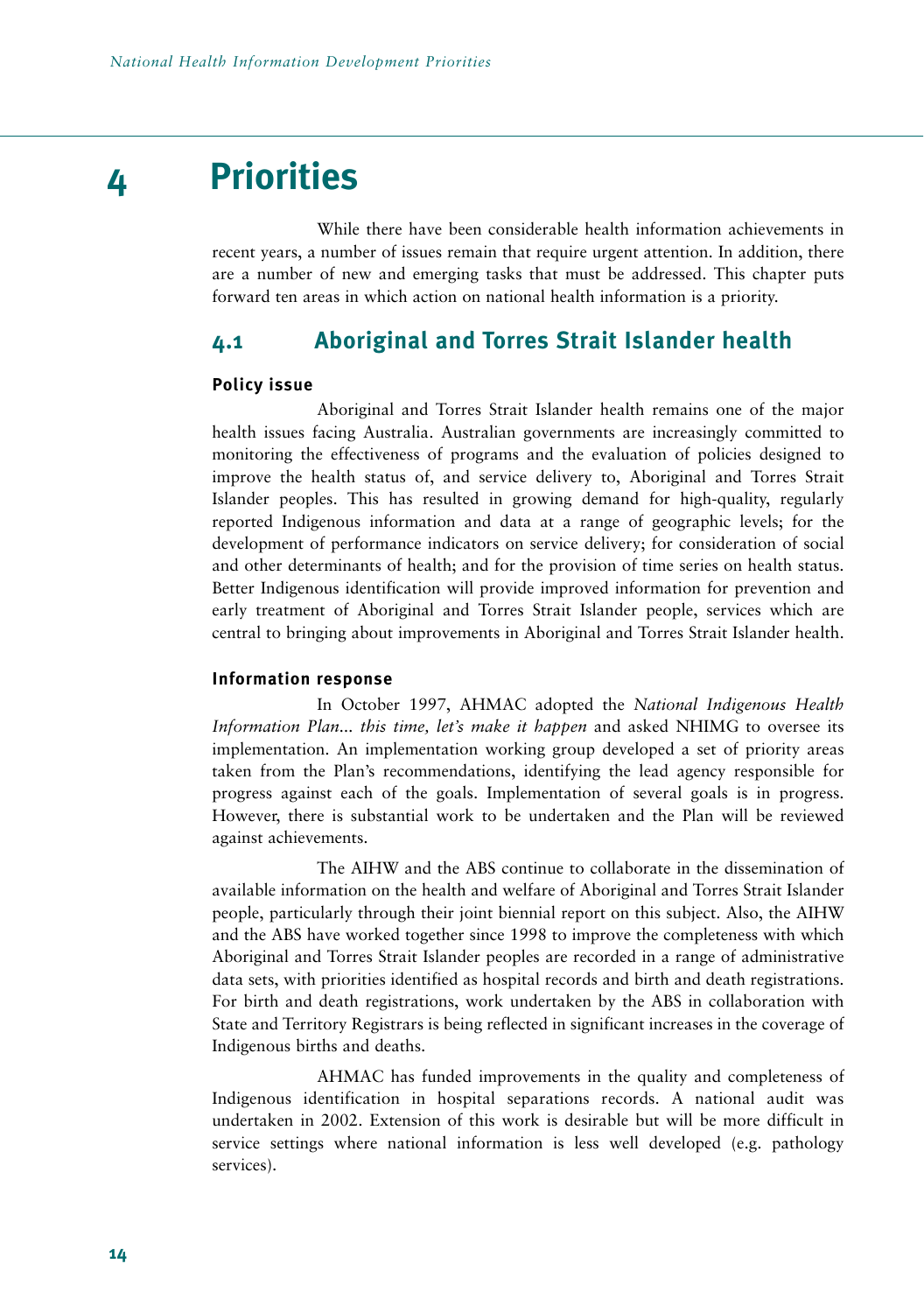The Commonwealth Department of Health and Ageing and the Health Insurance Commission (HIC), in agreement with Aboriginal and Torres Strait Islander community organisations, aim to implement arrangements whereby an Indigenous identifier can be included in Medical Benefits Scheme and Pharmaceutical Benefits Scheme systems for statistical purposes. This would be on a voluntary basis, where individuals can choose to identify themselves as Indigenous.

There has been a strong collaborative effort between statistical agencies, health departments and Aboriginal and Torres Strait Islander organisations to design and refine data sets to report on Aboriginal and Torres Strait Islander health and health services. An initial indicator set has been endorsed by Ministers, and has been collected and reported nationally for the 1998 and 1999 reference periods. Refinement of this indicator set has led to the development of National Performance Indicators for Aboriginal and Torres Strait Islander Health which were endorsed by AHMAC in October 2000 and will be reported from 2002.

The ABS has undertaken a special Indigenous enumeration strategy for the 2001 census. The accuracy of the Indigenous count will be evaluated using a range of techniques, such as reference to alternative data sources. Production of age by sex estimates and projections of the Indigenous population for Australia and for each State/Territory will continue. Estimates at the Aboriginal and Torres Strait Islander Commission (ATSIC) region level will be produced for Census years.

ABS has in place a comprehensive Indigenous survey program. This program includes health, housing and a general social survey of Aboriginal and Torres Strait Islander peoples. The results of these population surveys will provide a broad information source to improve understanding about health status and the social determinants of health. The ABS has recognised the development effort required to ensure the surveys provide reliable information on Aboriginal and Torres Strait Islander people across Australia.

The AIHW, in collaboration with the National Centre for Epidemiology and Population Health, has undertaken two studies of Aboriginal and Torres Strait Islander health expenditure.

In addition to implementation of Indigenous identification in information systems, additional gains would be made through adoption of the standard identifier, wherever appropriate, in health research, e.g. that funded by the National Health and Medical Research Council (NHMRC).

#### **Implementation**

A National Advisory Group for Aboriginal and Torres Strait Islander Health Information and Data (NAGATSIHID) has been established, as a working group of the NHIMG, to progress implementation of the National Indigenous Health Information Plan, to advise the AIHW and the ABS on their information developments, and to advise AHMAC on overall information requirements.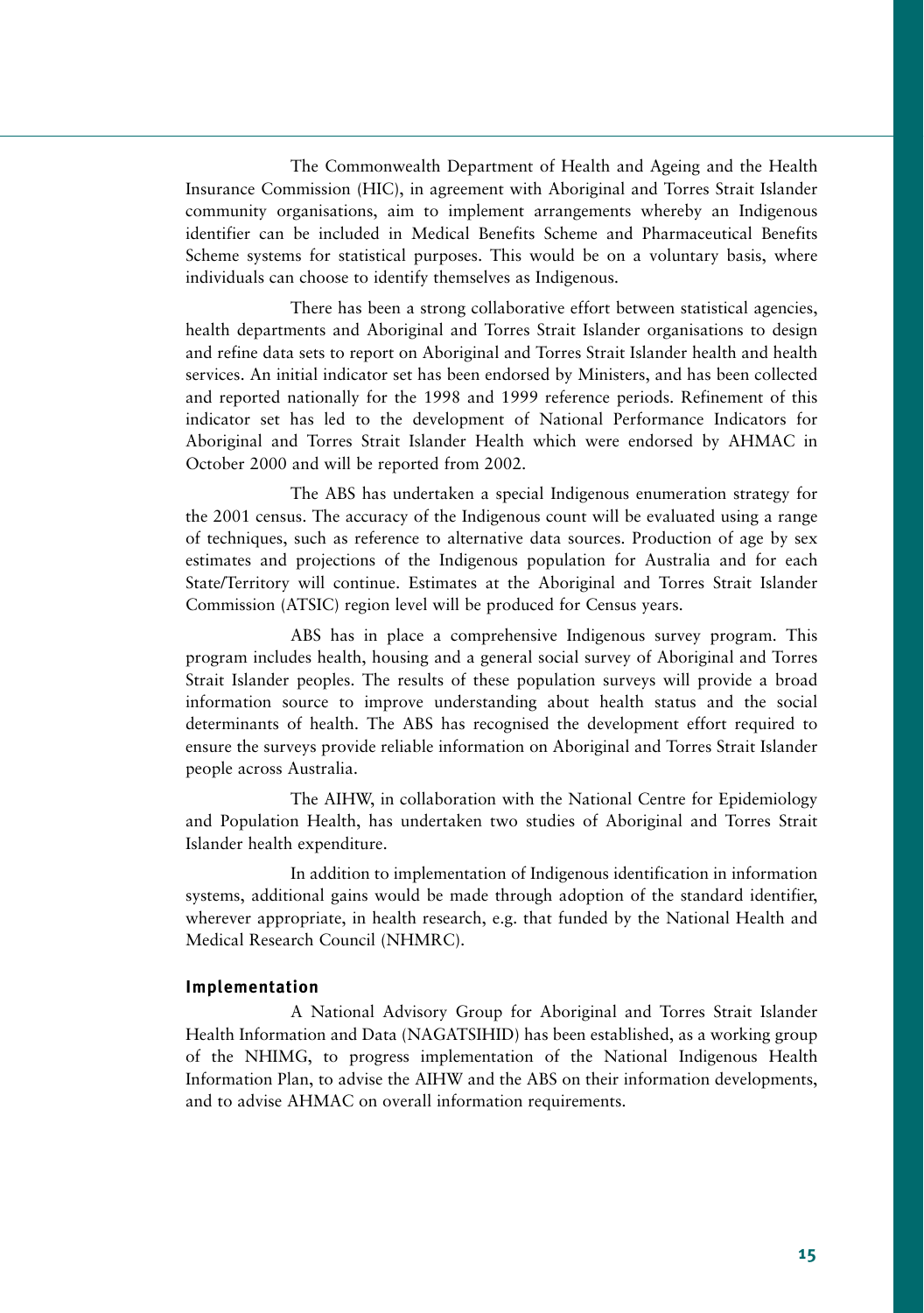The priority areas are:

- 1. Reinforce efforts to implement the National Indigenous Health Information Plan, in particular through the efforts of agencies to improve the coverage and quality of the Indigenous status identifier in key data sets, including hospital separations, primary health care, births and deaths registries, and disease registries.
- 2. Implement the ABS Survey Strategy for Aboriginal and Torres Strait Islander Statistics and, where possible, provide separate estimates for Torres Strait Islander peoples. The strategy is to include a program of ongoing research and development of survey practice and design.
- 3. Improve the quality of Aboriginal and Torres Strait Islander population estimates through continued development of population census enumeration strategies, increased levels of identification in births and deaths registrations and demographic analysis.
- 4. Undertake data development to support reporting of AHMACendorsed National Performance Indicators for Aboriginal and Torres Strait Islander Health.

# **4.2 Integration of services-coordinated care**

#### **Policy issue**

Health care consumers, providers and funders have identified a need for greater integration of health care service delivery to improve the continuity of care and health outcomes for individuals. Policy initiatives designed to develop and support flexible, seamless health care delivery include coordinated care trials, the inclusion of discharge planning and case conferencing on the Medicare Benefits Schedule, and collaboration in primary health and community care. The National Mental Health Strategy has placed increased emphasis on mental health services delivered wholly or partially in community settings, as is also the case for palliative care. Assessing health care outcomes for individuals will require a capacity to bring together patient-based information from a variety of service delivery settings in both the public and private sectors. Rapid deployment of information technology in health and community services has created pressure on data development resources to keep pace.

#### **Information response**

The development and implementation of health-related NMDSs have contributed significantly to the amount and scope of compatible information for national analysis and performance measurement. While information development initially emphasised admitted patient care, there has been increasing effort going towards development of the NMDSs for services delivered in community health settings, including mental health, palliative care and alcohol and other drug treatment. The Commonwealth's Casemix Development Program is an avenue for ongoing work in these fields, as it has been for data on acute hospital care. A survey of general practice activity (BEACH) has begun to deliver information about primary care services.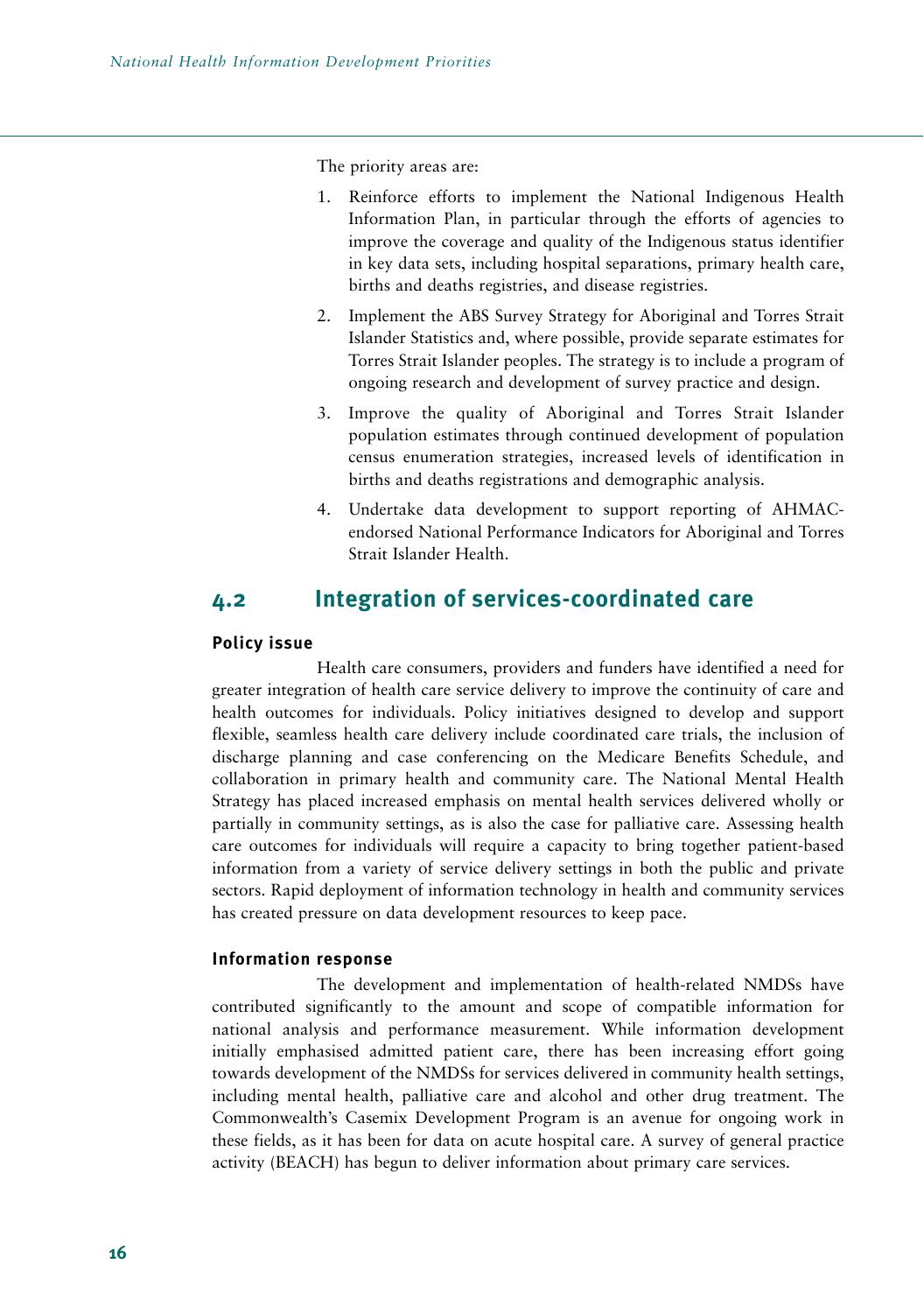A pre-requisite for development and linkage of information systems to monitor integration of health care services is increased coverage of the range of services in information systems. NMDS modules do not exist for a range of services delivered in community and ambulatory health care settings, including emergency and specialist services in hospitals, ambulance services, rehabilitation and most allied health services. A Community-based Health Services Codeset development undertaken by a consortium of Commonwealth and State health agencies has identified the scope of information covered by the latter but would require large resources to implement. The role of alternative health services, including traditional medicine practised by certain cultural groups, is not well described in existing statistics.

Encouragement for researchers to work with data from or compatible with NMDSs and the NHDD would further enhance the consistency of information available for health service policy and planning.

To ensure that coordinated care objectives can be monitored, development and extension of health service NMDSs need to heavily emphasise consistency of data across care settings. Considerable effort is currently devoted to ensuring consistency in the outputs of NMDS projects across health, community services and housing sectors. National Health and Community Services Information Models already exist and have achieved a high degree of consistency. Reference to a compatible framework at the point of initiating NMDS development can guide new data development projects towards consistency of data. Pursuit of compatibility between national information models and related data dictionaries also gains leverage via compatibility of products of system and database developers working across the health, community services and housing spectrum.

#### **Implementation**

The priority areas are:

- 5. Develop and expand NMDS modules to cover services delivered in emergency, other ambulatory and community health settings, according to priorities of service providers, funders and consumers.
- 6. Work with the National Community Services Information Management Group and the National Housing Data Agreement Management Group to implement a consistent approach to data development in National Data Dictionaries in the health, community services and housing fields.

# **4.3 Safety and quality in health care**

#### **Policy issue**

Health Ministers have established the Australian Council for Safety and Quality in Health Care (ACSQHC) to develop a national strategy to improve the safety and quality of health care in hospitals and other health settings; to develop a national framework for adverse event monitoring, management and prevention including incident monitoring and complaints; and effective report and measure performance, including research and development of clinical and administrative information systems.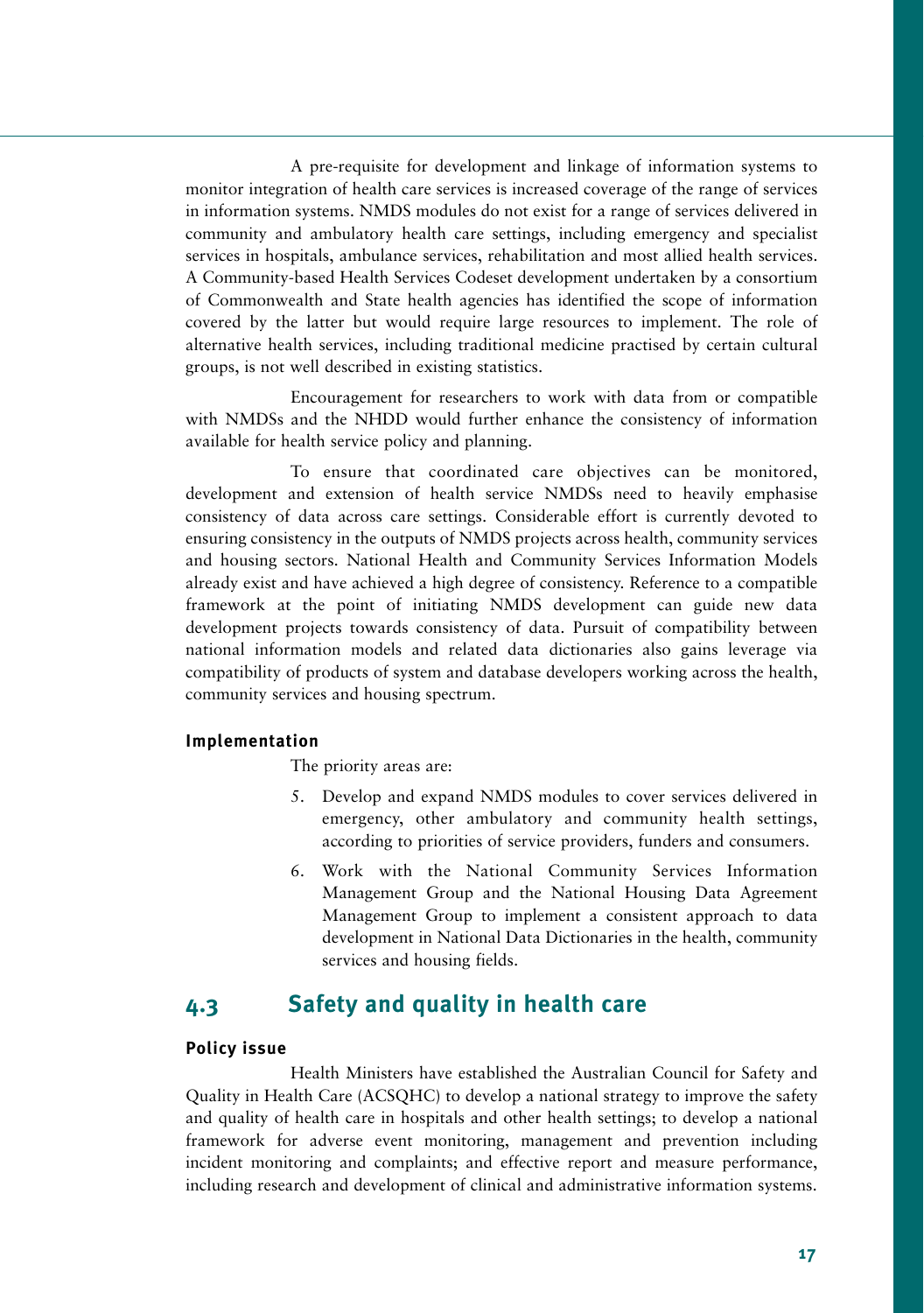#### **Information response**

In the recently developed national health performance framework, the National Health Performance Committee (NHPC) describes 'quality' as encompassing effectiveness, appropriateness, efficiency, responsiveness, accessibility, safety, and other aspects of service delivery. After consultation and refinement of the framework, the NHPC proposes to develop indicators. As a summary, though, quality can be considered to encompass first, whether the health service achieved what was intended (that is, whether it has been effective in producing a desired outcome such as an improvement in patient health status; and, second, whether it was safe (that is, whether there were adverse effects or unintended or undesired outcomes resulting from the intervention or the health care environment).

Reliable national information on these aspects of the quality of the health services is in large part not readily available. Safety and quality indicators should be developed in consultation with the ACSQHC, which will work with appropriate experts and stakeholders (including clinicians, the NHDC and the NHIMG) to assist the ACSQHC in achieving its information-related aims.

The development of a national reporting system for errors that result in serious injury and death of patients in the health care system has been identified as an area for immediate action by the ACSQHC.

Measurement and recording of whether health service delivery achieves desired outcomes are undertaken sporadically, e.g. by one-off national surgical audits of common surgical conditions organised by the Royal Australian College of Surgeons. It is, however, being established under the National Mental Health Strategy for mental health care services. Other areas of health care service delivery for which general or condition- or intervention-specific outcome measures could be applied could be investigated, especially as new opportunities arise from the introduction of electronic health records.

Survival analysis using linkage of routinely collected data is in its infancy, but has been recently undertaken in relation to outcomes of surgical and other interventions for cancer and cardiovascular disease. If undertaken more widely, this type of analysis could usefully contribute to an assessment of effectiveness of interventions, and inform care choices for patients and providers.

#### **Implementation**

Priorities issues are:

- 7. Review existing data collections and, where necessary, establish new collections to support the Australian Council for Safety and Quality in Health Care to monitor and improve health system safety and to integrate indicators with the National Health Performance Committee framework.
- 8. Support development of measures of health service outcome, including survival analysis, using electronic health records and ethically approved data linkage where possible.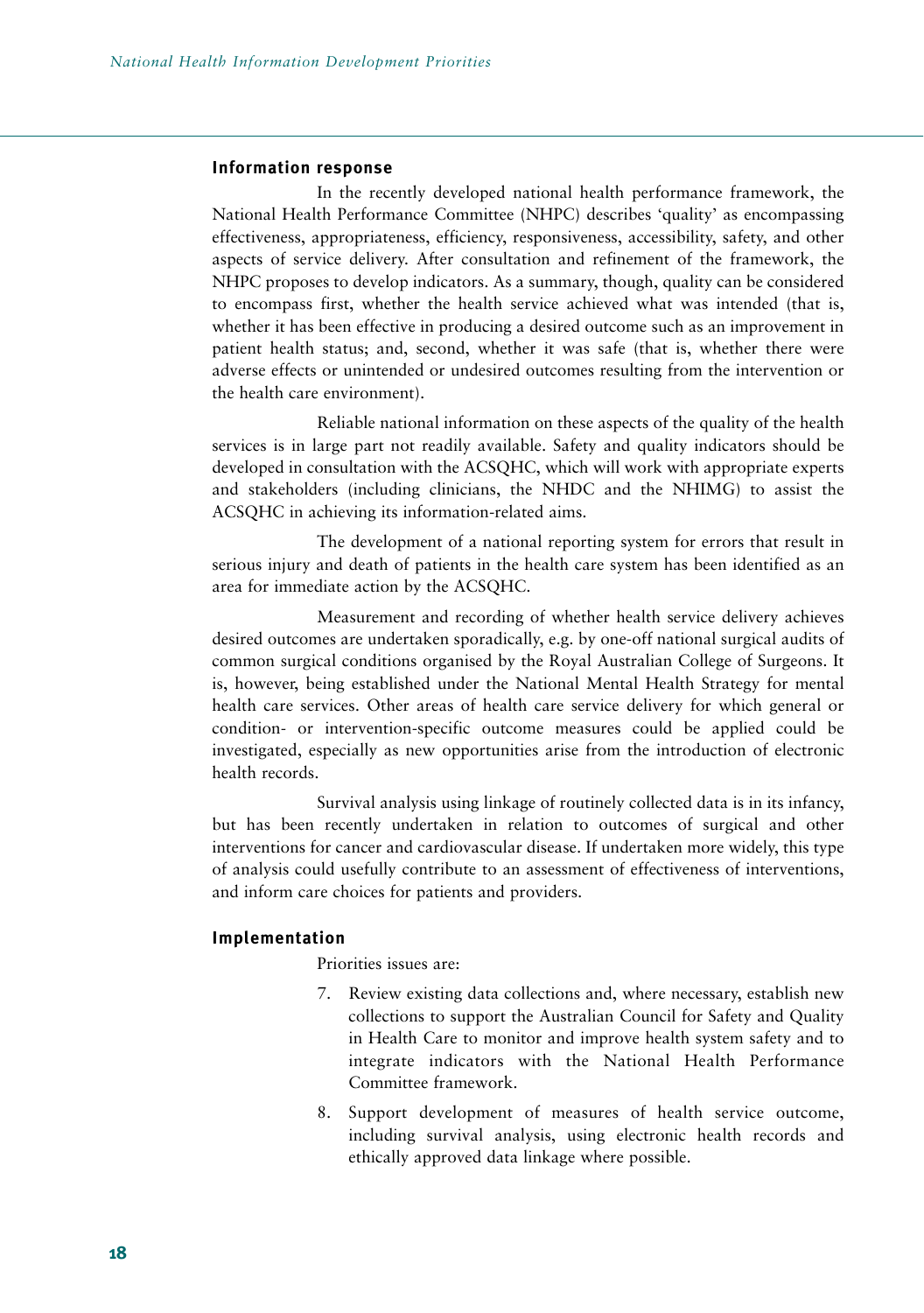# **4.4 Information technology and health**

#### **Policy issue**

Evolving information and communication technologies aimed at improving the integration of care systems for consumers will create demands for monitoring a more complex mixture of services as well as provide opportunities for enabling information developments. Health Ministers have endorsed recommendations from the National Electronic Health Records Taskforce for the creation of a health information network for Australia, Health*Connect*. Managed wisely, and within a robust privacy framework, Health*Connect* has the potential not only to improve quality of care and health outcomes, but also to make a substantial contribution to improving national data collections, both at the population and individual levels.

A two-year research and development phase is being undertaken by the Commonwealth, States and Territories to test the feasibility of Health*Connect* and options for delivery.

#### **Information response**

Opportunities and demands for improved health information for statistical purposes will flow from, but not lead, the implementation of a health information network. Current information systems that exist as by-products of administrative systems, such as hospital morbidity statistics, or even as direct statistical collections, such as the survey of general practice activity (BEACH), provide information about one point of patient care. As health information systems adapt to meet the demands of electronic health records and the national health information network, the statistical requirements needed for a wider perspective on patient care will also require that patient information systems develop a capacity to provide statistical information including risk factors and outcomes. The infrastructure for undertaking this work is already available to the parties through bodies and systems such as the AIHW, the National Centre for Classification in Health, the NHDD and the information development capacity of the NHIMG. Health Ministers have agreed that the NHIMG will coordinate activity that will focus on classifications and standards for data held in event summaries and health summaries.

Opportunity for statistical analysis of linked patient records in both the health and community services sectors is expected to come with technological developments in clinical/case management and decision-support systems that utilise unique patient identifiers. Electronic health records with unique patient identifiers that are compatible across settings will enable statistical collections to become more patient centred than event centred. Demands for analysis of patient-based linked data sets for health outcome information can be expected to grow but will be restrained by demands for the protection of the privacy of an individual's health records. Patient-centred information will also enable the development of a capacity to describe and evaluate performance in a system-wide view.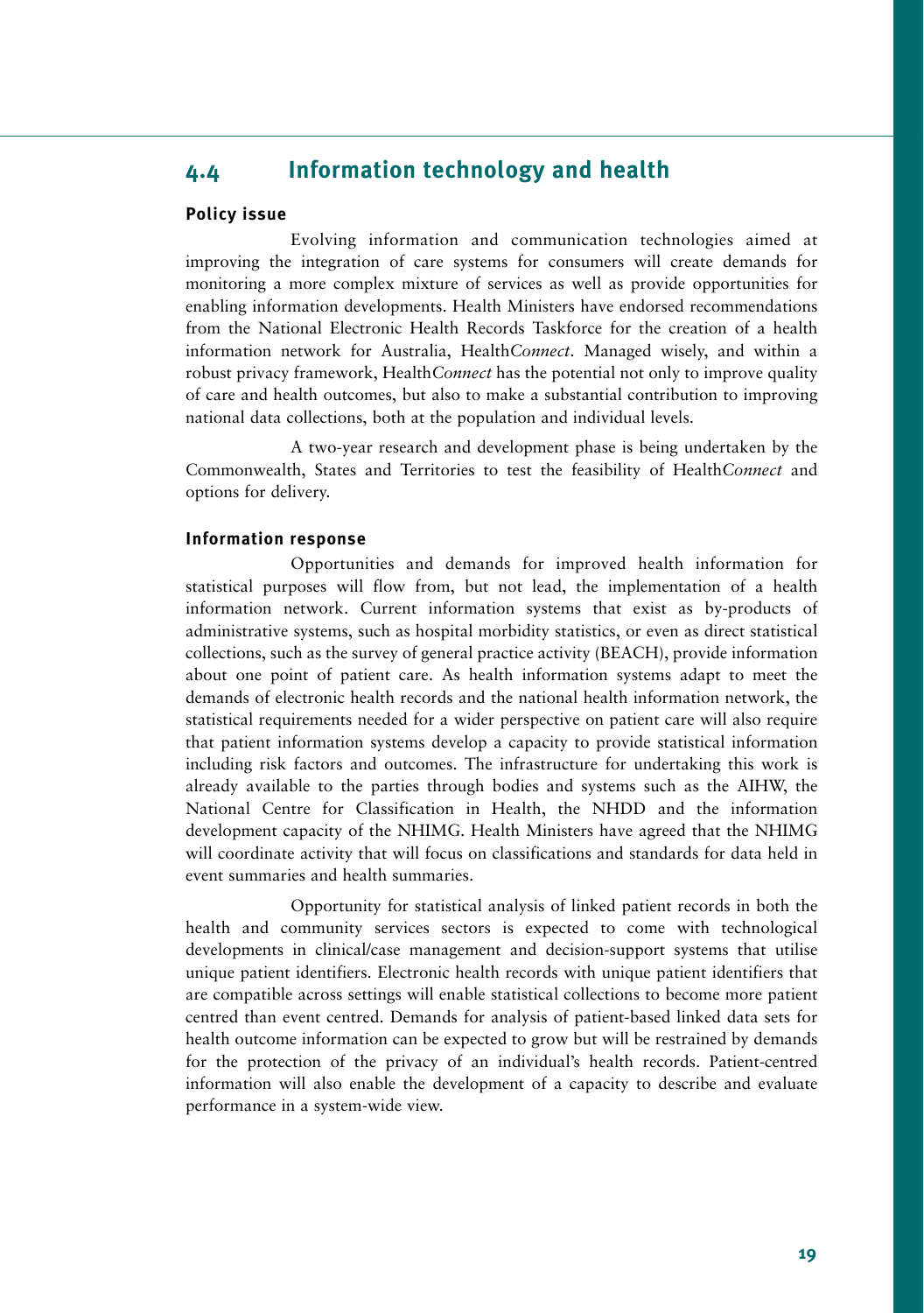#### **Implementation**

Priority issues are:

- 9. Work with Health*Connect* to develop patient summaries and health summaries through the development of classification and coding systems for adoption within the proposed national health information framework, and plan for their use in statistical analysis and reporting.
- 10. Use unique patient identifiers, where available, and with strict privacy safeguards (including obtaining Ethics Committee approval where necessary), to produce statistics describing patient care and outcomes within and across health care sectors.

### **4.5 Population health**

#### **Policy issue**

Population health has lacked much of the information available to other health care sectors that provides evidence to support the implementation of population health strategies or to monitor their progress. The *National Public Health Information Development Plan 1999* recommended a number of strategies and initiatives to improve the scope, use and delivery of public health information and to develop public health information capacity (see Appendix 2 for a summary of the Plan's recommendations).

Of particular importance to population health will be the emerging understanding of health determinants as a target of influence in health and disease, especially for the major chronic diseases. The impact of those determinants on special needs groups, including children and youth, is receiving increased attention.

Monitoring of the prevalence of chronic diseases is an important element of the National Health Priority Areas (NHPAs) initiative and the National Public Health Partnership. Amongst the NHPAs, mental ill health is the third largest contributor to burden of disease in Australia, justifying continuing monitoring of mental health at the population level. The WHO made mental health the main focus of its *World Health Report* for 2001.

#### **Information response**

The continued implementation of the National Public Health Information Development Plan 1999 is needed to meet the growing demand for comprehensive and consistent public health information at national, state, territory and local levels. Implementation processes have been established under the National Public Health Partnership's National Public Health Information Working Group (NPHIWG) and rely on cooperation and coordination between government jurisdictions to develop and disseminate information about public health activities.

The Plan has a range of recommendations grouped under three headings:

• *Improving the scope and coverage of public health information* – including health determinants, health promotive environments and financial and economic assessment of public health programs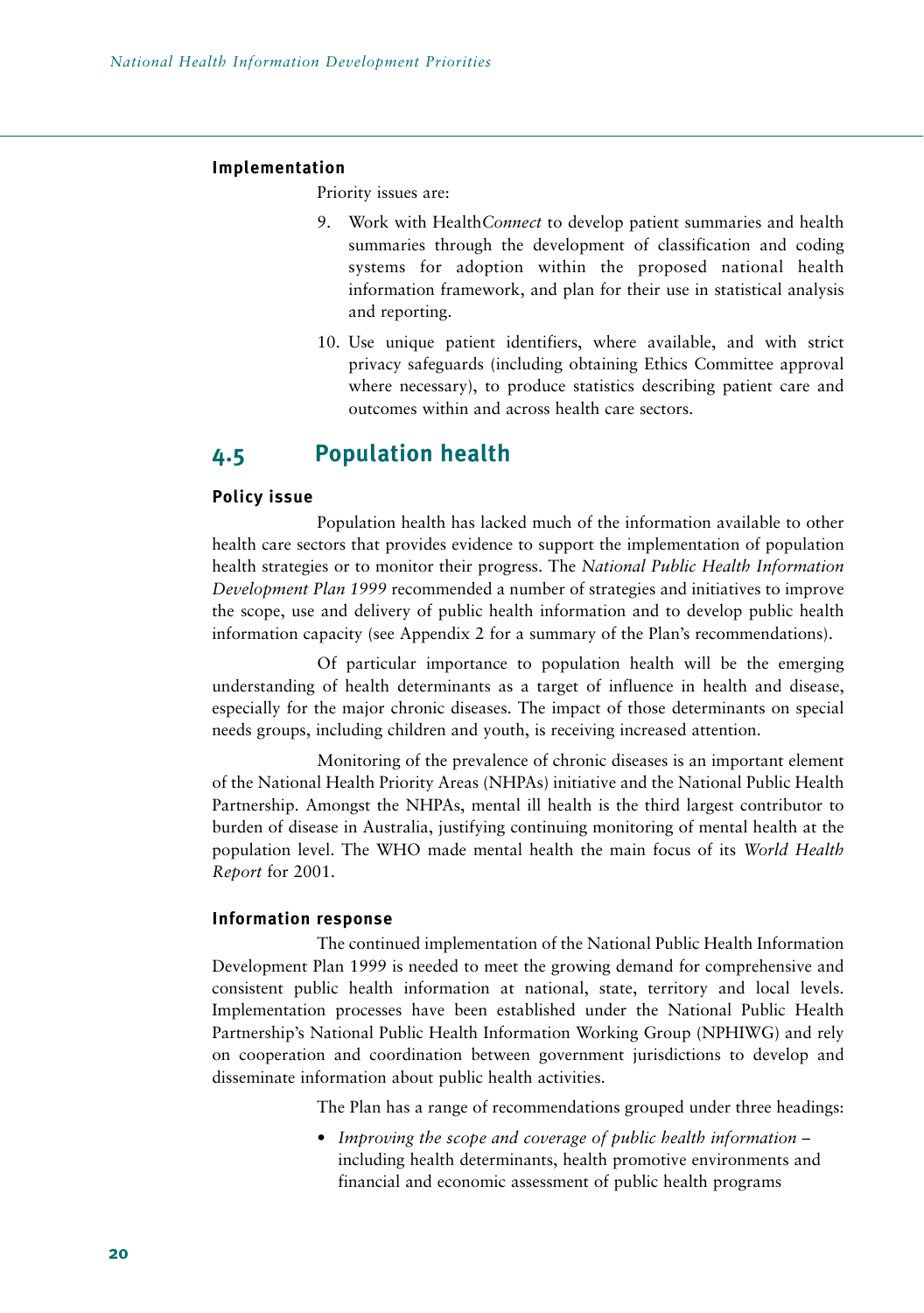- *Improving the use and delivery of public information* including analysis, presentation and information access
- *Developing public health information capacity* including record linkage applications.

Much information of relevance to public health program planning is gathered through population surveys. Recent developments of relevance include a new triennial ABS National Health Survey program beginning in 2001, a General Social Survey series that can link health and other characteristics, and a longitudinal survey of children being developed by the Department of Family and Community Services. However, an important remaining gap in Australia's survey program is the lack of biomedical risk factor surveys. Also, the new ABS National Health Survey program does not include any specific surveys of mental health, nutrition or oral health.

The National Computer-assisted Telephone Interview (CATI) Health Survey Technical Reference Group, a sub-committee of the NPHIWG, with the assistance of the ABS will be developing standard modules for collecting risk factor information in interview surveys. These will be promulgated by the ABS and will be submitted for inclusion in the NHDD. The NPHIWG will take responsibility for developing options to ensure national telecommunication systems will continue to support CATI sampling into the future.

Collection of national public health expenditure information, based on a new classification with support from the National Public Health Partnership, is proceeding. Continuation and further development of the collection, including a possible expansion of scope to include expenditure outside of the health sector, will be required.

Statistical linkage of data from survey and administrative sources, using methods that are scientifically and ethically sound and provide appropriate privacy protection, would add considerably to the analytical capacity of existing data. The AIHW National Deaths Index and National Cancer Clearing House are well-established registers that are serving these purposes. The National Diabetes Register will develop this capability once it is through its establishment phase. The AIHW proposes to explore with Registrars of Births, Deaths and Marriages the development of a National Birth Index to facilitate linkage of child health data sets for longitudinal analysis. NHIMG guidelines for health registers can promote and facilitate the extension of best practice to other registers managed outside the NHIA.

In addition to potential linkage of data within the health sector, opportunities for linkage with other data should be explored to support analysis of broader determinants of health, for example in areas of mental health and injury.

Further opportunities for enhancing population health data, for instance in disease surveillance, can be expected from successful implementation of Health*Connect*.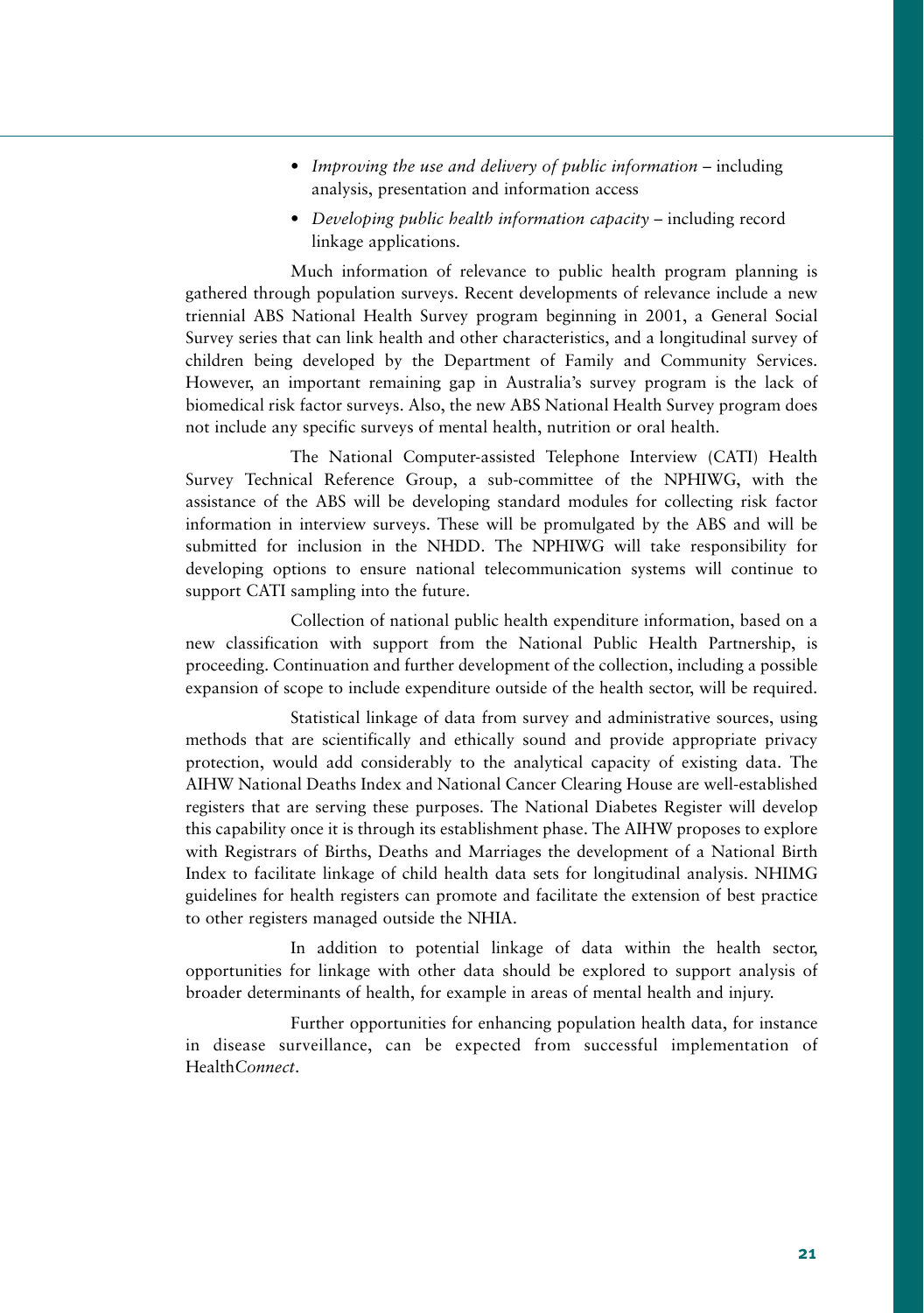#### **Implementation**

The priorities are:

- 11. Develop data collections to incorporate a range of health risk factors, including behavioural, biomedical, environmental, occupational and other socioeconomic factors, recognising the priority of special needs groups. In particular, introduce a series of national surveys that include biological measurement of major modifiable risk factors as part of Australia's national health information system.
- 12. Coordinate behavioural risk factor surveys to promote best practice and development consistent with a continuous nationwide chronic disease and associated risk factor information and monitoring system.
- 13. Establish ongoing programs for collection of information from previous ad hoc national surveys on key topics, especially mental health, nutrition and oral health.
- 14. Continue the development and collection of information on public health expenditure.
- 15. Support the National Public Health Partnership to implement other recommendations of the *National Public Health Information Development Plan 1999*.

### **4.6 Equity and access**

#### **Policy issue**

Health status is not equally distributed across the whole community. Aboriginal and Torres Strait Islander peoples have the poorest health status and have a specific focus elsewhere in this chapter. Other groups that remain vulnerable may be identified by their socioeconomic status, age, veteran status, geographic location or other specific circumstance (e.g. those in prisons). Poor access to health care services is seen as a factor affecting health experiences of many groups including rural and remote populations and people living in outer suburban and fringe areas of large cities.

#### **Information response**

Comprehensive analysis and reporting on health inequalities has not been undertaken in Australia for some years. There is an urgent need for such analyses to be updated to inform public health program development and to plan the provision of health services to vulnerable groups. No coordinated information is available on either the health and risk factor status or health services usage of specific populations, including people with disabilities and prisoners. Some occupation groups remain vulnerable to the adverse health effects of specific work-related exposures to risk.

Current health information systems do not provide sufficiently detailed information on the geographic location of health, welfare and community service providers, facilities and their clients. Data based on fixed geographic classifications are adequate for looking at the broad picture of health and health services distribution but lack the flexibility for many service-specific analyses or for isolated pockets with specific health issues. The application of geo-coding to health and community service data as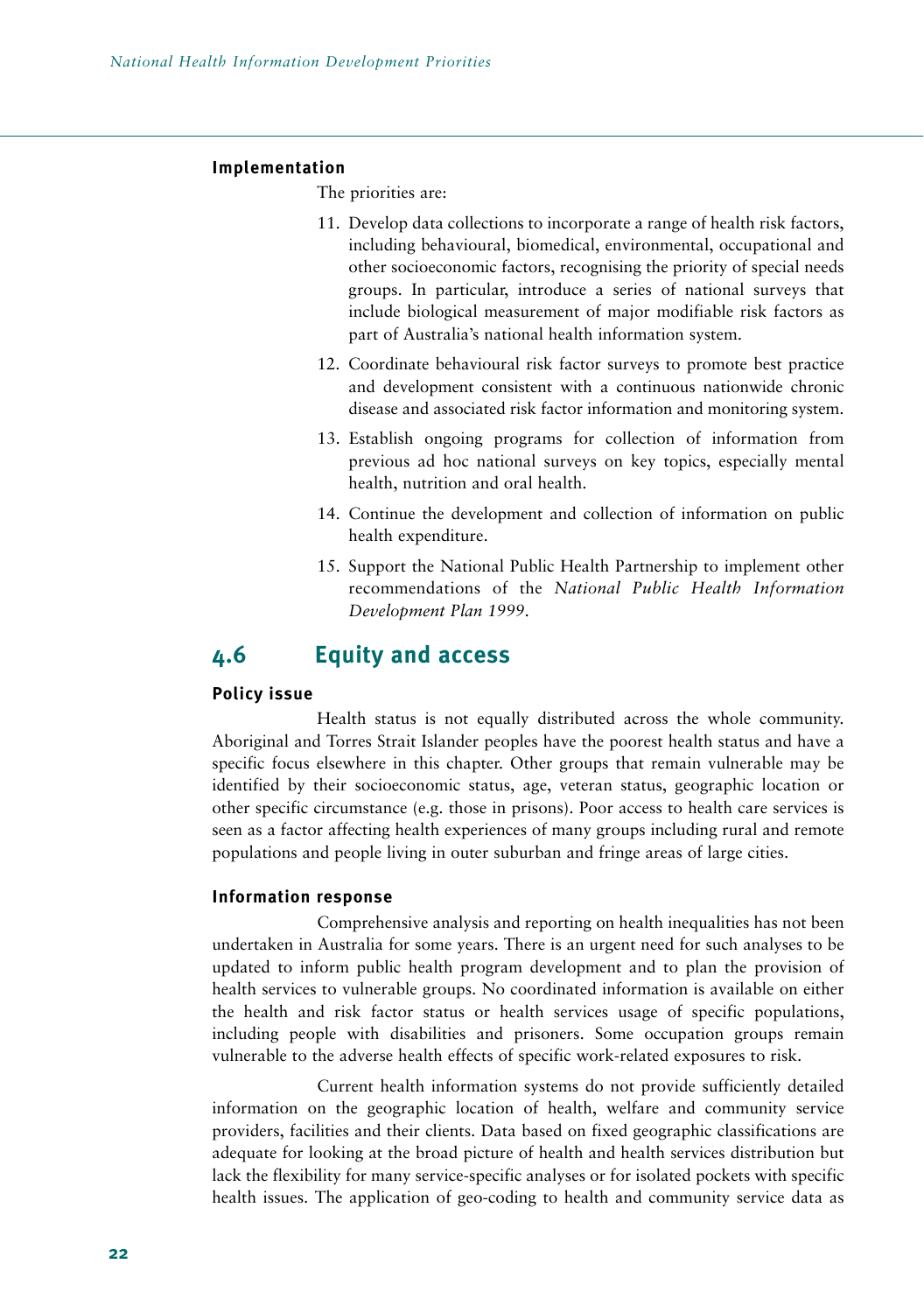well as to population data is becoming technically feasible and could significantly improve analysis of geographic access to services. Agencies collecting small area data should collaborate on the geo-coding of these data sets and use agreed national standards to ensure that they are compatible. Information privacy implications would need to be managed in accordance with statistical best practice.

#### **Implementation**

The priorities are:

- 16. Build on existing development of analytical techniques for reporting on health inequalities and on the health of vulnerable populations.
- 17. Subject to the constraints of privacy legislation, utilise emerging geocoding capability of population health and health service data systems to facilitate analysis of service-specific access.

# **4.7 Health labour force**

#### **Policy issue**

Effective delivery of health services depends on the availability of suitably qualified staff. Demand for nursing staff with certain specialisation has begun to exceed supply, as is the case in some medical specialties, and AHMAC interest has grown, especially for nursing. As well, technological and other structural change is affecting the mix of skills needed in health professions. The regional distribution of services, often dependent on the regional availability of skilled professionals, remains a major policy focus for service providers and health education planners. AHMAC has established an Australian Health Workforce Officials Committee to support the work of a Ministerial Council on health workforce.

#### **Information response**

The AIHW coordinates and collates national health labour force data for the registerable health professions. The NHIMG has determined the schedule for these collections with the current five-year program ending in 2003. The program includes an annual medical labour force collection, a biennial nursing collection and a rolling program with less frequency for the other professions.

National minimum data sets for health services (e.g. Hospital Establishments) and ABS service industry surveys of the private sector typically collect only the quantum of staff resources by broad category, without any indication of the skill mix. The ABS census is the only source of industry by occupation data.

Workforce planning requires data by occupation and qualification to develop projections of workforce requirements in specialised fields. These workforce requirements can be translated into projected required number of training places and policies to be implemented for an efficient allocation of such training resources. Structural change affecting health professionals includes contracting by hospitals for nursing services and a trend towards corporatisation of medical practice. The effect of such changes is not well measured in existing labour force data collections, which should be reviewed before 2003, taking account of current market pressures.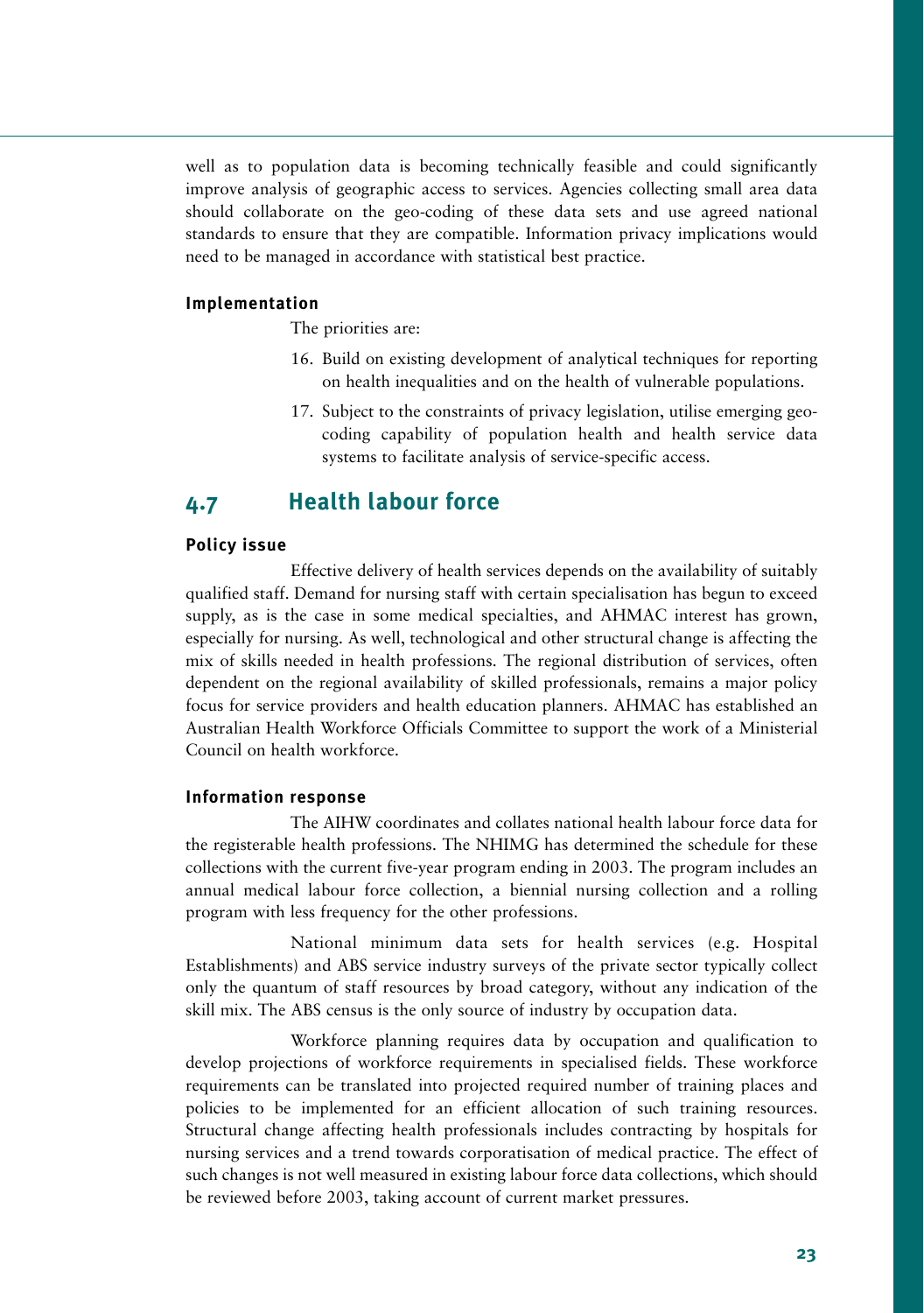#### **Implementation**

The priority is:

18. Review the frequency, content and methodology of health labour force collections against contemporary planning needs, especially where the geographic distribution, skill levels and numbers of professionals do not match consumer demand and where structural change such as corporatisation and contracting arrangements are changing the organisation of service provision.

# **4.8 Performance of the health system**

#### **Policy issue**

There is continuing community debate about the pressures on the health system - whether it can be sustained in its current form and whether it can continue to produce high-quality outcomes. Existing information systems provide a wide array of information to inform this debate, but there are repeated calls for more information and more analysis based on existing information. AHMAC has established the National Health Performance Committee (NHPC) to develop benchmarking and reporting on health system performance. Annual reports by the Steering Committee for the Review of Commonwealth/State Service Provision includes health among coverage of a wide range of government service systems. In addition, the National Health Priorities Action Council oversees reporting through the AIHW's *Australia's Health* reports of indicators relevant to the six NHPAs.

#### **Information response**

AHMAC has supported the development of a set of national health performance indicators, based on the National Health Performance Framework. The NHIMG will need to respond to the AHMAC decision by undertaking a concerted data development effort and possibly the collection of additional information to ensure availability of data to support indicators that the NHPC will recommend for reporting against the framework. Examples such as waiting times for care and continuity of care can be addressed by further development of existing NMDSs and implementation of new information systems planned for community health services. In other cases, new information infrastructure may be needed. Collaborative work with the NHPC could facilitate these developments.

Summary measures are likely to form part of the national performance indicator framework, as well as being central to WHO health systems reporting. The 2002 *World Health Report* focuses on these issues. The OECD is also developing summary health measures within its Wellbeing indicators. Recent burden of disease work in Australia has established a strong base for further development. Priorities include consultation about methodology, particularly about the use of weights assigned to functional status, and subsequent Australian testing of the sensitivity of weights previously used for burden of disease estimates and the development of generally accepted health status and health gap measures for Australia.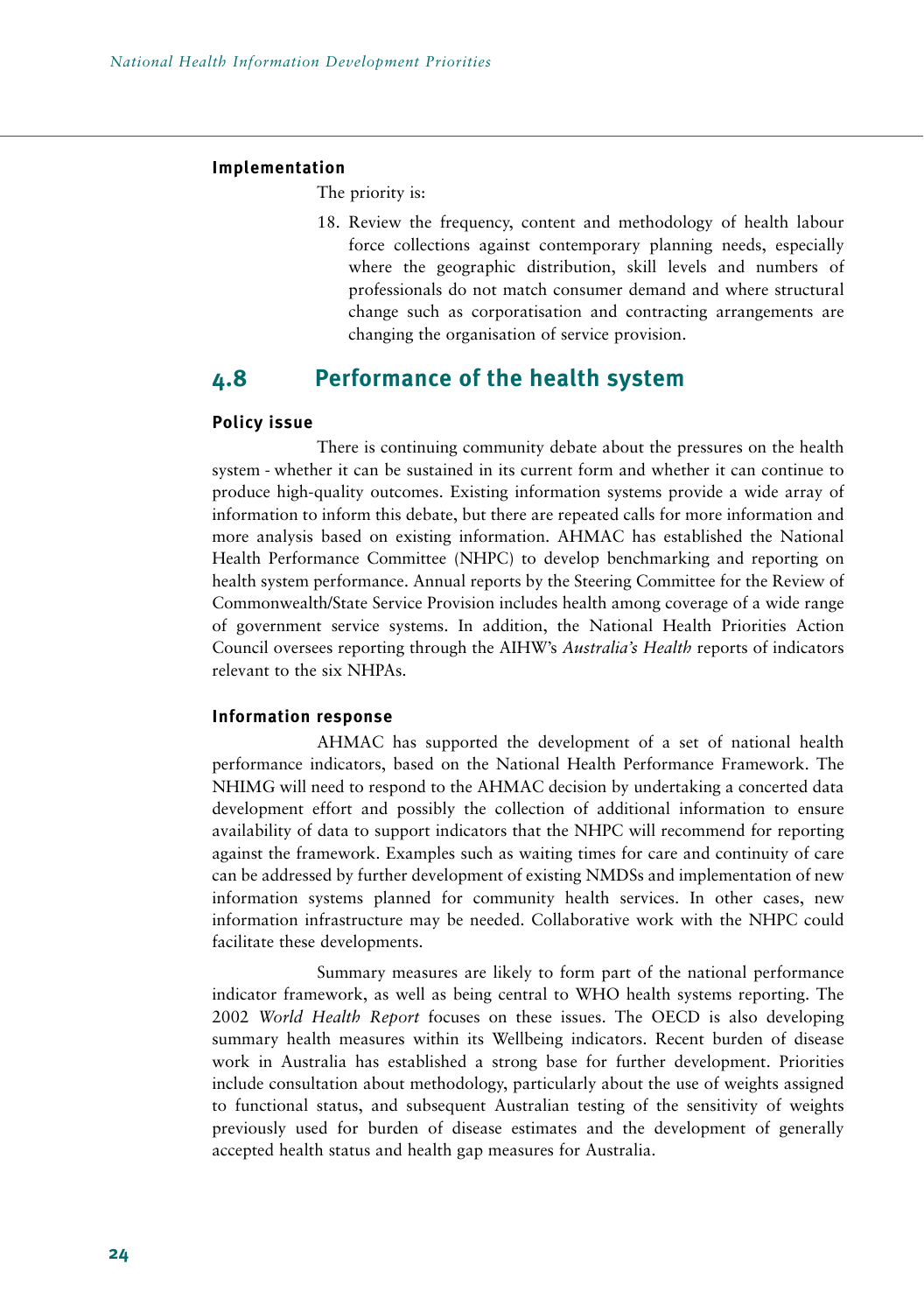Currently, the national data collected on public sector health expenditure lacks consistency in terms of scope, methodology and definitions. As the importance of these collections increase in relation to inter-program and inter-jurisdictional analysis and comparisons, the need for a greater degree of consistency also increases.

The development of a financial NMDS, based on agreed NHDD definitions, would represent a substantial advance, rationalise existing collections and considerably reduce respondent burden. With the scope of expenditure collections already widening, such as the public health expenditure collection, the need for an agreed methodology and definitions is seen as a priority.

New financial information is now also being sought. Examples include the impact of corporations in the health system and the increasing indemnity insurance load. The extent of cost shifting between sectors has also been the subject of much debate and existing information systems do not allow estimation of the extent of the problem.

If funds pooling becomes a significant or partial response (e.g. for outpatient drugs), data systems will need to be developed to track the performance of these new systems, the characteristics of users and the risks faced by the various parties.

The increased integration of public and private services requires upgrading of key information systems, for example to capture the treatment of public patients in privately operated hospitals (including public hospitals operated by the private sector).

#### **Implementation**

The priorities are:

- 19. Undertake data development, expanded collections and, where necessary, implement new collections to facilitate the National Health Performance Committee's reporting of performance indicators under the National Health Performance Framework and the AIHW's reporting of indicators for National Health Priority Areas.
- 20. Develop a National Minimum Data Set for public sector financial data of adequate quality for comparative analysis of health system and unit costs.
- 21. Develop summary health measures to ensure that valid Australian indicator data are available for reporting by the Organisation of Economic Co-operation and Development in its Wellbeing Indicators Program and by World Health Organization in the *World Health Report*.

# **4.9 Standards and classification**

#### **Policy issue**

With the major proposed expansion of the national health information area into electronic health records, networks, public health, performance and safety, the current standards infrastructure and coordination mechanisms need to be enhanced and duplication of effort avoided.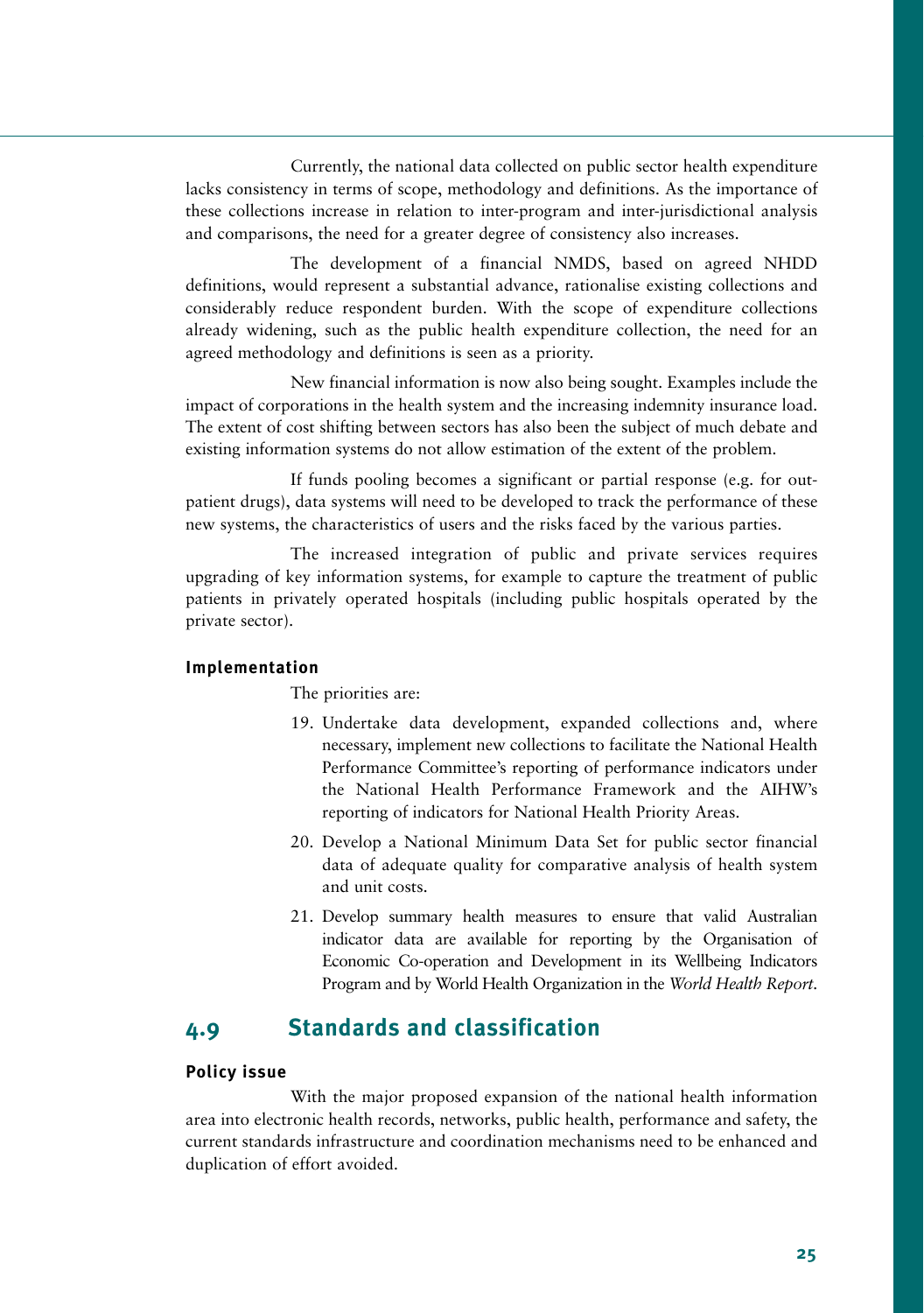#### **Information response**

Under the National Health Information Agreement (NHIA) significant improvements have been made in the application of data standards and in processes for development of definitions. The established NHIA infrastructure for the development of standards includes the National Health Information Model (NHIM), the *National Health Data Dictionary* (NHDD) and the development process through the National Health Data Committee (NHDC). The scope and content of successive versions of the NHDD has expanded significantly, particularly in its role as a repository for National Minimum Data Sets (NMDSs).

The NHIA standards development infrastructure needs to support new health information priorities arising from significant developments in health informatics.

Health Ministers have agreed that the NHDD should form the basis for an expanded set of data definitions needed to develop the Health*Connect* network. This calls for the information standards infrastructure established under the NHIA to support the information technology objectives of the National Health Information Management Advisory Council (NHIMAC), particularly in relation to the work being undertaken by the National Health Information Standards Advisory Committee (NHISAC), to be coordinated with the health informatics standards work of Standards Australia.

Recognising new policy directions and the changing environment for health services, a broad strategic review of the NHDD was commissioned by the NHIMG in 2000. The review recommendations included:

- rationalisation of current NHDD content to enable more generic application of standards
- upgrading the Knowledgebase, the electronic repository of health data standards, which includes the NHDD, so that it can meet the broad-based requirements of the emerging health information environment
- further use of information modelling, including the NHIM, as an organising framework for NHDD.

The review pointed out that significant additional resourcing is required to enable NHDD processes to keep pace with the demand for information standards.

Arising from the Health Ministers' endorsement of recommendations for electronic health records in Australia, the NHIMG has established an Expert Group on Health Classifications. Through this Expert Group the NHIMG will establish a process for the national maintenance of classifications and terminologies, and agree on an Australian Family of Health Classifications.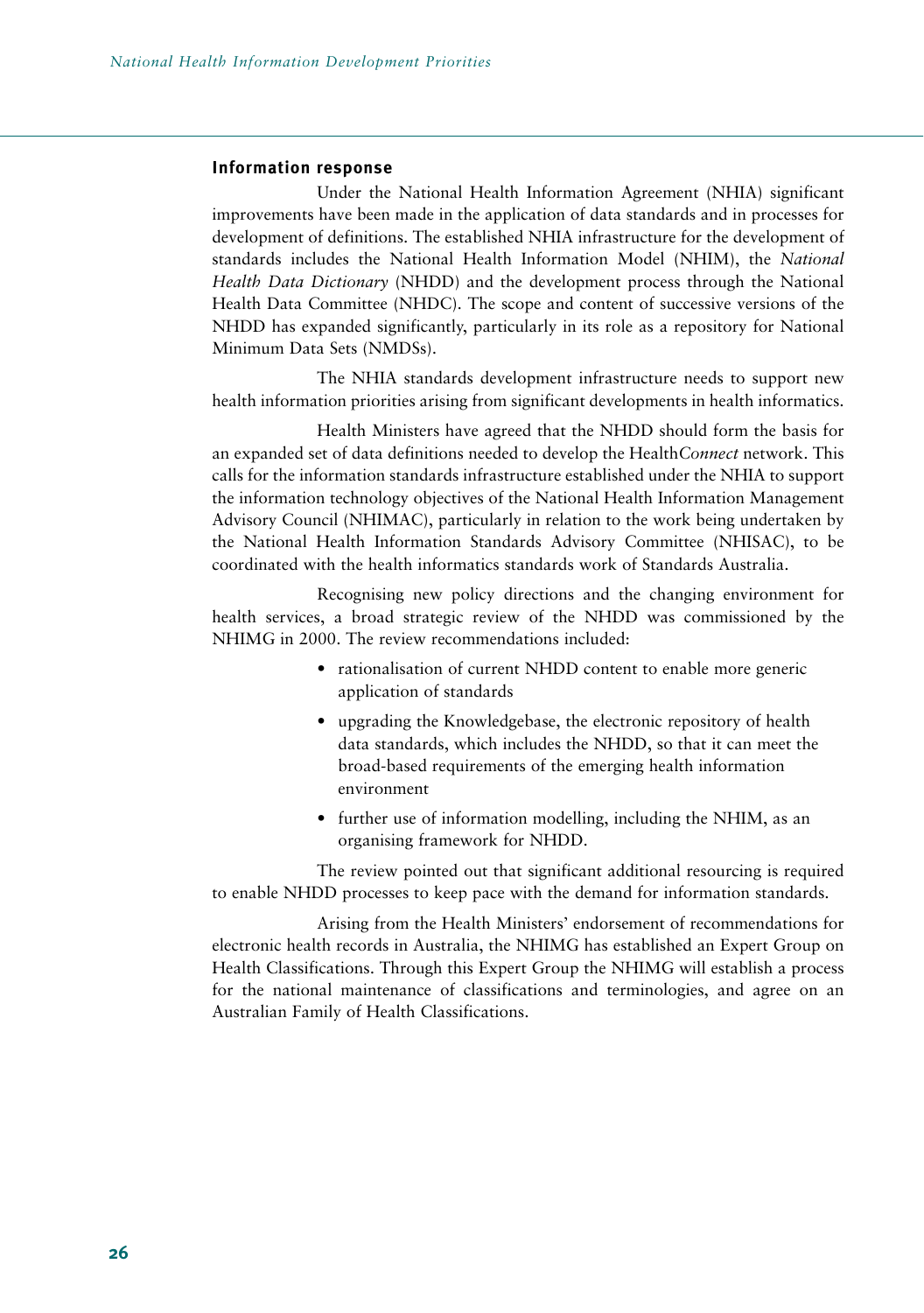#### **Implementation**

The priorities are:

- 22. Implement recommendations from the Review of the National Health Data Dictionary, March 2001, including upgrading the Knowledgebase as a national health (and welfare) data standards registry and consolidating the National Health Information Model as an organising structure for health metadata.
- 23. Establish processes for developing, agreeing and maintaining national classification systems and links with coding systems in all health settings.

# **4.10 Management of health information**

#### **Policy issue**

For health information to meet the requirements of health system managers, funders and consumers, it needs to be of sufficient quality for its purpose, be timely and accessible by those who need it. Thus the development and implementation of best practice guidelines, protocols and standards for data development, collection, compilation, analysis and dissemination are basic elements of a system producing quality and cost-effective information.

There are significant community and professional concerns that the move to greater usage of electronic records and data linkage should safeguard privacy and meet appropriate ethical guidelines.

#### **Information response**

The NHIA has brought major gains during the 1990s in improving the quality and timeliness of major health data collections. The NHIMG will continue a program of developing NMDSs; developing data element definitions for lodgement in the NHDD and data collection implementation. NHIMG will consult with professional groups and other stakeholders in this process. However, the NHIMG recognises the need to regularly review the implementation of NMDSs in terms of their compliance with standards and their overall quality and timeliness.

A review of the National Minimum Data Set for Admitted Patient Care to be conducted in 2002 will encompass an evaluation of the quality and utility of these data, compiled by the AIHW as the National Hospital Morbidity Database. Other NMDSs can be reviewed in a similar manner in a planned program over time.

Overlap and duplication of data collections exist in some fields, including hospital morbidity and casemix in both public and private sectors, mental health services and in health system performance reporting. In some cases, funding accountability requirements have led to the establishment of data collections that parallel NMDS collections under the National Health Information Agreement. The NHIMG should negotiate for the right to auspice these collections as a means of avoiding wasteful duplication and overlap.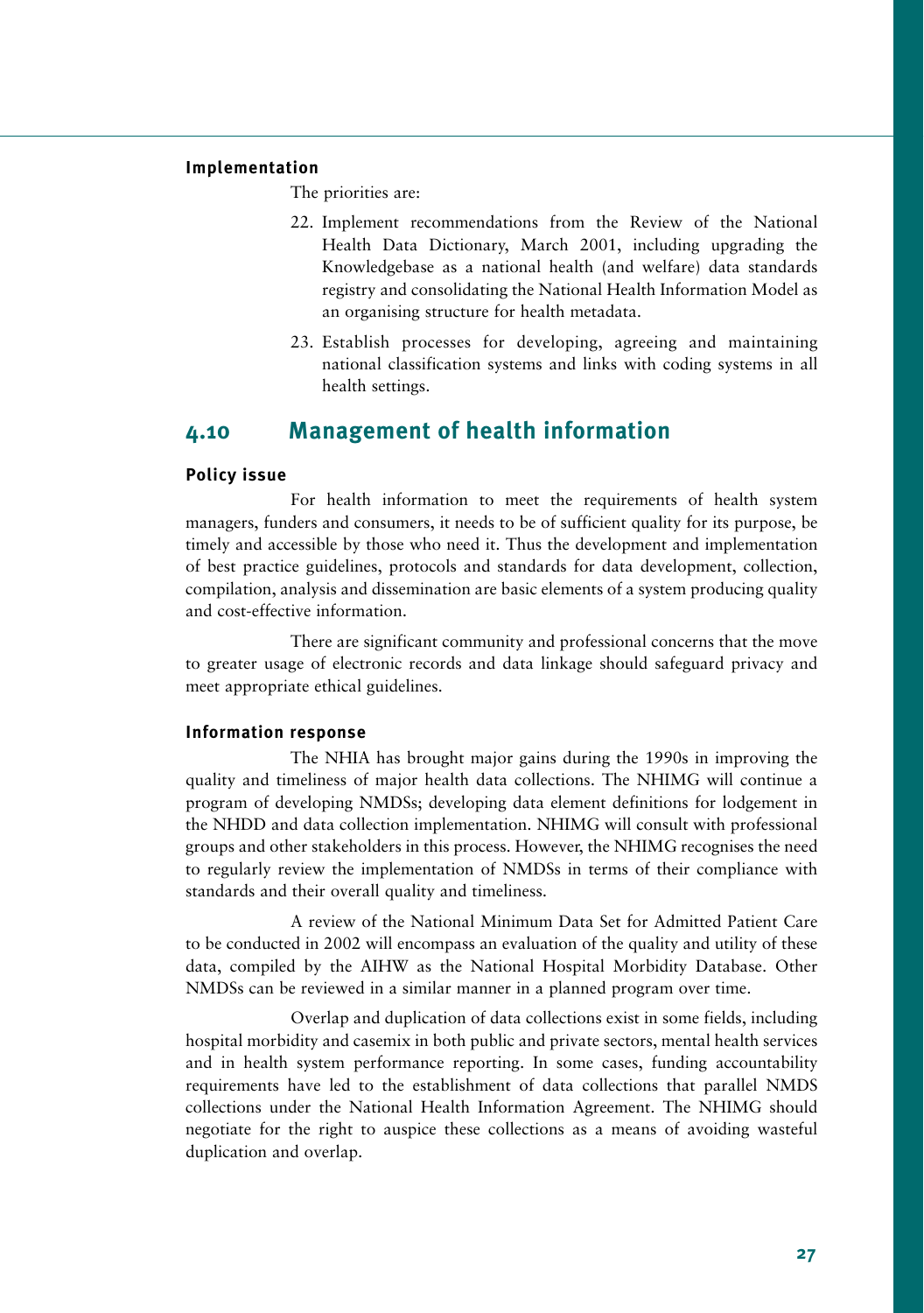Arrangements for NMDS collections do not all follow a common model across data development, collection, compilation, analysis and dissemination aspects of collections. Arrangements for authorising access to NMDSs held by the AIHW differ across collections and jurisdictions. Continued expansion of the use of electronic means of dissemination of key health information is necessary to meet demand. Implementation of the recommendations of the Health and Medical Research Strategic Review is expected to increase the demand from researchers for access to NMDSs for research. The NHIMG could use the review process to determine and implement best practice for facilitating access for analysis, including for data linkage.

Moves towards electronic health records with unique patient records have been noted elsewhere in this chapter. The opportunity to apply data linkage analysis to obtain information on health outcomes has also been noted. AHMAC has funded work on a protocol for linkage of health records across jurisdictions but more needs to be done in this area to test and refine protocols. It has long been recognised that such analysis can only be undertaken inside a well-articulated rules for the protection of individual privacy. The NHIMG needs to continue to develop and advocate best practice in statistical information privacy regimes and in the use of unique patient identifiers in statistical analysis. The National Advisory Group on Aboriginal and Torres Strait Islander Health Information and Data should be consulted on the management of health information in respect of Aboriginal and Torres Strait Islander people.

#### **Implementation**

Priority areas are:

- 24. Commission regular and systematic review and enhancement of the timeliness, accuracy and completeness of national minimum data sets and other major national collections.
- 25. Negotiate for the reduction of overlap and duplication in national health data collections.
- 26. Develop and implement best practice guidelines, protocols and standards for data development, collection, compilation, analysis and dissemination, including common protocols for access to jurisdictional data to promote their use for research and analysis and increasing the range of data available electronically.
- 27. Advocate for adoption of statistical best practice in information privacy regimes, including rules for statistical use of unique client identifiers.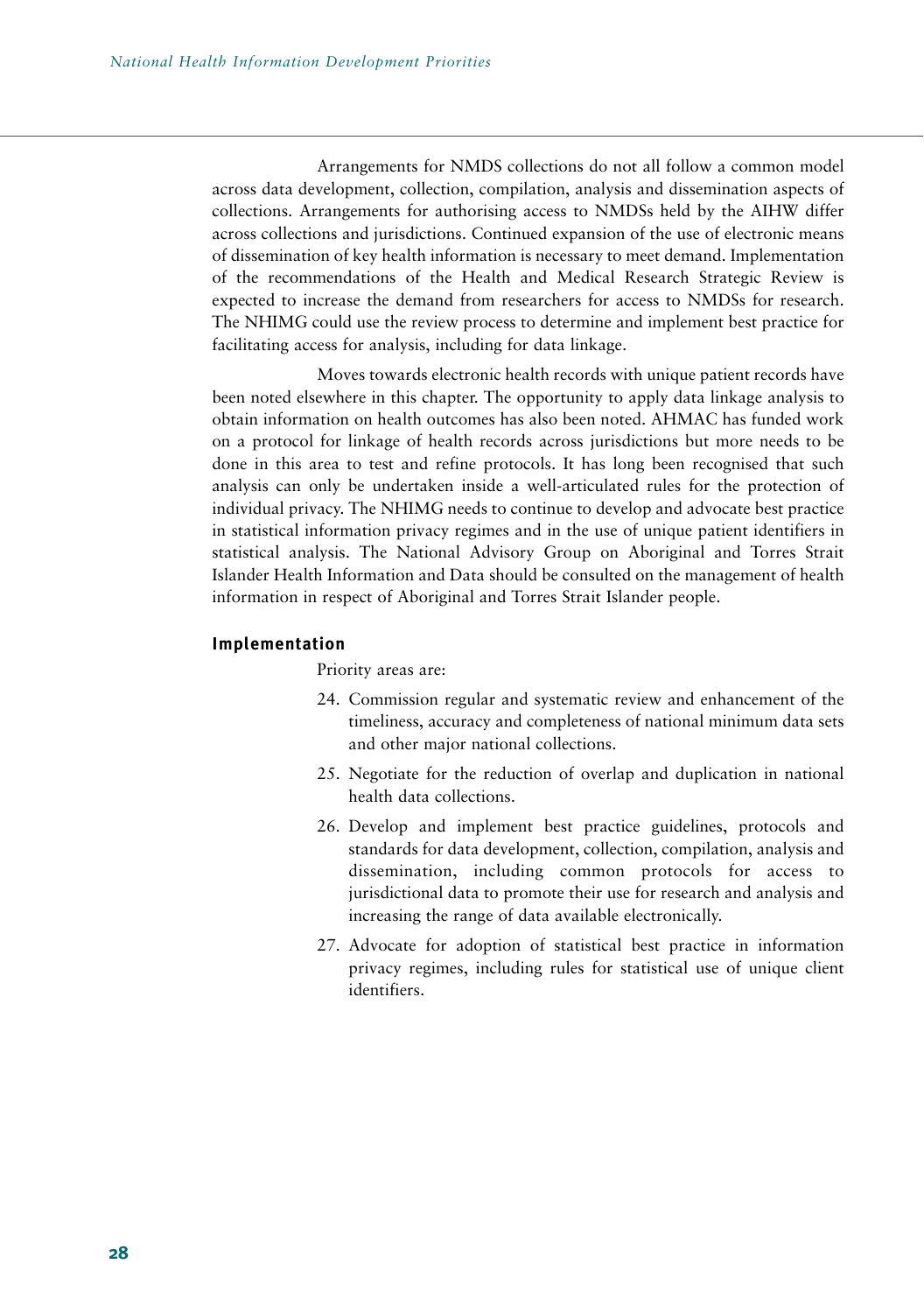# **5 A planning process**

# **5.1 The National Health Information Agreement**

The National Health Information Agreement (NHIA) is the cornerstone of the national health information infrastructure and of the cooperative development of health information in Australia. It is under the NHIA that the NHIMG and the National Health Data Committee operate and that the *National Health Data Dictionary*, National Minimum Data Sets, data standards and the National Health Information Model and Knowledgebase are produced. This multilateral agreement initially signed in 1993 for five years, was extended in 1998 for a further five years until 30 May 2003. These Health Information Development Priorities look to the period to 2005.

To provide the necessary auspice for the operation of the national health information structures and processes, an important step in the period to 2005 will be the extension of the NHIA for a further period. Given the magnitude of many developments identified as likely to occur in the health information field, together with some of the information development priorities identified earlier in this document, it is probable that some provisions of the NHIA may need reconsideration or supplementation. Improved data quality and data dissemination enabled by information technology may modify current data access provisions. Resourcing of national health information development is another such issue, discussed in Chapter 6.

It must be noted that to the extent that the parties to the NHIA bring their own resources to the process in a collaborative working model, each party also brings its own priorities, so planning outcomes will be the result of negotiation about party roles and capacities.

# **5.2 Implementation planning and review**

Chapter 4 identifies the priority issues on which action is recommended. This chapter considers the twin aspects of:

- implementation of those priorities; and
- review of the continuing relevance and ranking of the priorities.

Given the close relationship between the implementation and review and as both processes are the responsibility of the NHIMG it is important that the NHIMG puts in place a single straightforward process that meets those needs.

The longer term nature of many national information projects suggests that implementation of the Health Information Development Priorities should be through a three-year rolling work program. That program will focus in detail on those projects to be carried out or commenced in the first twelve months of the work program and provide details of the project, deliverables, milestones and deadlines and the agency responsible for undertaking the project. The cost of the project, on an annual basis and over the three years, should be estimated and provided as part of a business case that identifies resourcing commitments made by NHIA parties and any shortfall.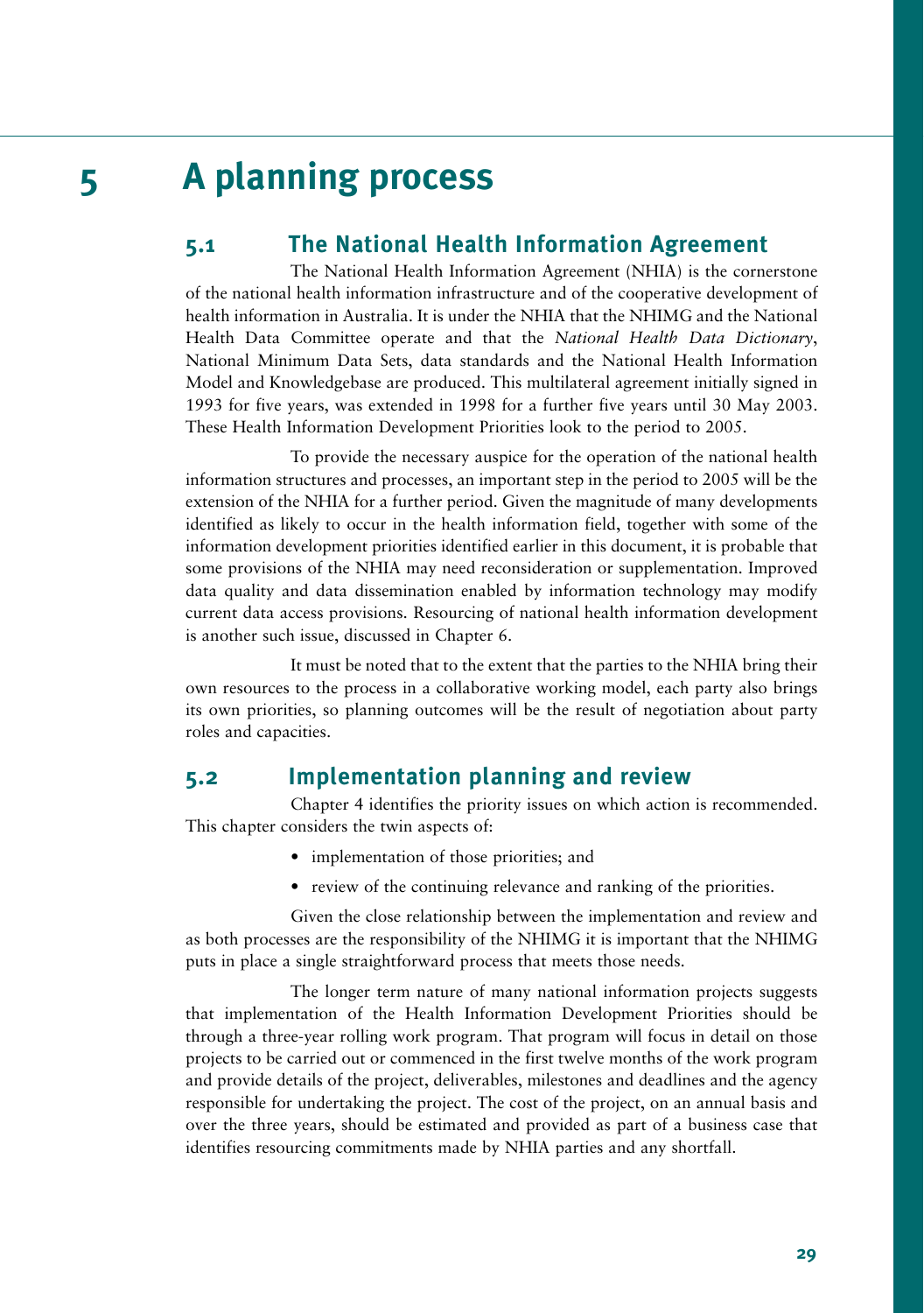An annual planning process by the NHIMG will bring such a review process into updating of the three-year rolling work program. It will annually consider reports from the responsible agencies on the progress of each project. That consideration should include a review of the continuing relevance and priority of the project.

Timing of the NHIMG's annual planning review and update of the work program should be tied to AHMAC's planning cycle. The NHIMG should conclude its review in time to present a work program update, linked with the Health Information Development Priorities, for AHMAC consideration at the meeting where it conducts its budget deliberations (currently its first meeting of each year). The NHIMG report would include business cases to support any bid for resources for new development work.

NHIMG planning will need to be coordinated with the work of other information relevant national bodies such as the National Health Information Management Advisory Council (NHIMAC) and the National Health Performance Committee. The NHIMG should maintain its established links with these bodies to ensure coordination of information development work and consistent advice to AHMAC. The NHIMG should continue to advise AHMAC of the data standards development (as distinct from Information Technology standards development) implications of NHIMAC's work and should provide the data standards development infrastructure for NHIMAC's developments.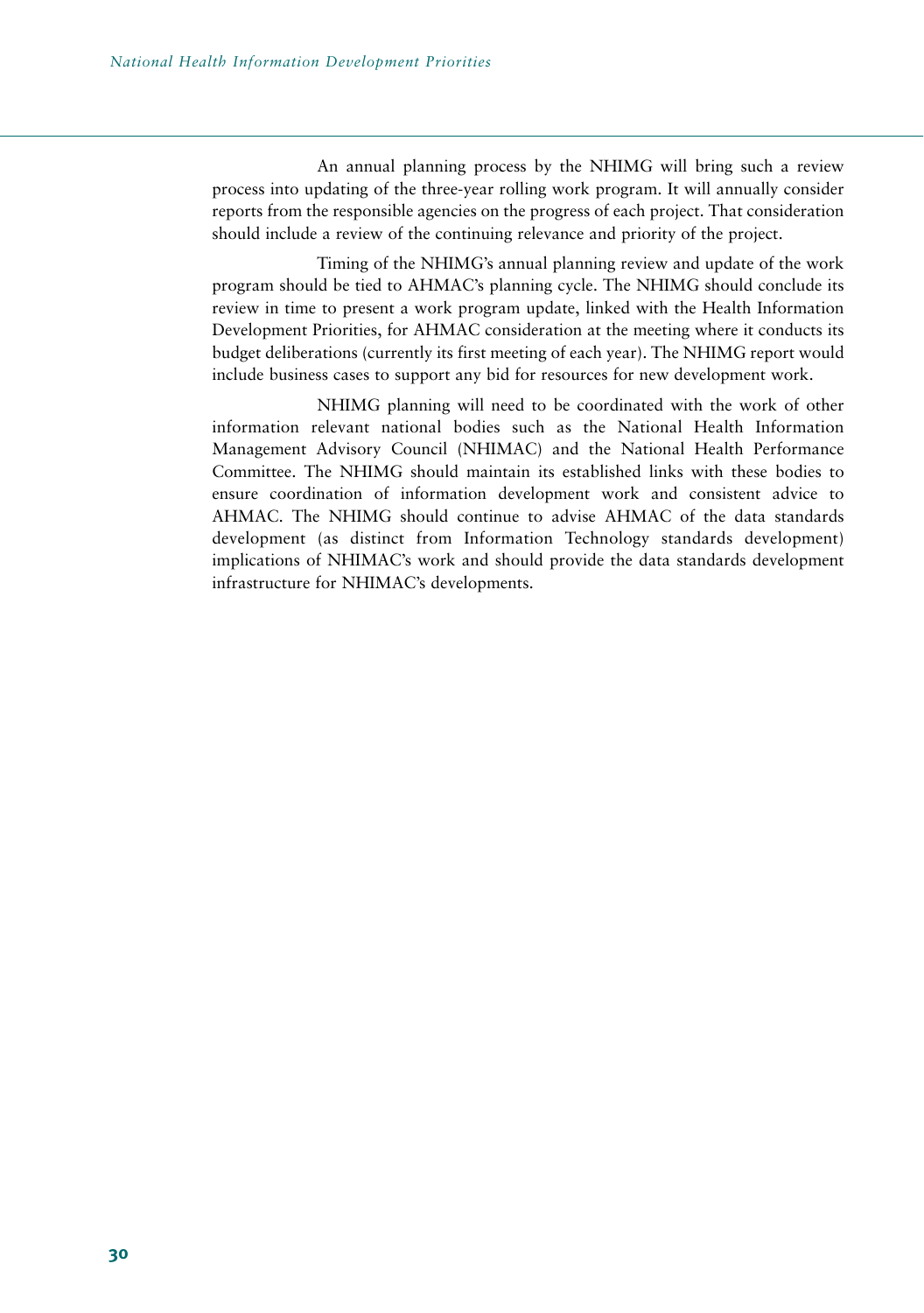# **6 Resource implications**

The *National Health Information Development Plan 1995* deliberately did not set out to be a document for use in budget development. The 'partnership' arrangements of the National Health Information Agreement (NHIA) were relied upon for implementation. Funding of national information and data development has been ad hoc and opportunistic. AHMAC in recognising the importance and value of information has contributed to core infrastructure development such as the *National Health Data Dictionary* and the National Health Information Model. Where possible, signatories to the NHIA have also integrated information development priorities into existing programs or activities. While these contributions have been critical to achieving progress, the ability of the NHIMG to develop a realistic and resourced work program to implement the Plan has been severely constrained. This approach to resourcing is increasingly becoming not viable.

However, pressures are now evident at the level of data development and in data collection and gathering. New requirements for the NHDD to support Health*Connect* initiatives are both a requirement and an opportunity. Business cases based on agreed national strategies can be built around this new initiative.

## **6.1 Budget**

Most of the current resourcing of the national information infrastructure is hidden within the work programs and activities of the parties to the NHIA. AHMAC has continued to support the *National Health Data Dictionary* development and updating from its annual budget and provides some special case funding. However, AHMAC has not seen its budget as a source of support for ongoing infrastructure and so new arrangements will be needed to support a growing demand for health information work. The kind of commitment to health information development (made by Canada, for instance, through its Health Information Roadmap Initiative) could not be supported under existing arrangements for health information funding in Australia. It is appropriate for AHMAC to consider funding mechanisms for the national health information infrastructure in planning ongoing arrangements following the end of the current National Health Information Agreement in 2003.

### **6.2 Skills**

Analytical capacity is necessary for maintaining infrastructure and for analysis of information for policy. Burden of disease, health inequalities, health expenditure, health record linkage and disease costs are areas in which innovative analytical techniques have been applied to add value to national health information. A capacity to undertake this type of work needs to be planned and managed against the relative scarcity of skilled analysts. Training and development planning for analysts is an issue that will increasingly require the attention of national health information planners.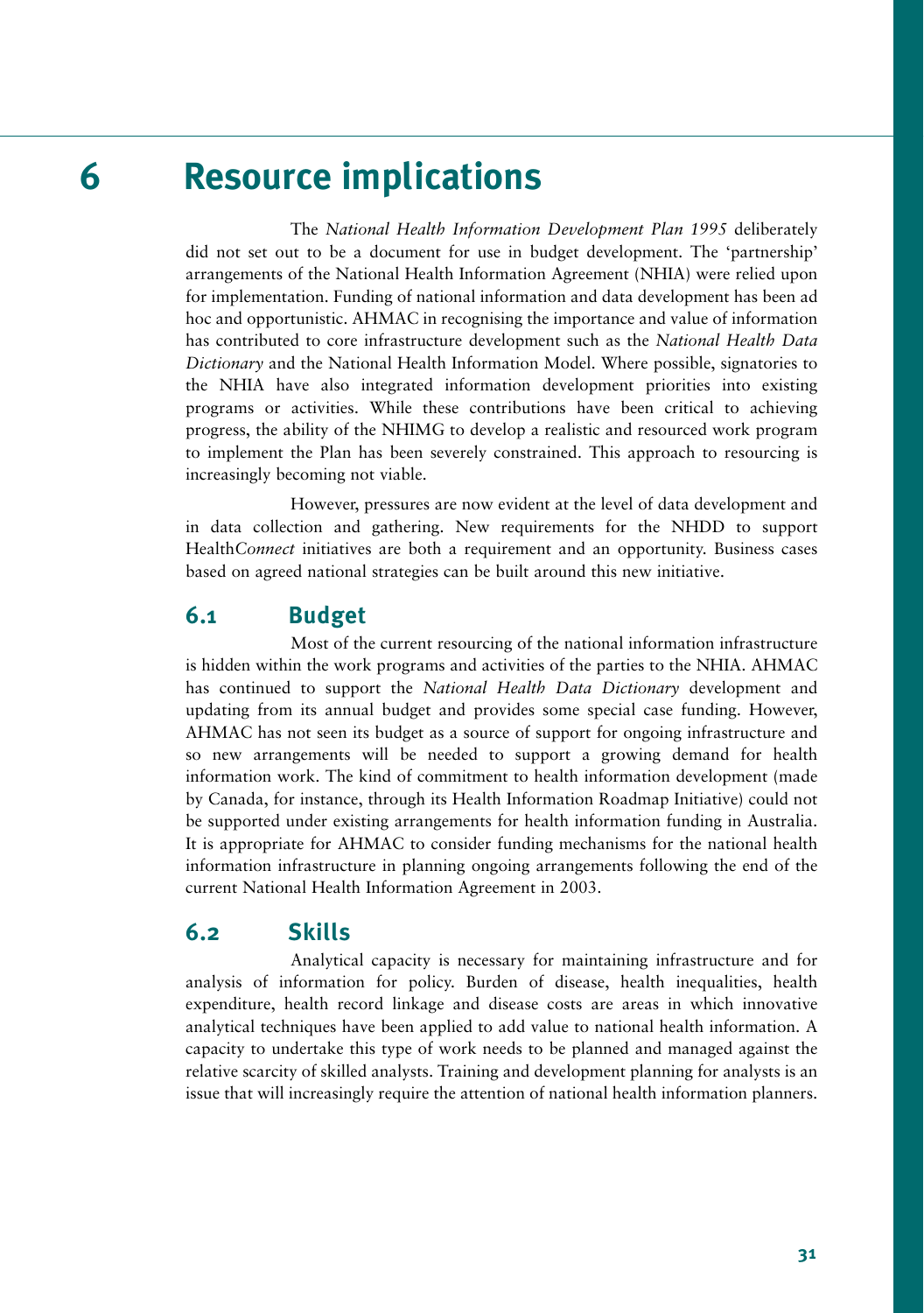#### **APPENDIX 1**

### **Casemix information development**

The following priorities were identified through processes involving State and Territory representatives, representatives of the Commonwealth Department of Health and Ageing, the AIHW and the Clinical Casemix Committee of Australia (CCCA) and have been endorsed by AHMAC.

The priorities for casemix development fall into three broad categories:

- continuing existing work to maintain and improve current national casemix classifications and data collections
- developing new national minimum data collections in key areas where there is currently no meaningful data
- longer term developmental work relevant to current policy and program management issues.

In some instances there are intersections with the NHIMG's priorities. In these instances, further work will occur to develop project plans with the involvement of jurisdictions, the NHIMG, the CCCA and other relevant stakeholders.

#### **Maintaining current essential work**

#### **PROJECT No. 1: Continued Diagnosis Related Group development**

Diagnosis Related Groups (DRGs) are critical to understanding the inpatient component of hospital activity in Australia-worth in excess of \$12 billion per year. DRGs must be periodically updated to reflect changes in practice and to improve our capacity to understand resource use in hospitals. This work is ongoing and will review aspects of the current DRG algorithm and use patient-level cost information to develop severity indices based upon Patient Clinical Complexity Level scores that will better explain cost variation within DRGs. It will also investigate development of existing and/or new data items to better explain variation of resource use within DRGs.

#### **PROJECT No. 2: Improvement of data quality and costing standards for the National Hospitals Cost Data Collection**

The National Hospitals Cost Data Collection (NHCDC) is the only collection that provides detailed information on hospital costs on a reasonably standard basis across all Australian jurisdictions. It reports on both the public and private sectors. The collection is used by many States as the basis for their hospital funding approaches and for intra- and inter-state comparison of hospital costs. NHCDC data are also used as a basis for the ongoing refinement of casemix classifications.

A recently completed review of the NHCDC indicates that it is supported by a significant amount of goodwill and commitment from the Commonwealth, State and Territory jurisdictions and other stakeholders, and is a valuable source of cost and activity data unavailable elsewhere. Continued work in this area will address:

> • the lack of consistency in costing approaches between hospitals and across State and Territory jurisdictions which makes meaningful comparative analysis difficult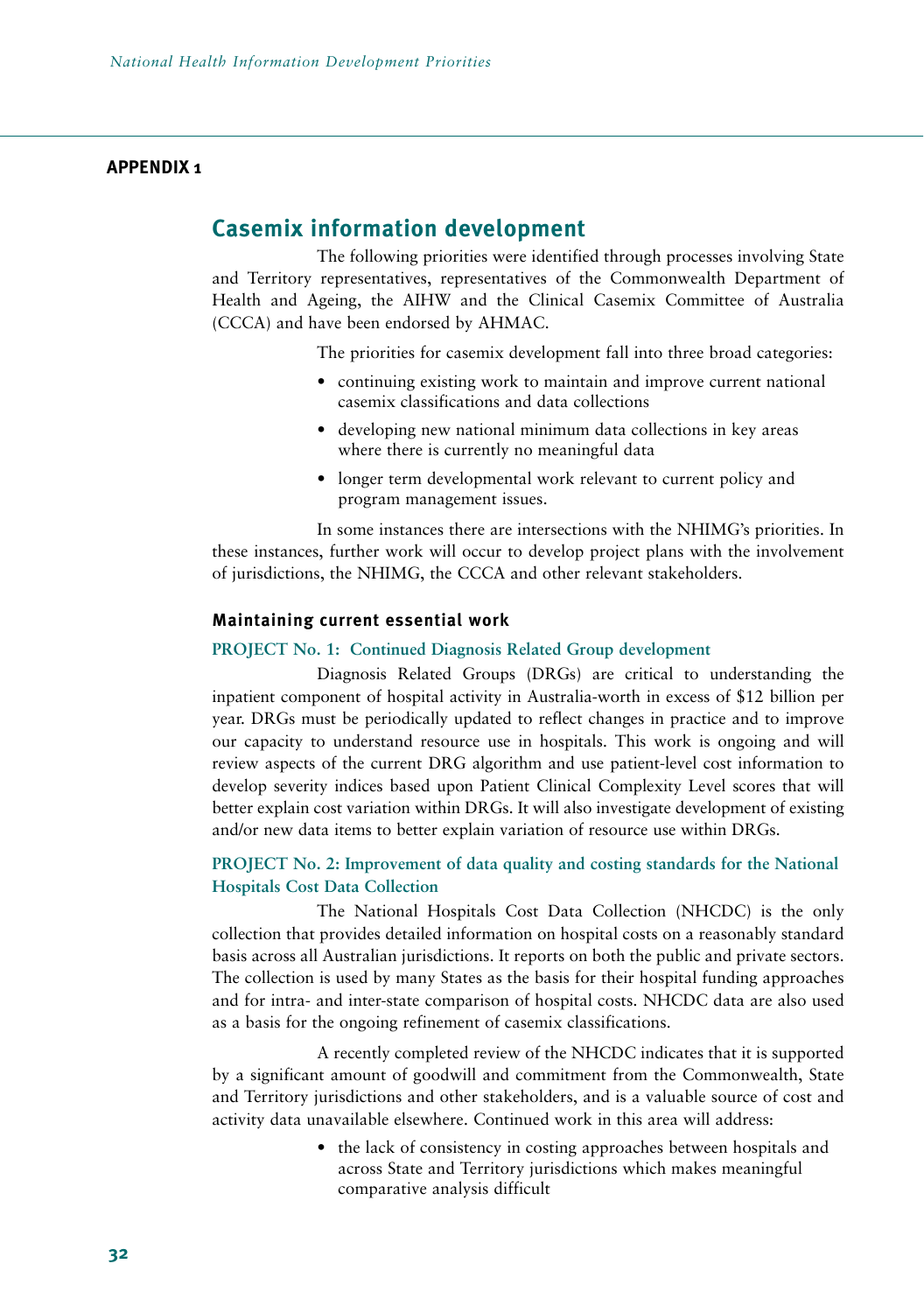- the need for clarification and standardisation of the counting of episodes across jurisdictions (e.g. treatment of mental health)
- the need for service weights to be updated.

As part of this work, opportunities have been identified, within the context of the work of the Australian Health Workforce Officials Committee, to investigate opportunities to draw upon the NHCDC to obtain additional analyses and reports that are useful for workforce planning. There is also opportunity for collaboration between the jurisdictions in relation to the more detailed cost studies undertaken to refine the component weights, with a nursing cost weight study planned.

#### **PROJECT No. 3: Improving the quality and timeliness of national hospital morbidity data collections**

This work will focus on improving the adherence to *National Health Data Dictionary* standards in morbidity collections and facilitating timely provision of data to national hospital morbidity collections.

#### **PROJECT No. 4: Improving access to national data collections**

This project will develop nationally agreed, standardised protocols (including confidentiality protection) and arrangements for accessing data held in casemix data collections, and stand-alone data products, to facilitate wider use of the data by those who contribute to the collections, as well as by other researchers. Considerable efforts and resources go into the collection of activity and costs data at the State, Territory and national levels. Wider availability of de-identified data for analysis, performance benchmarking at the institutional level, and research will enhance the utility of the collections.

This work will build on existing successes, such as the CD-ROM of private sector data currently produced by the Commonwealth Department of Health and Ageing, by exploring how such approaches might be extended to improving the availability of data from national collections in forms useful to public hospitals and those who work in them.

#### **PROJECT No. 5: Education and training in casemix**

The project will develop a range of targeted education and information initiatives for users and generators of casemix data, including health professionals, managers/administrators, policy makers, and data coders.

#### **Immediate priorities for data development (next two years)**

#### **PROJECT No. 6: Nationally consistent data for emergency department care**

The Commonwealth, States and Territories have identified the need for nationally consistent data on non-admitted hospital activity, including the characteristics of the patient population. The creation and implementation of reliable and high-quality national data sets for emergency services and other non-admitted patient care are seen as a prerequisite for the on-going development of hospital casemix systems as well as for the development of more sophisticated planning and resource allocation systems in the Australian health care system.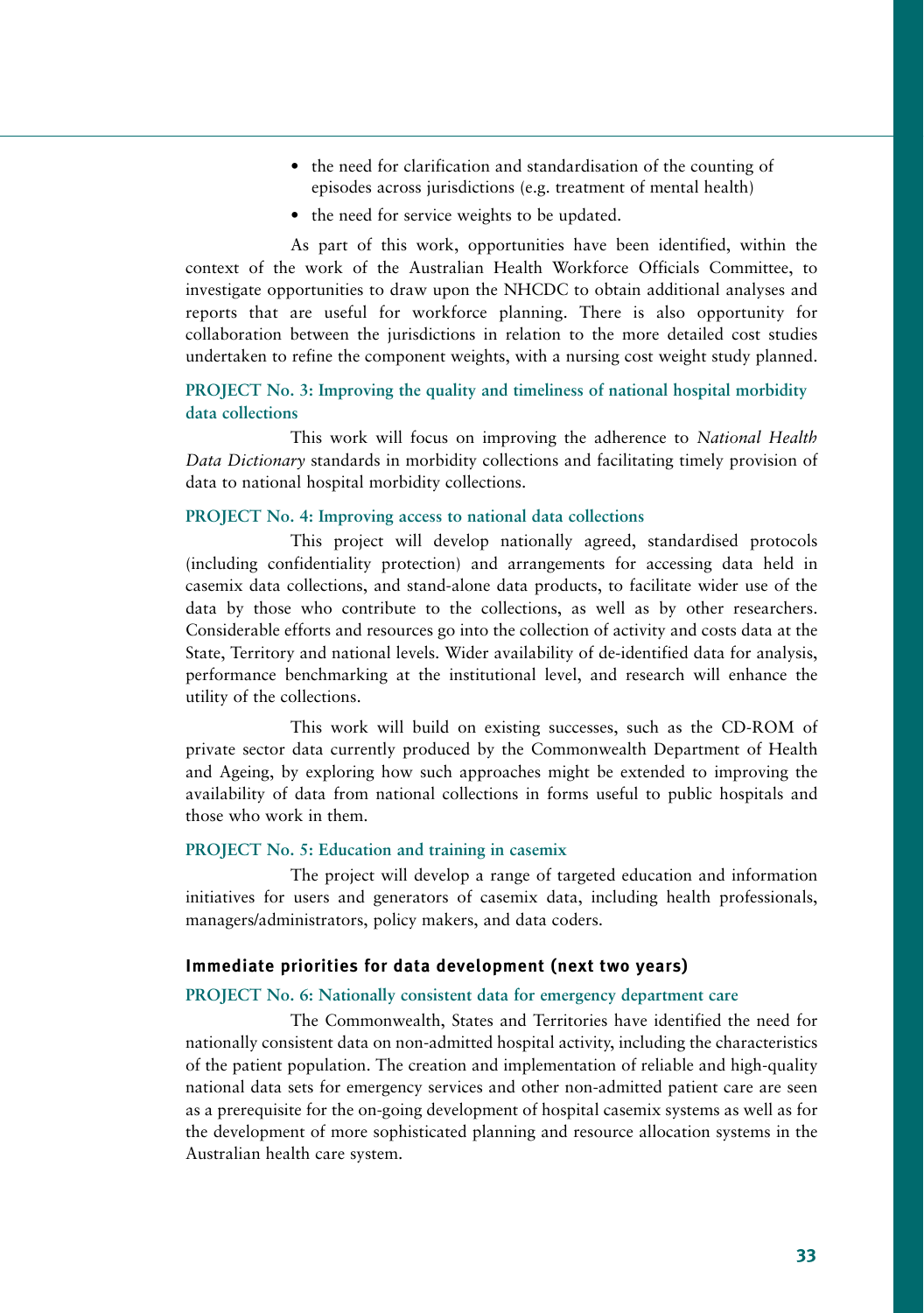A National Reference Group, convened by the Commonwealth, has been working towards the development of a proposed National Minimum Data Set for patient-level data on emergency department care.

#### **PROJECT No. 7: Nationally consistent data for outpatient care**

The Commonwealth, States and Territories have identified the need for nationally consistent data on non-admitted hospital activity, including the characteristics of the patient population. The creation and implementation of reliable and high-quality national data sets for outpatient care and other non-admitted patient care is seen as a prerequisites for the ongoing development of hospital casemix systems as well as for the development of more sophisticated planning and resource allocation systems in the Australian health care system.

A National Reference Group, convened by the Commonwealth, has been working towards the development of consistent national data for outpatient care and will identify the optimum strategy and timetable to progress this work. The Reference Group will consider the advantages and disadvantages of defining a patient level national minimum data set and the collection of patient level outpatient data for at least a subset or sample of public hospitals.

#### **PROJECT No. 8: Sub- and non-acute care national data collection and casemix classification**

The lack of data on sub- and non-acute care in hospitals has hampered addressing issues such as the interface between hospital care and aged care for older Australians. This has been recognised in a paper presented to health CEOs in December 2000, and in an all-jurisdictions paper to the joint meeting of Health and Aged Care Ministers in August 2001. Data on sub- and non-acute care is also of increasing relevance to the private sector. While there has been limited implementation of the Australian National Sub- and Non-acute Patient Classification (AN-SNAP) in some jurisdictions, there is no consistent agreed data collection across jurisdictions to underpin policy and program development in this area.

This project will work towards the development of specifications for national minimum data sets for sub- and non-acute care, and will be followed by further development of casemix classification systems and costing methodologies for these care types.

#### **PROJECT No. 9: Coding for quality and safety**

Hospital morbidity data has real potential to provide the basis for better understanding of safety and quality in hospital services, including adverse events.

To realise this potential, work needs to be undertaken to review approaches to coding, in particular ICD-10-AM coding, to reliably capture data which are useful for these purposes. This project will identify the best strategies through which existing and enhanced casemix data sources could be utilised in the routine production of information and indicators concerning the quality and safety of health services. The work will be undertaken in collaboration with the Australian Council for Safety and Quality in Health Care.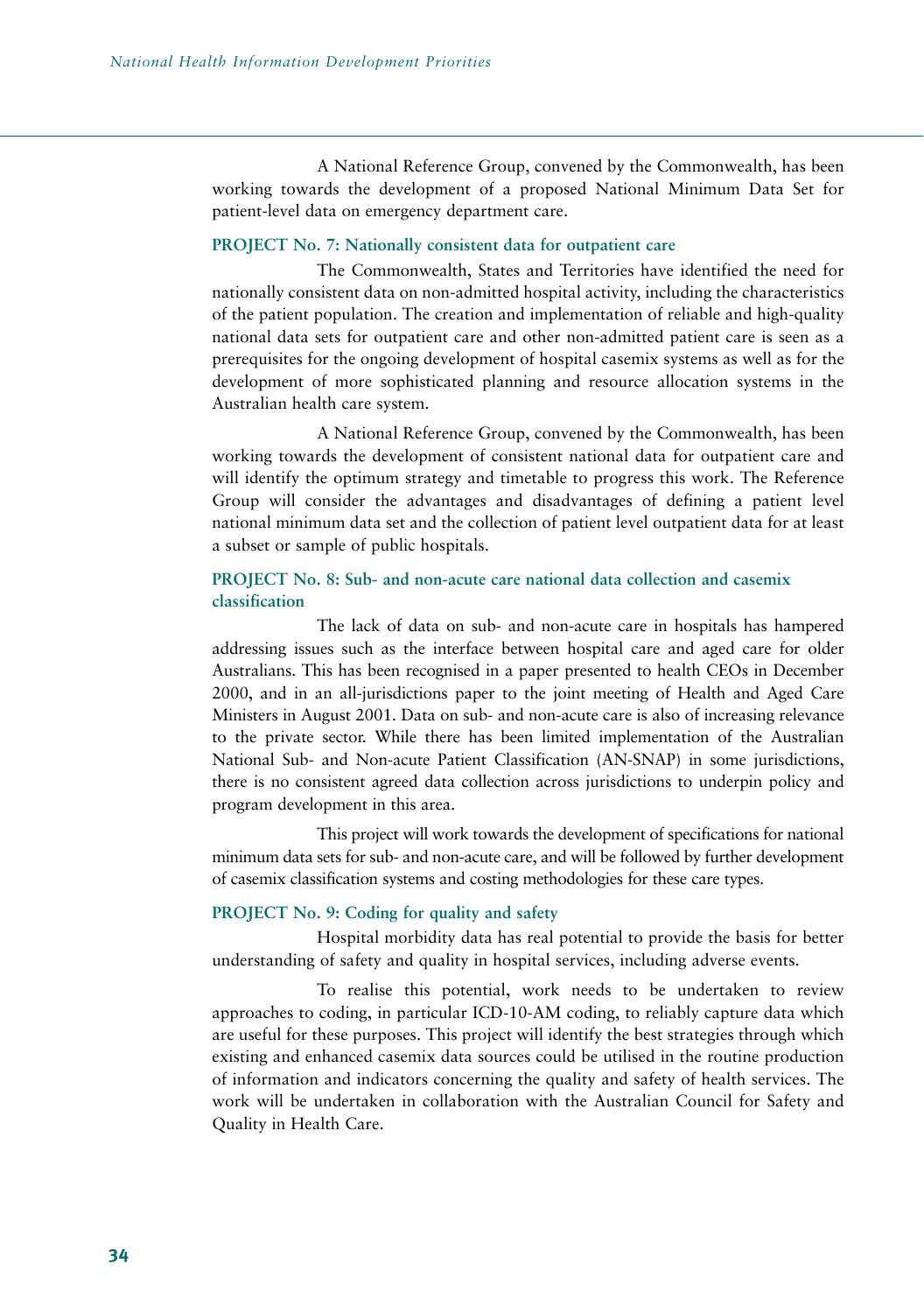#### **Medium term developmental work (three to five years)**

#### **PROJECT No. 10: Primary and community care collection and classification**

The primary and community care sector is responsible for about one-third of all health expenditure. While there are some long standing data collections (e.g. medical benefits data for general practice), there is little consistently collected data for non-medical services in the sector. Initially, the project focus will be on scoping minimum data set developments for primary and community care services and on extending current approaches such as the Home and Community Care data collection. Expectations are that the work would include evaluation of proposed data sets through pilot implementations.

#### **PROJECT No. 11: Investigating the usefulness of person-based analysis**

The project will seek to demonstrate the utility of person-based analyses of data in a casemix data context. A particular focus will be on the potential for person-based analyses to promote an understanding the inter-relationships between services, outcomes and quality (e.g. unplanned re-admissions to hospital, admissions to hospital for conditions amenable to long-term care in the community, the validity of using ambulatory care sensitive admissions and an indicator of quality of care, longitudinal analysis of patterns of care for people with chronic conditions). The project will also explore the potential for the development of person-based casemix classification schemes (for example approaches that bundle aspects of care beyond the acute episode). The project itself will not be the avenue for exploring the feasibility of establishing unique identifiers and addressing associated policy issues, as this issue will be progressed through the NHIMG.

#### **PROJECT No. 12: 'Packages of care'**

The project will explore developing a number of 'packages of care' for acute hospitals that span traditional hospital settings (e.g. inpatient, outpatient and hospital in the home) and will cost the packages. Packages that span more than one hospital will also be developed. The project will use a mix of statistical and normative techniques including clinical pathways for this work, with a view to developing packages that would be able to be incorporated into current casemix funding policy, to address the problem that casemix funding approaches that are setting-specific can hamper the development of innovative approaches to care across settings.

#### **PROJECT No. 13: Developing data to inform resource allocation**

There are a variety of developments that look at applying data and classification techniques to understanding resource use and informing the allocation of resources. These include approaches to risk adjustment at the level of individuals, such as Diagnostic Cost Groups, Ambulatory Care Groups and Clinical Risk Groups, through to broader population approaches such as Health Benefit Groups and Program Benefit Marginal Analysis. The project will focus on assessing the relevance of these, and trialing their application to Australian data to assess their potential use to inform policy development and resource allocation in Australia.

#### **PROJECT No. 14: Facilitating casemix research and development**

Recognising that there are many possibilities for the useful analysis of casemix and related data, this project will seek to facilitate access by the wider research community to national casemix and related data collections, and to foster research relevant to the priority areas identified in the other thirteen areas of this national work program.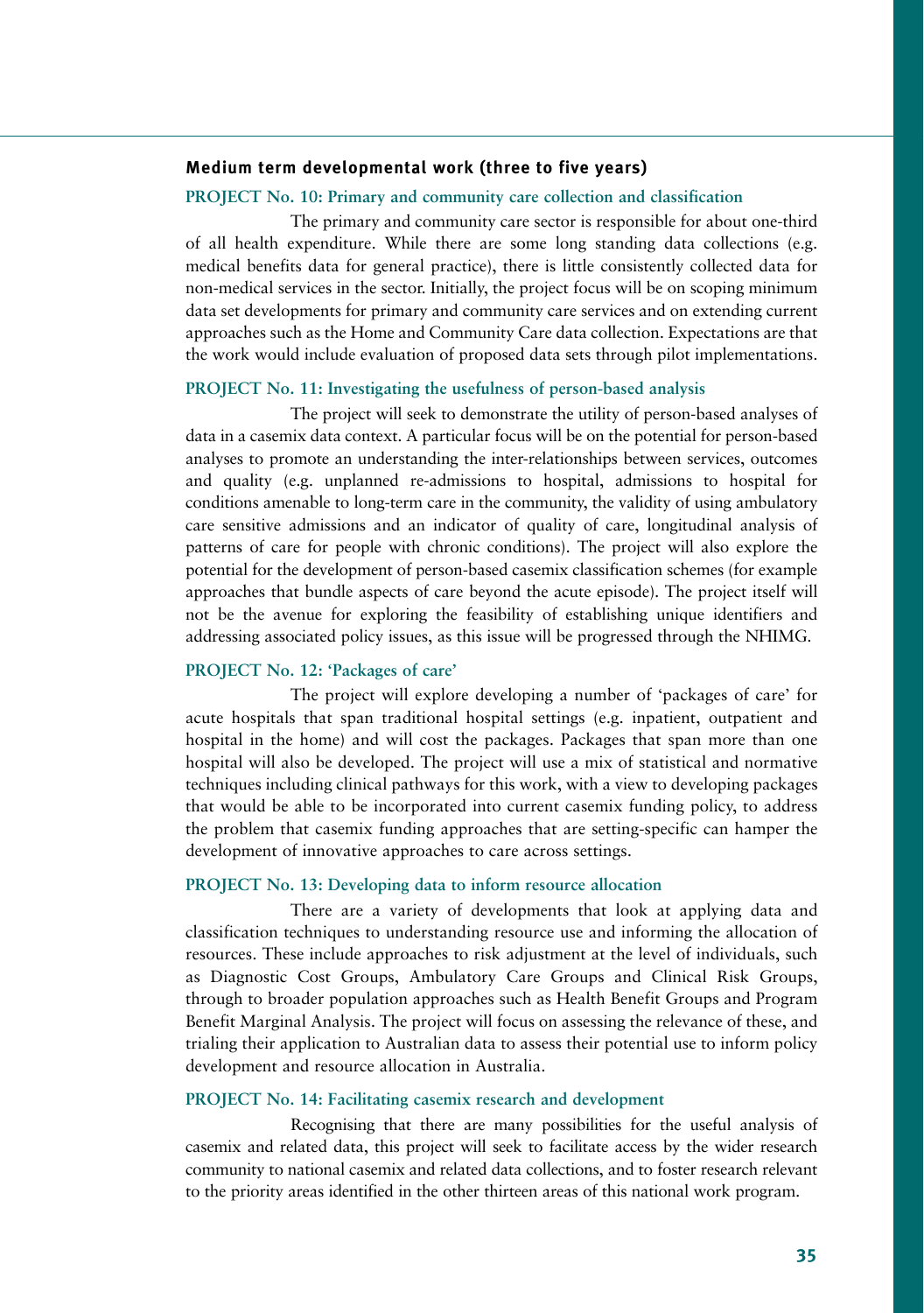#### **APPENDIX 2**

# **Public health information**

The National Public Health Information Development Plan 1999 developed by the National Public Health Partnership's National Public Health Information Working Group, contains details on the following recommendations.

# **1. Improving scope and coverage of public health information**

#### **1.1 Health determinants**

- 1.1.1 Conduct of a national biomedical risk factor survey in conjunction with the 2001 National Health Survey, subject to piloting to confirm that adequate response rates can be achieved.
- 1.1.2 Development by the ABS of a General Social Survey and the associated development of agreed methods to measure physical, social and economic environments as they relate to health. The General Social Survey should complement the National Health Survey and State/Territory health surveys.
- 1.1.3 Development of a national work program to improve the overall coverage of survey data, facilitate the sharing of data between jurisdictions and provide a basis for establishing agreed national minimum survey data sets for priority areas.

#### **1.2 Indigenous peoples**

- 1.2.1 Active implementation within jurisdictions of the Aboriginal and Torres Strait Islander Health Information Plan.
- 1.2.2 Development of data collections so that the environmental and social causes of ill health in Indigenous communities are identifiable.

#### **1.3 Socioeconomic disadvantage**

- 1.3.1 Standardisation of the instruments or questions used to measure socioeconomic status or socioeconomic disadvantage in all population-based health surveys.
- 1.3.2 Examination of the feasibility and social acceptability of the routine collection of indicators of individual socioeconomic disadvantage as part of routine population-based health data collections.
- 1.4 Intersectoral information and data on the physical environment
- 1.4.1 Establishment of a cooperative work program to develop national data standards for intersectoral data which meet public health requirements, and to establish regular flows of information (in both directions) between the public health sector and the non-health and local government agencies which collect or produce this information.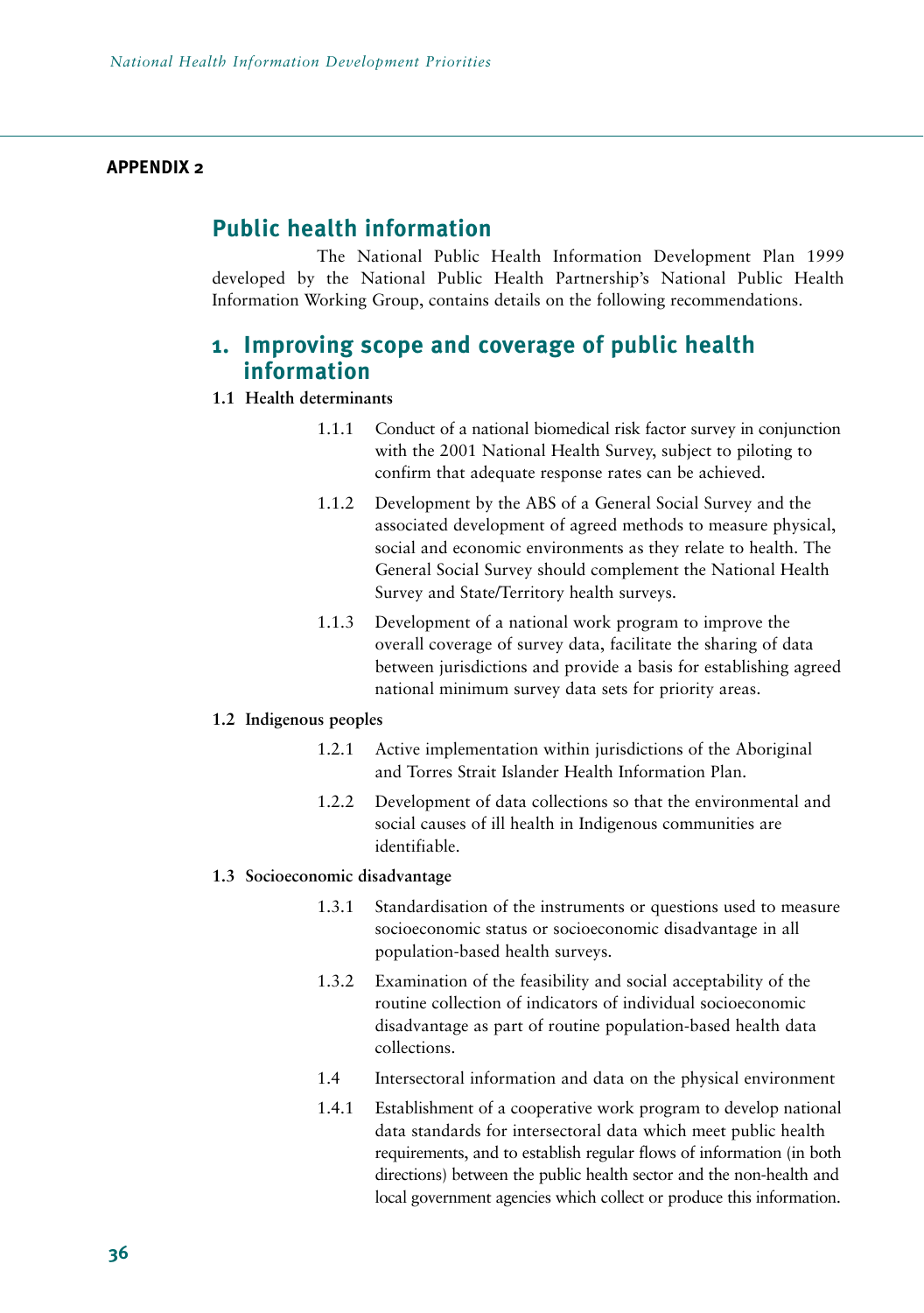#### **1.5 Health promotive environments**

1.5.1 Development of a work program, in collaboration with education, transport, employment and related environmental agencies, to measure the extent of health promotive environments in Australia and to collect data on their establishment, use, maintenance and impact on health outcomes.

#### **1.6 Geographic classifications**

1.6.1 Development and promulgation of a set of standard national geographical boundaries, identifiers and aggregations for use in all population-based health data collections and surveys and a mechanism for coding current and historical address information to this classification.

#### **1.7 Financial and economic assessment of public health programs**

- 1.7.1 Further development, via a consultative process, of the AIHW classification of public health activity.
- 1.7.2 Continuation of the AIHW National Public Health Expenditure Survey project.
- 1.7.3 Development and promulgation of sets of guidelines for:
	- the conduct of burden of disease and cost-effectiveness studies, and the collection of evidence by systematic reviews of the literature
	- measurement of the output from and impact of different types of public health programs and services (including public health information programs).

#### **1.8 National public health indicators**

1.8.1 Development of an agreed set of national public health indicators via a consultative process.

# **2. Improving the use and delivery of public health information**

#### **2.1 Analysis and presentation of information**

2.1.1 Research into best practice for the analysis and presentation of small area and local data, and into improved methods of communicating epidemiological and statistical concepts to lay audiences.

#### **2.2 Information delivery and access**

2.2.1 Organisations and agencies responsible for the reporting of public health data should actively develop their capacity for electronic publication and explore methods for exploiting this capacity.